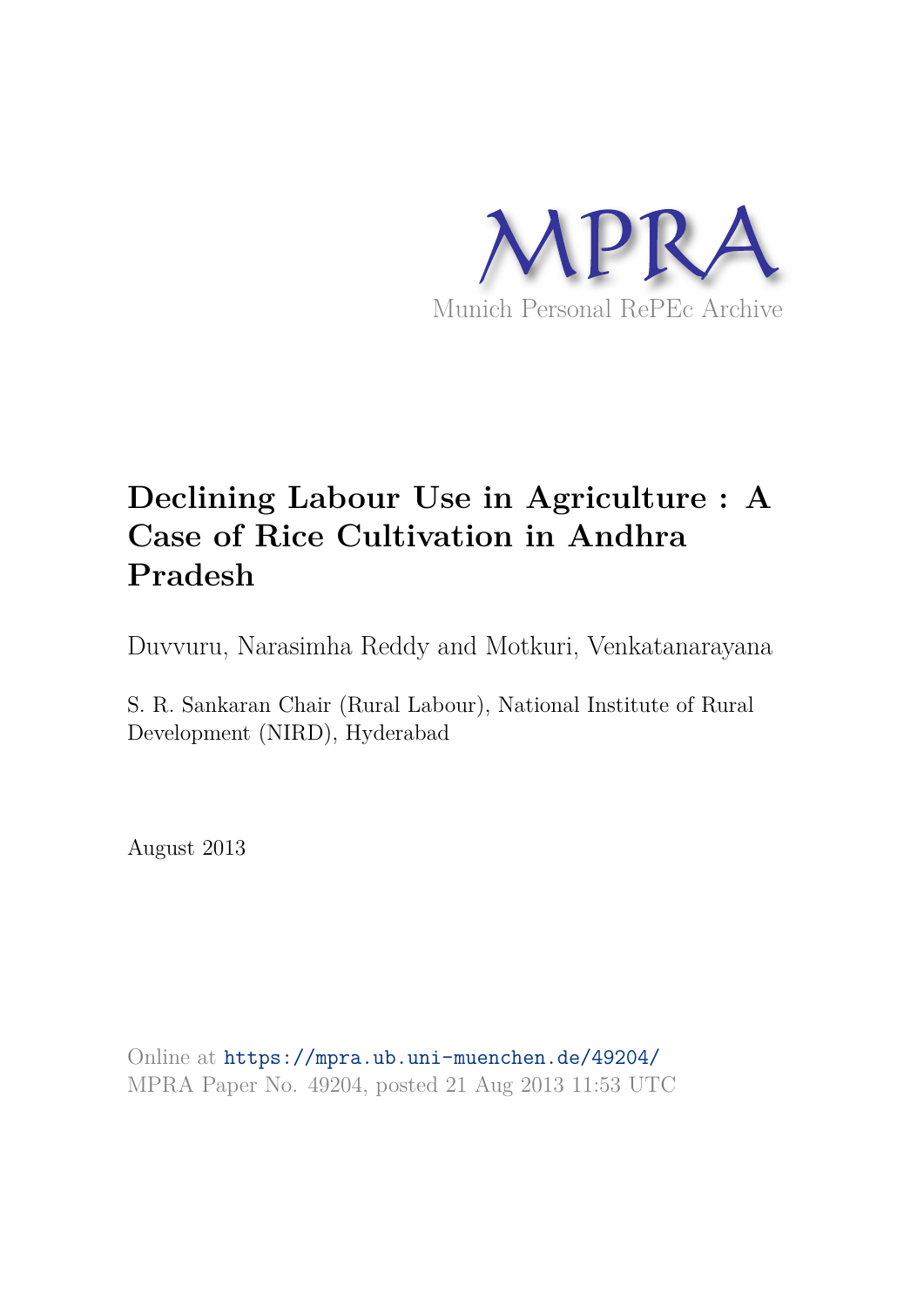## **Declining Labour Use in Agriculture : A Case of Rice Cultivation in Andhra Pradesh**

### **D. Narasimha Reddy**

Chair Professor, S. R. Sankaran Chair (Rural Labour) National Institute of Rural Development (NIRD) Rajendranagar, Hyderabad

Mail id: duvvurunarasimha@gmail.com

and

#### **M. Venkatanarayana**

Research Officer, S. R. Sankaran Chair (Rural Labour), NIRD

Mail id: venkatanarayana@gmail.com

#### **Abstract**

*The present paper examines the changing nature of labour use in rice cultivation in Andhra Pradesh. Rice production in India is, however, concentrated in a few pockets. A few states in India produce around two thirds of rice production. Andhra Pradesh is the third largest state in India with respect to rice production. In Andhra Pradesh too, rice is the single largest crops occupying around 30% of area cultivated. The state was one of frontrunners leading the Green Revolution, particularly in rice cultivation.* 

*The study observed that there is a fast decline in labour use in respect of rice cultivation in Andhra Pradesh. All three forms of labour (family, casual and attached) have followed the same trend. But the share of casual labour in the total labour used in rice cultivation is increasing with a corresponding decline in the share of family labour. By gender, although both male and female labour use in rice cultivation has been declining, it is faster for female labour. Also, a noticeable decline in the share of harvesting and threshing/winnowing which are increasingly mechanized, in total labour used per hectare of rice cultivation. Between wage rate and labour inputs it is observed that there are higher relatively female labour inputs per hectare in areas (Zones) where male wages are lower and vice versa.* 

*Key Words: Labour Use, Employment, Agriculture, Rice Cultivation, India, Andhra Pradesh.* 

*JEL Classification:*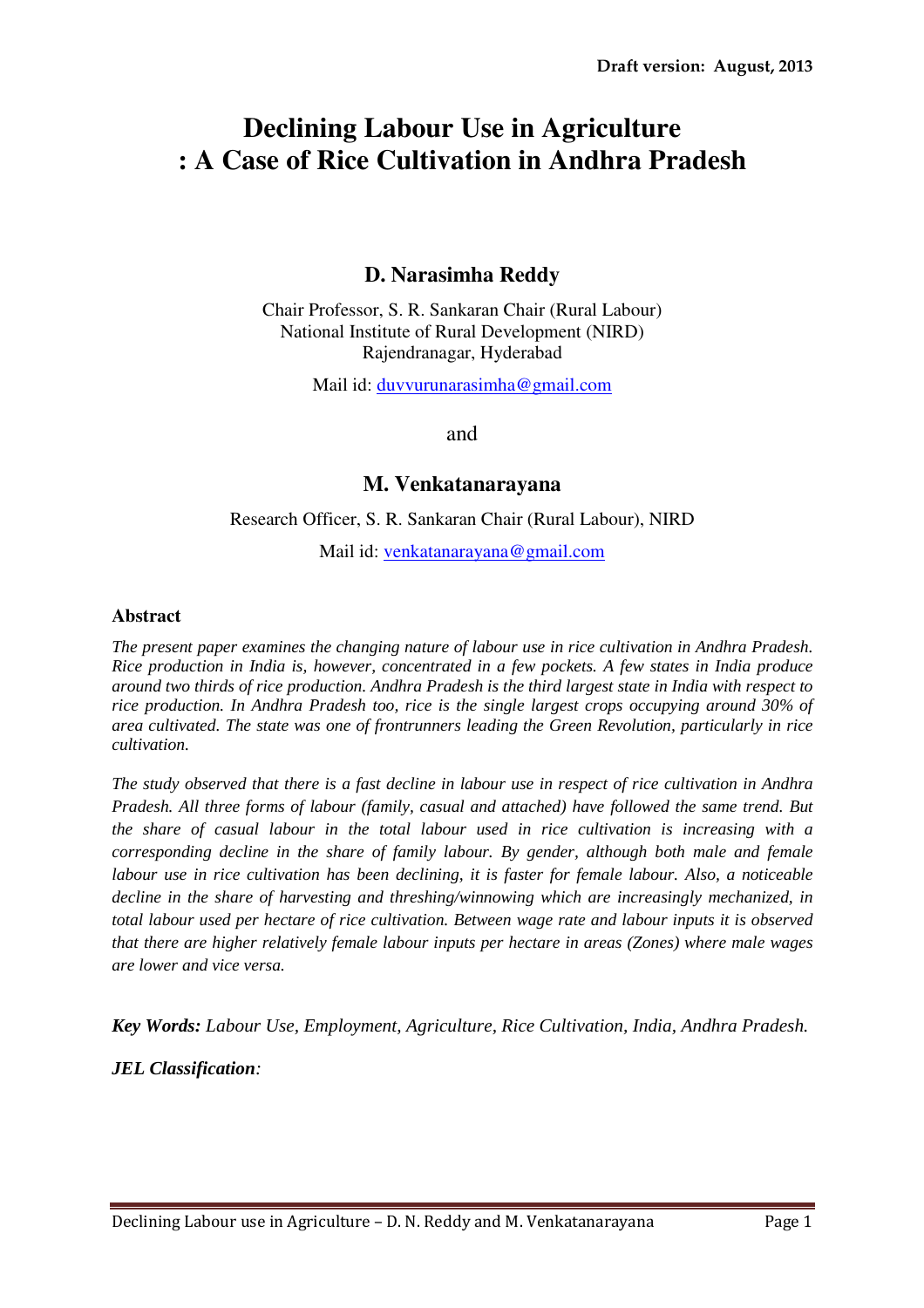## **Declining Labour Use in Agriculture : A Case of Rice Cultivation in Andhra Pradesh**

## **D. Narasimha Reddy**# **and M. Venkatanrayana**<sup>∗</sup>

#### **I Introduction**

l

The present paper attempts to examine changing nature of labour use in rice cultivation in the context of a South Indian state Andhra Pradesh. In fact, Andhra Pradesh is the third largest state in India with respect to rice production. Rice production in India is, however, concentrated in a few pockets. A few states in India produce around two thirds of rice production. In Andhra Pradesh too, rice is the single largest crops occupying around 30% of area cultivated. The state was one of frontrunners leading the Green Revolution, particularly in rice cultivation.

Rice cultivation is an important source of livelihood and food security especially for those living in the rice growing countries. It is, in fact, the second largest food crop in production all over the World next to maize. But as a major part of maize produce would go to nonhuman consumption, rice has become the largest staple food crop used for human consumption in the World. Most of the rice cultivation takes place in Asian countries<sup>1</sup> wherein China and India are the two largest rice producing countries in the world. In Asia, rice is staple food for about 90 per cent of the population living in the region (FAO).

Over time the cultivation practices of rice crops have improved. It transformed from a traditional and simple broadcasting method to a modern and systematic transplantation of seedling. Accordingly there has been a continuous growth in yield rate or productivity of rice crop is apparent. However, still there are wide variations in practices of rice cultivation and the level and growth of yield rate/productivity, across countries and regions within countries.

The most notable technological changes observed for agriculture especially that of developing countries during the second half  $20<sup>th</sup>$  century are – introduction of high yield

<sup>#</sup> Professor, S. R. Sankaran Chair (Rural Labour), National Institute of Rural Development, Hyderabad.

<sup>∗</sup> Research Officer, S. R. Sankaran Chair (Rural Labour), National Institute of Rural Development, Hyderabad.

<sup>&</sup>lt;sup>1</sup> See Wickezer and Bennet (1941) and Barker *et al.* (1985) for significance of Rice cultivation in Asia.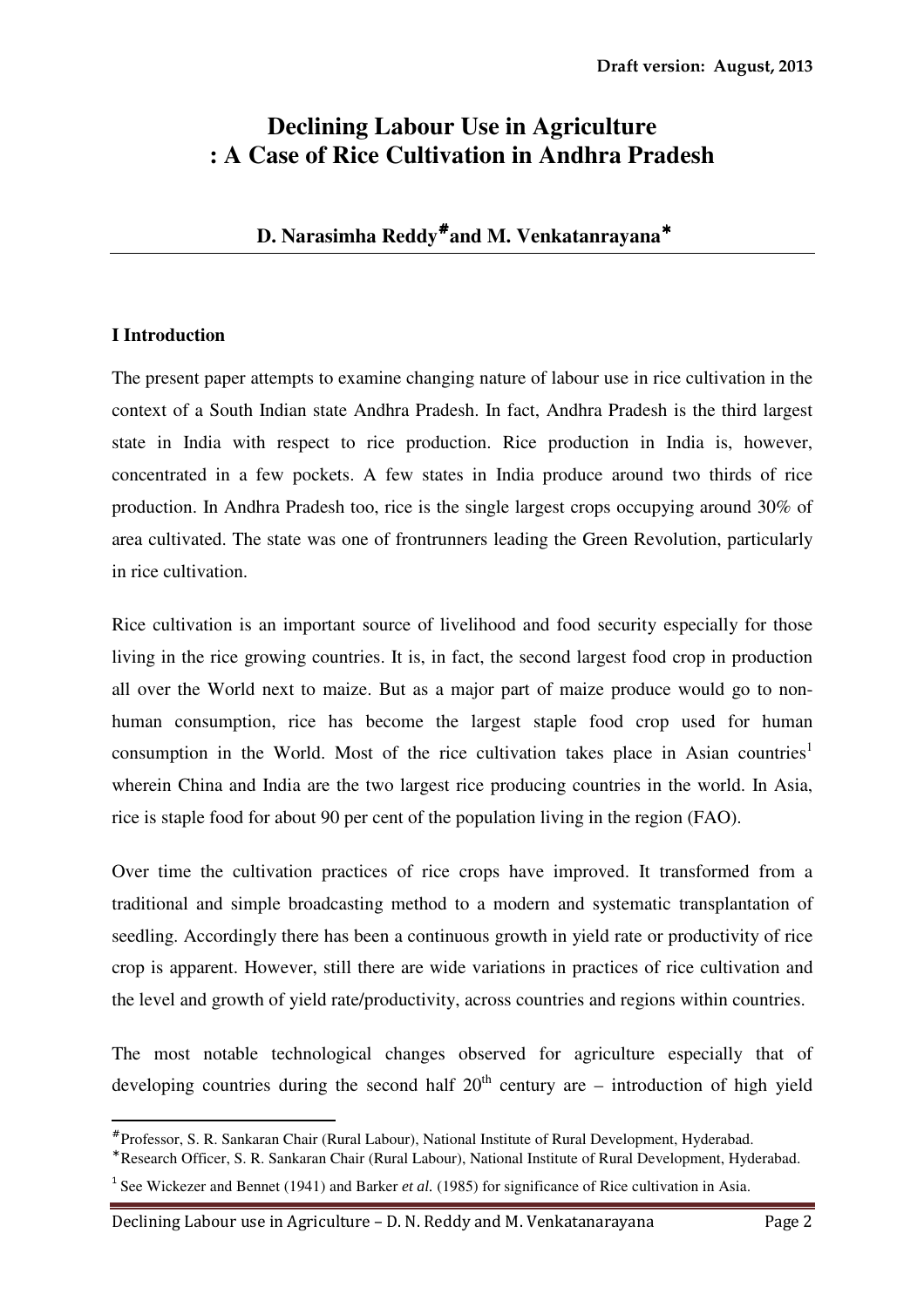variety (HYV), mechanization, and intensive use of other inputs such as irrigation, chemical fertlisers etc. The impact of the labor-saving technology/implements on labor reallocation and the nature of farm households has been cause of concern ever since the on-set of mechanisation. Rice cultivation in Asia and around the world has undergone such a technological change.

In India, rice is one of the few important food grain crops targeted for the application of the Green Revolution package. With the application of HYV seeds, enhanced irrigation, chemical fertilizers rice cultivation in India is intensified. As a result there is a quantum jump in rice production and a phenomenal change input use. Subsequently, there is a gradual mechanization of agricultural operations in general and rice cultivation in particular. Rice is still the single largest crop (around one-fourth of the cultivated area) in India in terms of area. Considerable proportion of the total labour use in all agricultural operations is associated with the rice cultivation. Indeed, rice was considered one of the most labour-intensive crops. But the mechanization process has reduced the labour intensity in rice cultivation.

One of the severe criticisms against mechanization of agriculture was it is dispensing the agriculture dependent labour without alternative employment opportunities (see Zarkovic, 1987). Such kind of criticism carried till 1990s. But in the 2000s especially in the later part, there is other argument emerging is that there is a labour shortage for agricultural operations and thereby sharp rise in farm wages especially in the context of Mahatma Gandhi National Rural Employment Guarantee Scheme (MGNREGS) implementation (see Gulati, 2013).

Having said, the rest of the paper is organized as follows. A review of studies related to labour absorption in general and agriculture and rice cultivation in particular is presented in Section II. Section III present changes in rice cultivation in Andhra Pradesh over time. Section IV presents the changing labour force absorption in agriculture in general in the context of Andhra Pradesh. The situation of changing labour use in rice cultivation in Andhra Pradesh is presented in Section V. The changes in agricultural wage rates and its implication on rising cost of rice cultivation are analysed in Section VI. Section VII presents the status of mechanization in Andhra Pradesh in the context of all India, scope for further increase in mechanization and its implication on further declining in labour use in agriculture are discussed in this section. Finally, summary and concluding remarks presented in Section VIII.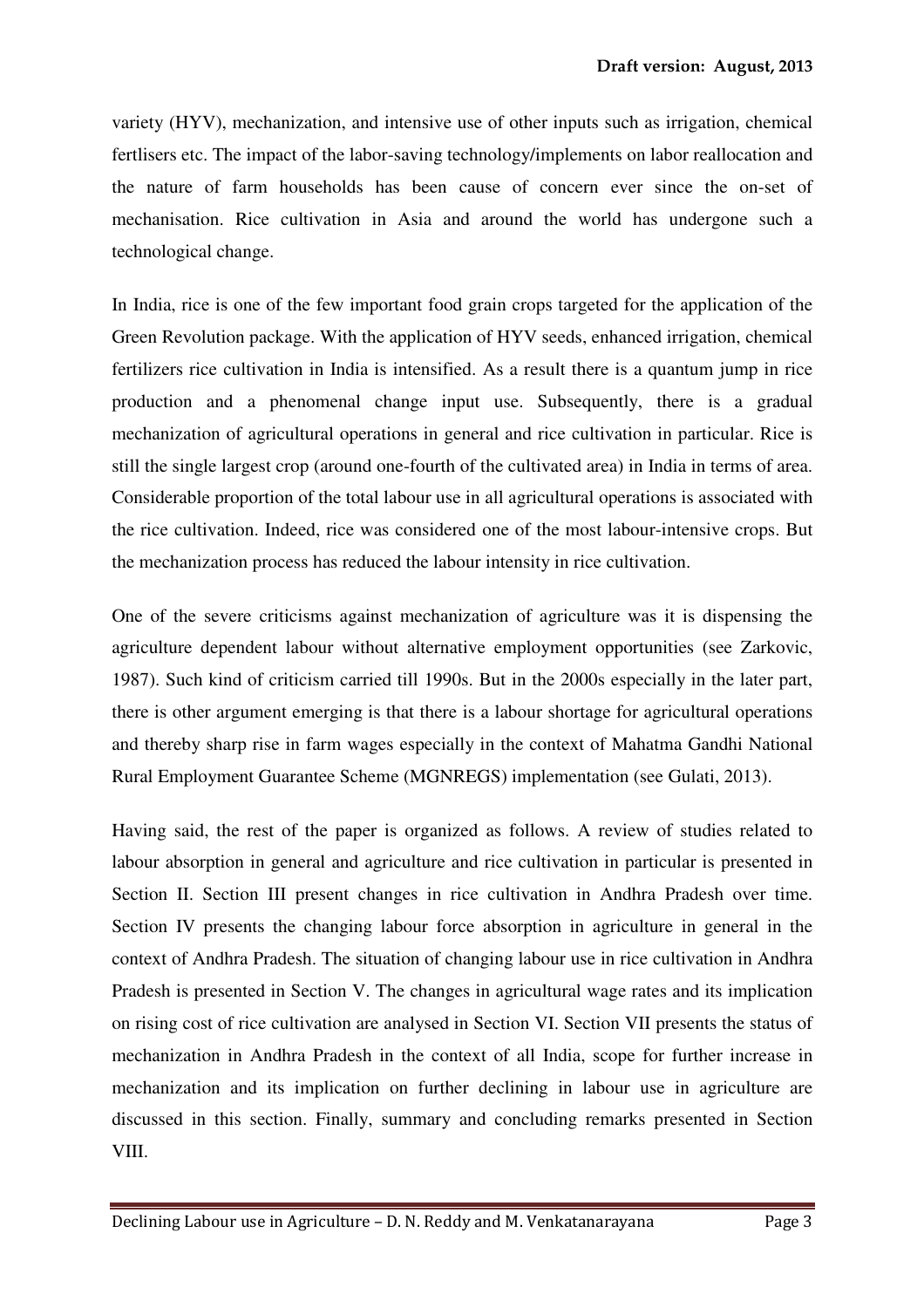#### **II A Review**

With relatively high growth of population and thereby the increasing labour force, absorption of such labour force in the economy has been remained a challenge and thus a policy concern particularly among the developing countries such as India. The traditional subsistence sector (including agriculture and household industry and other services) seen as the residual sector absorbing the increasing labour force despite of the fact that marginal productivity of such increasing labour force absorption in this sector was reduced to zero. In this context, the postwar development thinking evolved a development strategy for the developing countries as a solution to absorption of surplus labour force in these countries as well as for their economic development.

The strategy of two sector model based on the developed countries experience, has shown that with the development of capitalist sector which is urban by location and modern in nature, as it can absorbs the redundant and surplus labour of subsistence or agriculture sector economic development of developing countries is possible (Lewis, 1954 & 1958; Ranis and Fei, 1961). It is seen as a solution to surplus labour, economic efficiency in labour absorption and economic development of developing countries (Ranis and Fei, 1961). But, such a strategy, however, could not bring in desired outcomes for many of the developing countries. A failure of two-sector model, owing to different reasons, made development thinkers to look out for alternative strategies for development and labour absorption in developing countries (Chadha, 2003).

An alternative thinking on strategies for economic development turned it focus on a solution in productive use of increasing labour force which is highly concentrated in agriculture and rural areas. In this respect, a two-pronged strategy has evolved. One the one hand, increase the labour absorption in agriculture itself by increasing the land and labour productivity through technology and infrastructure such as irrigation. On the other, diversification/shift of labour force from agriculture to non-agriculture, but that is through developing rural nonfarm sector along with the urban industry. Although the rural to urban migration proceeds in response to urban-rural difference in expected earning the urban employment rate acts as an equilibrating force on such migration (Hariss and Todaro, 1970). Thus, urban employment rate along with urban-rural difference in expected earning act as a limiting factor for urban migration and hence labour absorption in urban industry.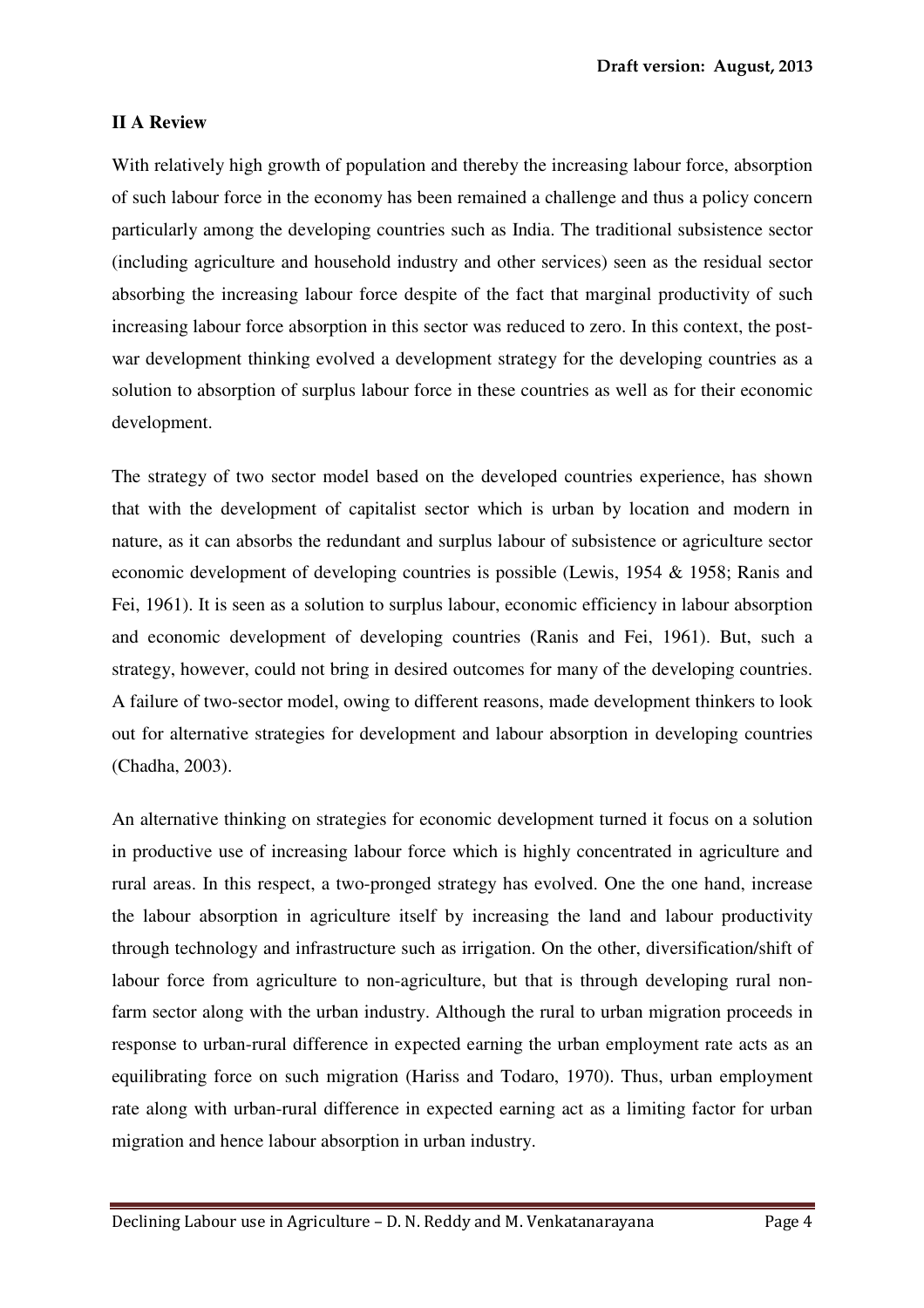With respect to the labour absorption in rural non-farm sector, expansion and growth of this sector is seen as crucial for such absorption. There are many studies that examined the determinant factors in expansion of rural non-farm sector and its impact on rural employment (for instance see Mellor, 1972; Vaidyanathan, 1986; Hazell and Haggablade, 1991; Lanjouw and Lanjouw,  $2001$ <sup>2</sup>. Herein a stream of thought, however, argued for agriculture growth/ development is a precondition for the expansion of rural non-farm sector wherein intersectoral linkages (both forward and backward) play critical role (Mellor, 1972). Such a strategy is referred to as agriculture growth-led expansion of rural non-farm sector (ibid.). Another hypothesis was also drawn (residual sector hypothesis) saying distress in agriculture pushing the labour out of agriculture and into non-farm activities wherein non-farm sector is residual sector absorbing such labourers who are pushed out of agriculture (Vaidyanathan, 1986; also see Murthy, 2005).

However, in the Indian context on the progress in rural non-farm employment it is observed that the pace is very slow and causing delay in structural transformation of employment in the country (Jha, 2013; Binswanger, 2012). The recent study examining the progress and factors in slow pace of progress in rural non-farm sector observed that lacunae in policy, inadequate investment in rural infrastructure, lack of appropriate technology, inadequate human capita and entrepreneurship, lack of access to credit market etc., are significant ones (Chadha, 2003).

#### *Labour Absorption in Agriculture*

 $\overline{a}$ 

In the backdrop of Malthusian theory based pessimistic catastrophe of population explosion, Boserup (1965) has shown an optimistic way of growth in agriculture output meeting food security of the increasing population. In this respect, it is said that change in land-man ratio is the result of historical adaptations of different cultivation systems to change in population pressure (Boserup, 1965; also see Vaidyanathan and Jose, 1977). It involves a transition from extensive cultivation (bringing virgin and fallow lands to cultivation with little other inputs) to intensive cultivation involves increasing labour inputs, irrigation, multiple cropping, technology etc. In the process the land-man ratio too increases along with increasing agricultural output. In the Asian context, Ishikawa (1967) has shown a strong positive

<sup>&</sup>lt;sup>2</sup> Also see Basant and Kumar (1989) for a Review of literature till late 1980s. Also see Murthy (2005) further review of literature.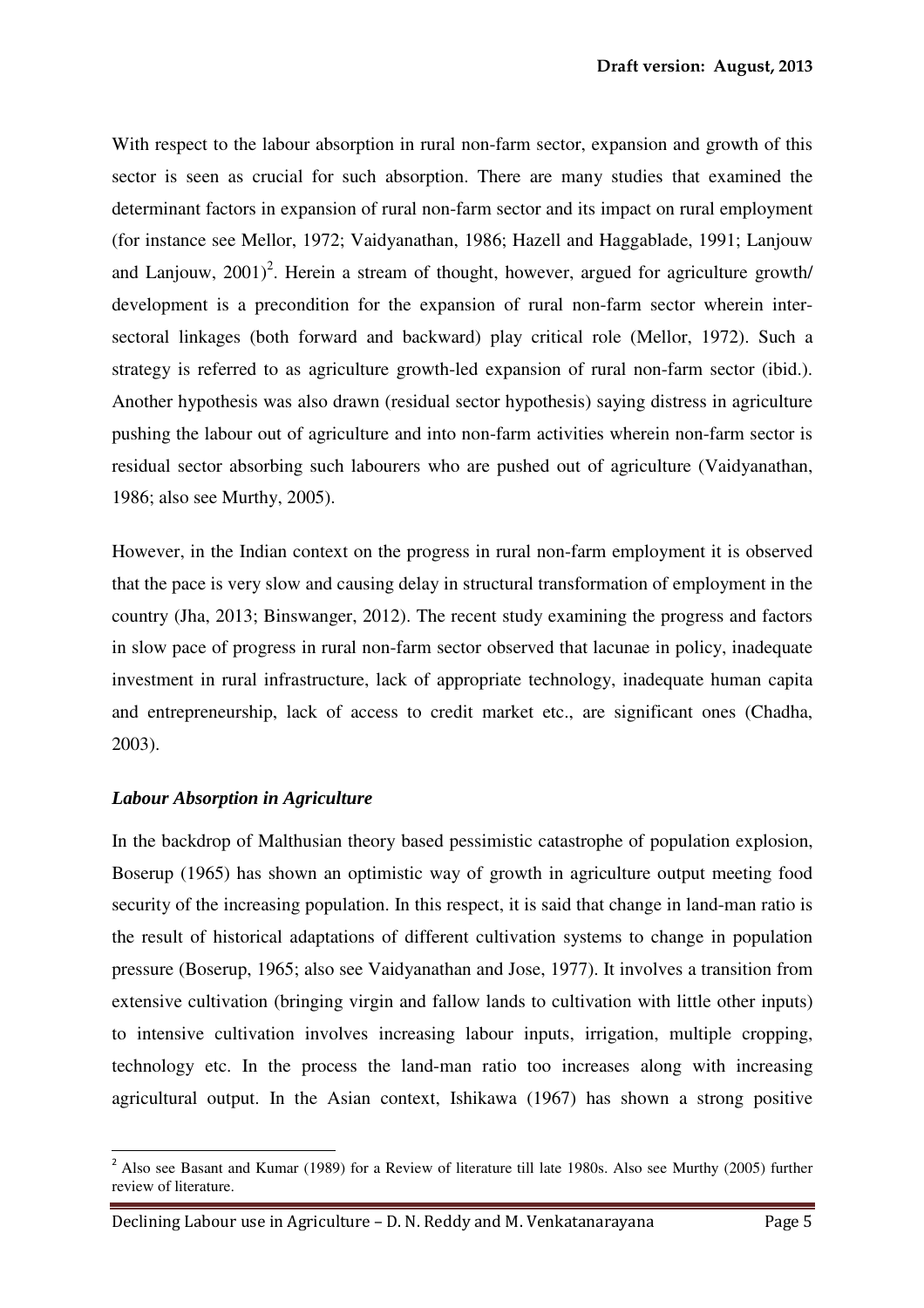relationship between output per unit area and human labour inputs per unit area (see Vaidynathan and Jose, 1977). It is said that intensive use human labour as such may not be able to increase the output but it is possible if it is accompanied by capital and other inputs (Ishikawa, 1967). In this context, the failure of two-sector model as strategy for absorbing the increasing labour force, both the policy and research interests have turned towards such an alternative strategy through agriculture development.

In respect of labour absorption in agriculture many studies examined determinant factors in such labor absorption. With the emerging technological advancements in agriculture, the impact of agriculture growth/development on labour use in this sector was the research interest especially during 1970s and 1980s. There are number of research studies in this respect in Asian as well as Indian context (for instance see Vaidyanathan and Jose, 1977; Ishikawa, 1978; Bardhan *et al.*, 1978; IRRI, 1978; Rao, 1975; Shiela Bhalla, 1989&1991)<sup>3</sup>. It is observed that most important factors involved with labour use/absorption in agriculture are: soil-climatic conditions, changes in net sown area, cropping intensity/changes in gross cropped area, irrigation, technology involving (seeds, chemical fertilizers and mechanization), institutional factors such as tenancy, and finally agricultural wage rate itself.

When agriculture output growth is due to expansion of net sown area it accompanies the increase in labour absorption. Output growth due to increase in gross cropped area consequent upon increasing crop-intensity, would also increase in the labour use in agriculture. Irrigation is considered to be critical factor in agriculture (Ishikawa, 1967). It increases the cropping intensity, stabilizes the crop production and increases the yield. In this respect, irrigation increases the labour absorption (Bardhan, 1978; Ishikawa, 1978). Cropintensity along with irrigation improves the output per unit area (hectares/acre). Technology involving modern varieties of seeds and biochemical inputs increase yield rates. Technology such as mechanization places factor substitution which displaces labour (Rao, 1975; Barker and Cordova, 1978: Binswanger, 1978). Thus, different dimensions of technology in agriculture have different impact on labour use (for review see Basant, 1987). In the context of technological change, when it is non-neutral technology and is in favour of labour saving, the factor substitution is adverse to labour and hence result in decline in labour absorption

 $\overline{a}$ 

 $3$  Also see Basant (1987) and Bhiravamurthy (2010) for a Review of literature on studies conducted till late 1980s.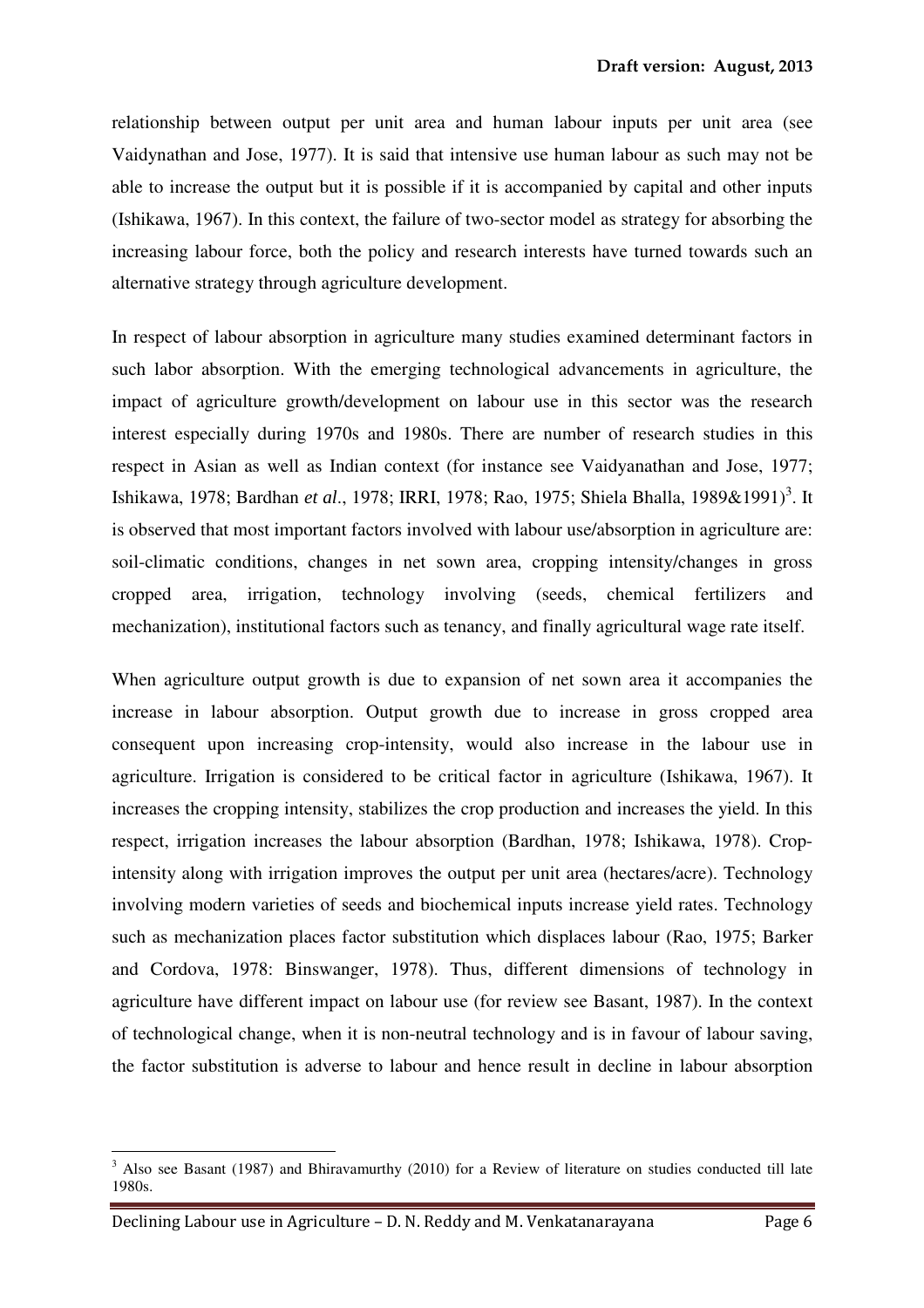(Shiela Bhalla, 1991). Therefore, impact of technology on labour use is differentiated by labour-saving and labour displacing components (ibid).

In their international perspective of agriculture development across countries, Hayami and Ruttan (1971) have shown different paths taken by different countries – developed and less developed ones. They have observed that some countries have achieved increase in their agriculture productivity through intensification of biochemical input involving labour intensification. Some other countries have achieved it through mechanical inputs. In this context, they related these paths to relative factor prices which in turn are related to relative factor scarcities in those countries (Hayami and Ruttan, 1971; Barker and Cordova, 1978). In the Asian context, a study has observed that introduction of modern variety seeds and irrigation have increased the output and thereby labour use per hectare but the mechanization has adverse effect in labour use (Barker and Cordova, 1978). Research studies<sup>4</sup> in the India context have further contributed to the understanding of the relationship between the agricultural output growth and labour use/absorption.

Initially, increase in cultivated area and growth of output through technology seen as potential factors in increasing the labour absorption. By mid 1970s, however, a bleak prospect in appreciable increase in cultivated area (i.e. net sown area), labour absorption through growth in productivity using technology has assumed greater significance (Tyagi, 1981). With the refinement of methodology, the understanding on the impact of technology on labour absorption has improved. The technology especially in the context of 'Green Revolution' has improved yield rate and productivity of land and labour. With respect to the impact of agricultural productivity on labour absorption, it is observed the higher yield areas have used higher labour inputs (Alag *et al.*, 1978). Although irrigation while improving productivity of agriculture it improves the labour absorption but the physical properties of soil and quality of irrigation also matters (Vaidyanathan, 1978).

In respect of mechanization many studies have observed the displacement impact on labour use (see Rao, 1975; Binswanger, 1981). But when it is combined with other factors its displacement intensity can be reduced or nullified. It is argued that technological displacement of labour consequent upon the use of tractors is roughly compensated by the

l

<sup>&</sup>lt;sup>4</sup> In the Indian context, there are many studies in respect of labour absorption in agriculture or with respect to the impact on labour use of agriculture growth/productivity. Most of these studies while using Farm Management Survey/Study (FMS) data and that of Comprehensive Scheme of Studying (CSS) Cost of Cultivation of Principal Crops in India, have made their observation.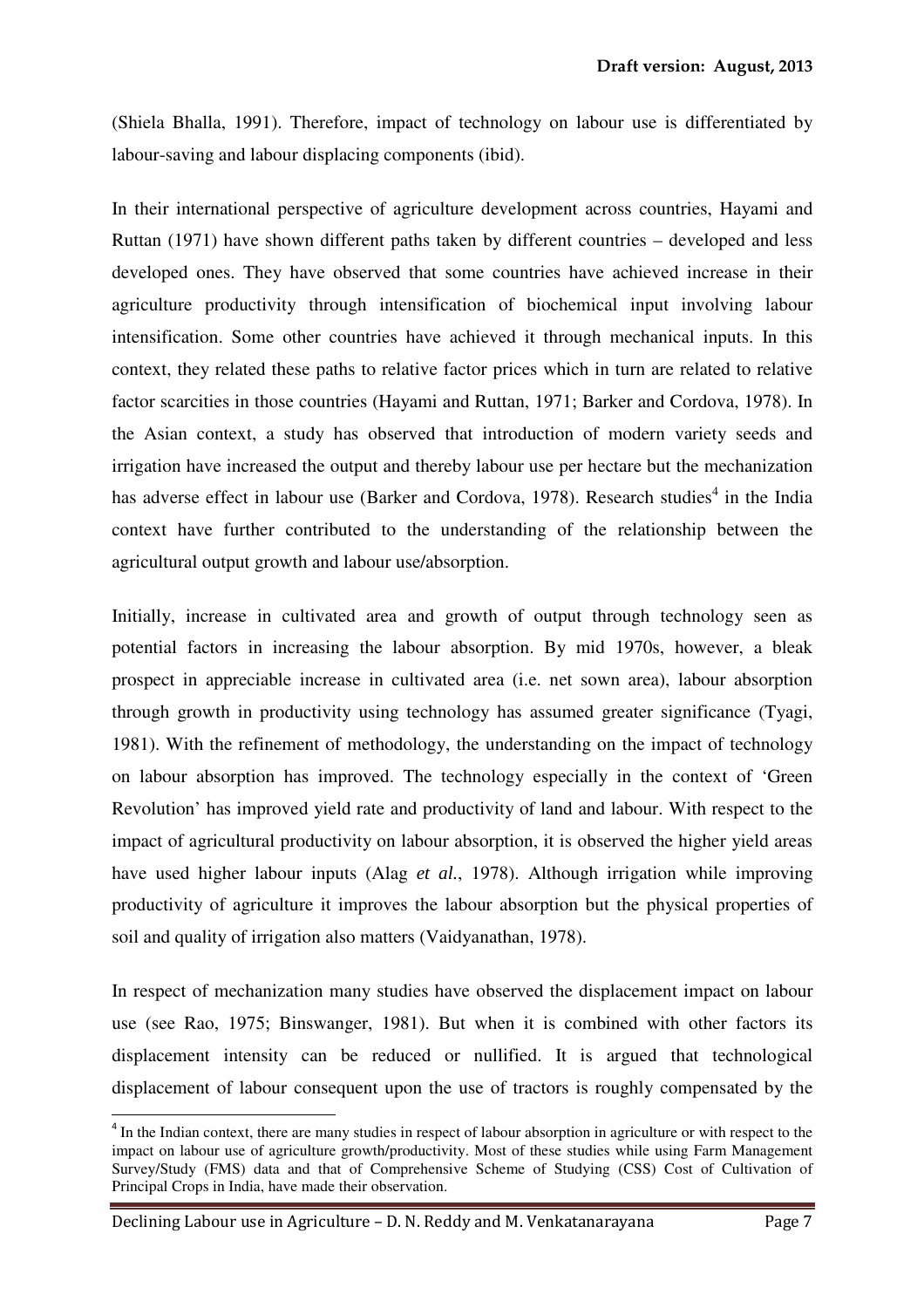positive employment effect of the changes in cropping pattern and intensity associated with tractor use (Rao, 1975; Krishna, 1975; also see Basant, 1987). When mechanization helped land augmentation which in turn increases cropping intensity, and timely operations, it may increase the labour inputs (Binswanger, 1981).

Studies based on state levels analysis have shown that there is inverted 'U' shaped path in increase in labour use per hectare in the process of agricultural growth (Shiela Bhalla, 1991). In the initial stage, agricultural growth in response to technology has increased the labour absorption and reaches peak in the growth process and subsequent increase in yield accompanies decline in labour use (Sheila Bhalla, 1991).

With respect to two components of labour such as family and hired labour, it is observed that impact of technology-led output growth on these two components of labour varies. Proliferation of small and uneconomic farms has become part of agriculture development in India. These farms operate mainly on the strength of family labour (Shiela Bhalla, 1991). Instigated argument of size-productivity debate<sup>5</sup> was that the productivity of farm increases with the decline of farm size-class, an inverse relationship (Sen, 1962&1964). One of the factors for such relationship is small farms use family labour intensely (ibid). But such relationship is questioned in the presence of technology wherein large size farm have the capacity of capital investment and advantage of mechanization. Herein it is observed that the share of family labour in the total would rise as and when labour displacing technology was adopted; it would fall in the face of rapid growth in yields combined with labour using technologies; and in the context of agricultural involution<sup>6</sup>, family labour would gradually displaces hired labour (Sheila Bhalla, 1991).

It is also said that the increase in labour absorption using technology through dissemination of labour-intensive technology may not succeed because of the fact that there exist a transaction cost involved in employing labour due to the often hostile relationship between farmers and labourers (Hayami, 1981; Kalirajan and Shand, 1982). The influence of agrarian structure, labor market and the socio-political environment is such that it may offset the negative effects of technology such as mechanization on farm employment (Kalirajan and Shand, 1982). A micro level study in Tamil Nadu has shown strong labour union opposition towards mechanization of farming activity (see Kalirajan and Shand, 1982). Institutional

 $\overline{a}$ 

<sup>&</sup>lt;sup>5</sup> See Gaurav and Mishra (2011) for review of literature.

<sup>&</sup>lt;sup>6</sup> Where labour inputs per hectare increase significantly over time despite long-term stagnation in yields.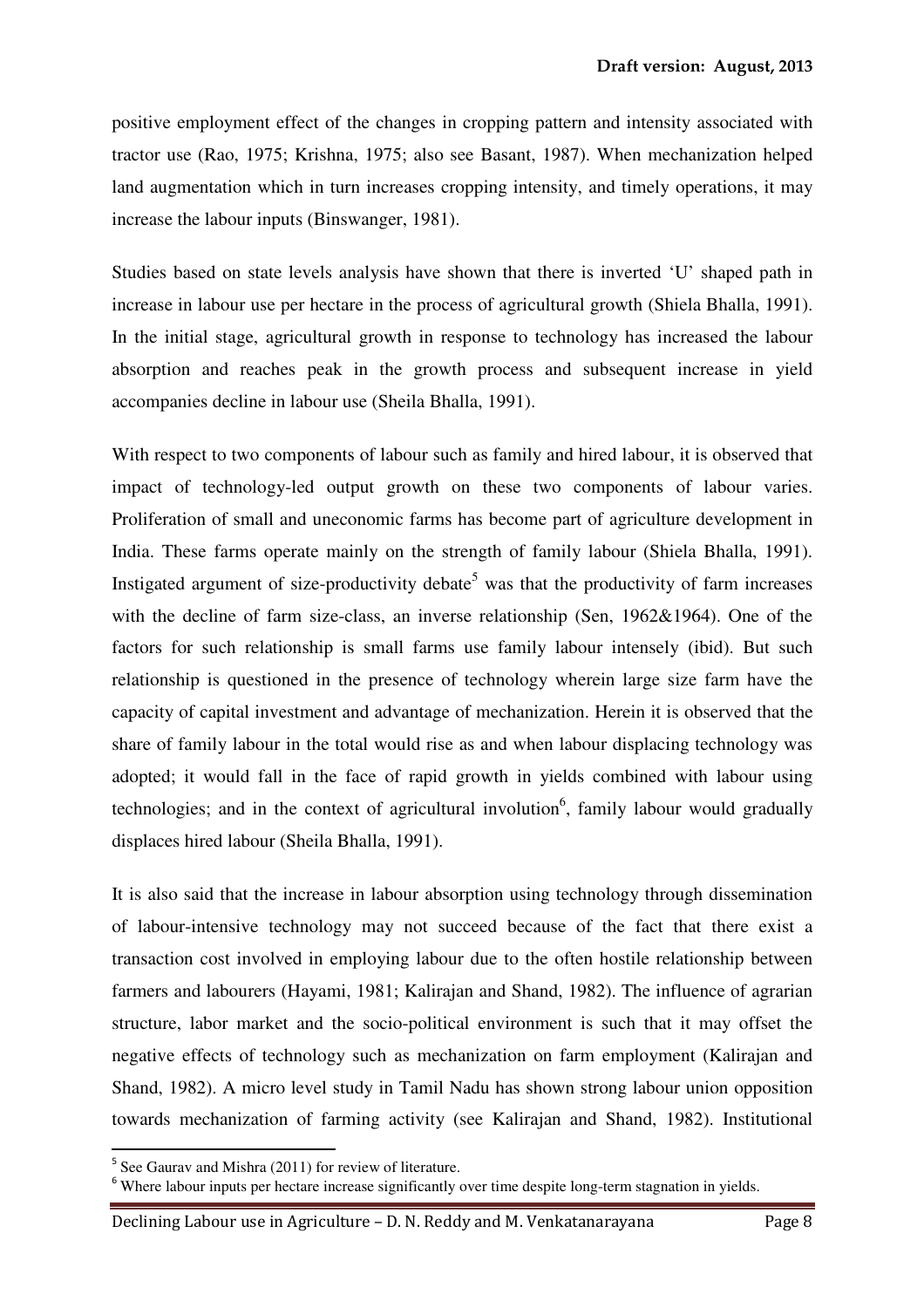factors such as tenancy and institutional wage that sans bargaining power of hired workers, have a depressant effect on labour use (Bardhan, 1978). Thus, labour requirements in agriculture depend on the type of technology used, distribution of landownership, socioeconomic-institutional and political conditions (Kalirajan and Shand, 1982).

Studies based on disaggregate analysis observed that labour inputs in crop production vary significantly from crop to crop and for the same crop across regions (Tyagi, 1981). Also, it is observed when the male and female labour use in crop production varies by operations, mechanization of certain operations have differential impact; operations such as weeding and harvesting are mostly female labour-intensive ones and when they are being mechanized, females labour is the most affected one with it (see Agarwal, 1981).

Having said what one finds is a lacuna of continued research on this phenomenon. Such an intensive research on the relationship between agriculture output growth and labour absorption conducted during 1970s and 80s gradually become sporadic. In fact, the 1990s and the later period that witnessed significant changes in respect of economic reforms and growth of economy. Indian economy is integrated with the World economy and became part of globalization. Consequent upon the globalization, Indian economy is witnessed both pains and gains of global changes. During 1990s, agriculture in particular experienced setback in respect of public investment and extension services. The changing global level prices of agricultural commodities have also shown their impact on agricultural prices in India. This is also a period wherein the productivity gains of green revolutions in agriculture tapered-off. It is observed that there is almost a technological stagnation in the Indian agriculture (Bhalla and Singh, 2012). Although there is such a technological stagnation with respect to inputs such as seeds, chemical fertilizers, there is spreading technology all over India in respect of mechanization.

Moreover, the period of last two decades (1990s and 2000s) witnessed deceleration of growth in agriculture workforce in many Indian states. Some of the states experienced negative growth. Andhra Pradesh is one of those Indian states which experienced a decline in agriculture workforce during the last decade i.e. 2000s (see Venkatanarayana, 2013). Possible explanations for the decline could be increasing absorption non-farm employment and increasing mechanization of agriculture relieving surplus labour to non-farm sector. But the trend indicates that there is a decline in overall work participation rate (WPR) which is beyond the explanation of compensating increase in school attendance rate. One can locate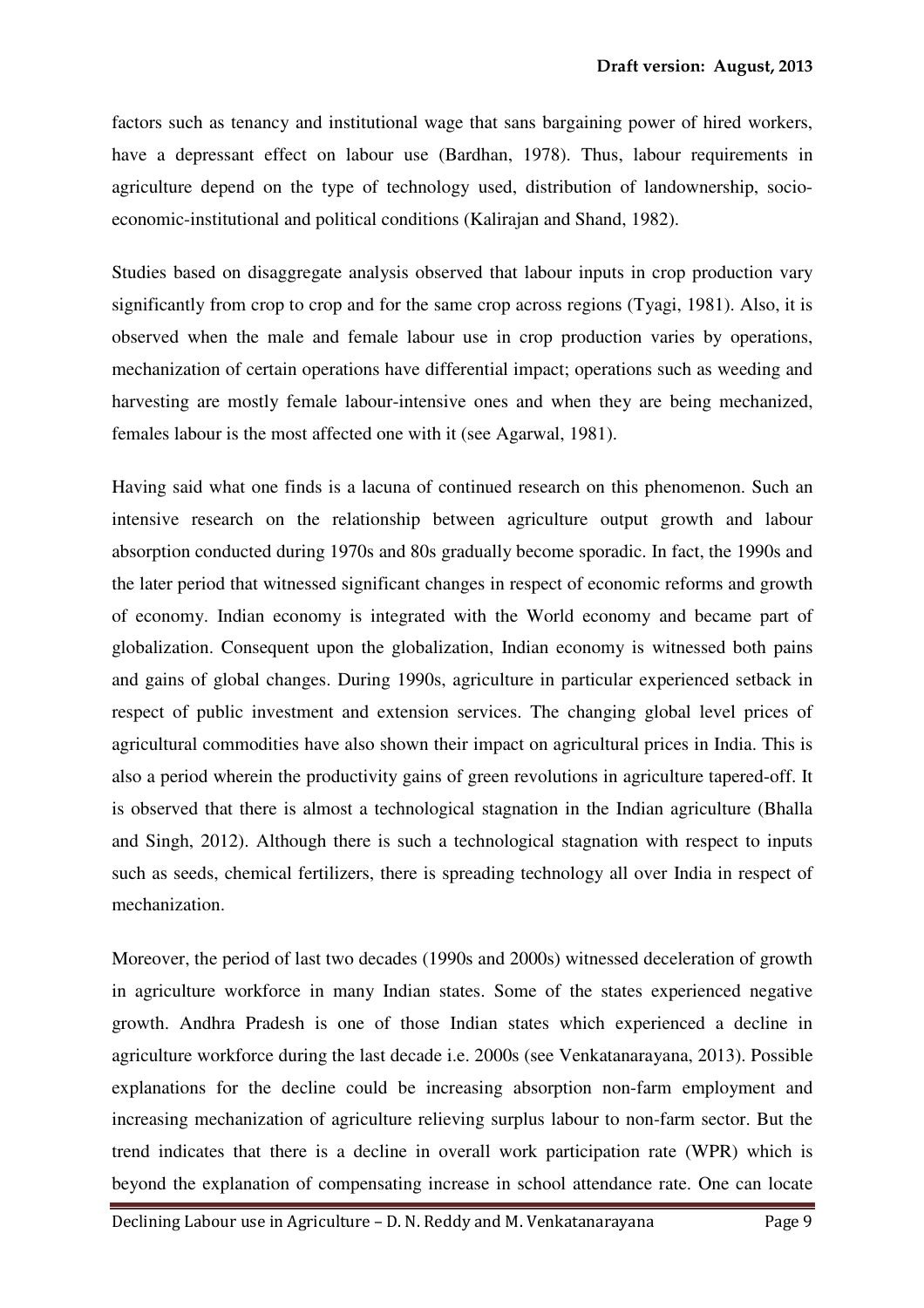the decline participate rate consequence of decline in workforce in agriculture. As such decline in workforce in agriculture and decline in WPR is mostly observed for females, one has to examine the factor behind such a phenomenon. It could be due to rise in male workers may pull out female agriculture labourers who are otherwise disparately participation to meet family livelihood. On other hand, it could be increasingly spreading mechanization of femaleintensive agricultural operations pushing them out. Herein, we contextualize our study.

#### **III Rice Cultivation in Andhra Pradesh**

Although there is an increasing crop diversification in Andhra Pradesh, the area under rice cultivation seems to be increasing marginally. Around 30% of state's total cropped area is under rice cultivation - around 4.0 million hectares (including both Khariff and Rabi seasons) of the state's total gross cropped area of 13 million hectares. Rice accounts for 60% of the total area under food grains in the state. Such is the importance of rice cultivation in the state.

Andhra has four rice agro-ecosystems: irrigated rice, rain-fed lowland and upland rice, and a flood-prone rice ecosystem. However, more rice cultivation in AP is water intensive and irrigated than elsewhere in India. Of the total irrigated area in the state, around two-thirds of it is under rice cultivation. Put differently, of the total area under rice cultivation in the state, around 95% of it is under irrigated conditions.

|           |                | A P Y (in Volume) |       | Growth $(\% )$ |            |       |  |
|-----------|----------------|-------------------|-------|----------------|------------|-------|--|
| <b>TE</b> | Area           | Production        | Yield | Area           | Production | Yield |  |
|           | $\overline{2}$ |                   |       |                | 6          | 7     |  |
| 1960-61   | 30.17          | 37.54             | 1244  |                |            |       |  |
| 1970-71   | 32.80          | 42.08             | 1283  | 0.8            | 1.1        | 0.3   |  |
| 1980-81   | 36.83          | 69.17             | 1878  | 1.2            | 5.1        | 3.9   |  |
| 1990-91   | 41.54          | 100.78            | 2426  | 1.2            | 3.8        | 2.6   |  |
| 2000-01   | 41.91          | 116.58            | 2781  | 0.1            | 1.5        | 1.4   |  |
| 2010-11   | 41.93          | 130.66            | 3116  | 0.0            | 1.1        | 1.1   |  |

**Table 3.1: Area, Production and Yield (APY) of Rice Andhra Pradesh** 

**Note**: TE – Triennium Ending; Area is in lakh hectares and Production in lakh tonnes; and yield rate is Kgs per Hectare.

**Source**: Directorate of Economics and Statistics.

Rice cultivation in the state takes place in both the main seasons, about 60% in khariff and 40% in rabi. Very sporadically, in the third 'summer' season, rice is cultivated in some parts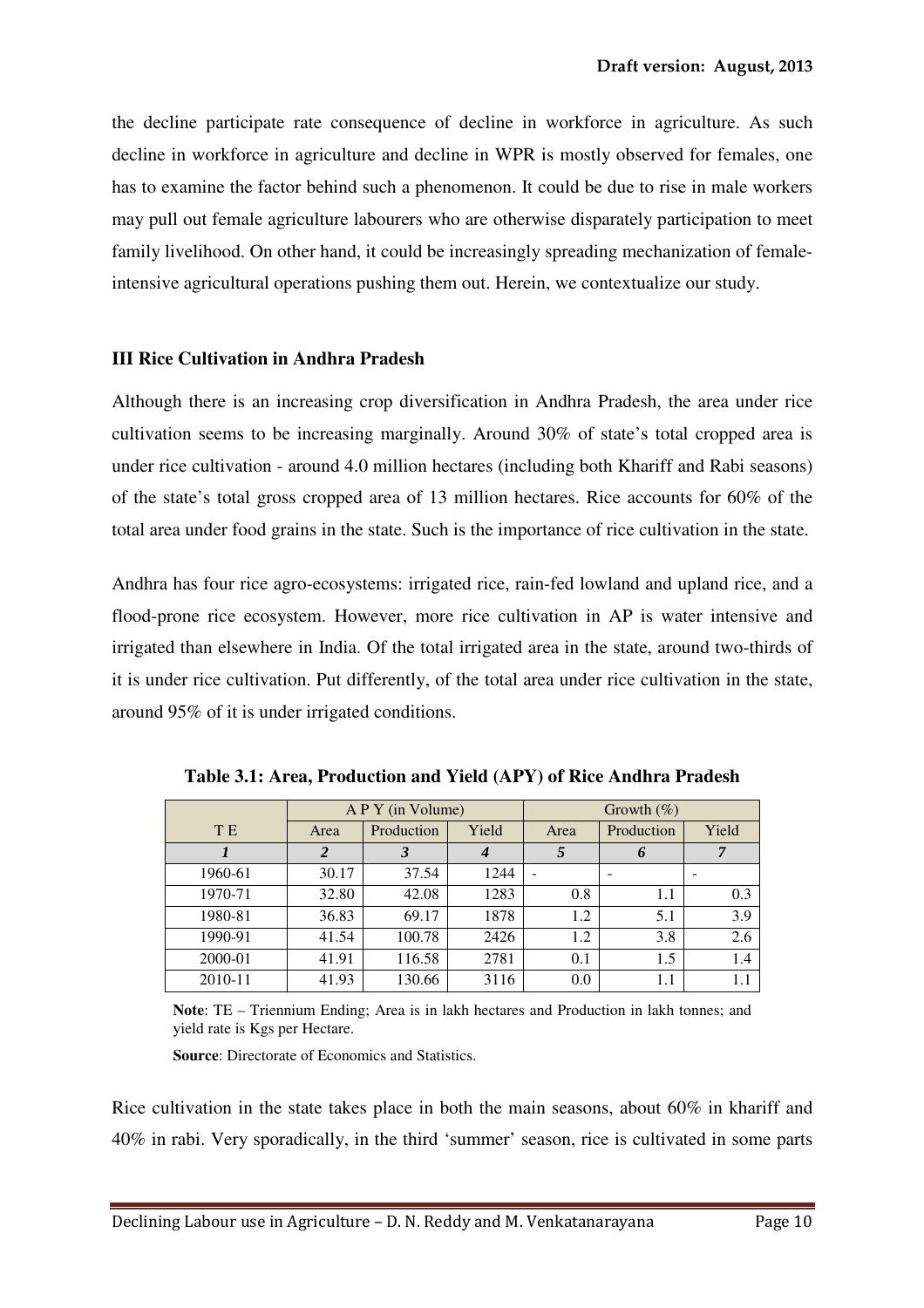of the state. While around 95% of the Khariff rice is irrigated (and the rest rain-fed), in Rabi and the small summer season it is all irrigated.

although the area under rice cultivation in the state has shown a steady increase, in terms of both yield and production, rice production underwent substantial growth owing to quantum 'green revolutionary' jumps in the yield rate with the advent of HYV seeds and rising application of other inputs – in which Andhra Pradesh was an early adopter. Currently more than 80% of Andhra Pradesh's rice cultivation uses HYV seeds. The state is now the second largest in India in terms of rice production, next only to West Bengal, with 120 – 140 lakh tonnes of rice in recent years, amounting to around 12-15% of the total rice production in India. Production and yield rates disaggregated by season show that the Kharif rate is lower than that of other seasons, while the Rabi season share in production is higher than its share in Andhra Pradesh's rice cultivation area.

However, since the 1990s, the yield rates of rice crop in India in general, and Andhra Pradesh in particular, are showing a deceleration in their growth rates. As the area under rice cultivation is almost stable, the deceleration in growth of yield rate has resulted in a slowing of growth in total rice production. Moreover, rice cultivation in the state has to fraught with several challenges. One of the problems with respect to rice cultivation in Andhra Pradesh increasing cultivation costs in general, and in rice in particular (GoAP, 2011, Laxminarayana *et al.*, 2011; Murthy, 2011). There are complaints by the farmers that the national level minimum support price (MSP) is also below the cost of cultivation experienced in the state. There have been widespread protests by the farmers and threats of a 'crop holiday' (GoAP, 2011, Laxminarayana *et al.*, 2011).

#### **IV Declining Size of Labourforce engaged in Agriculture**

Over time, in fact, the energy requirement for accomplishing the agriculture operations, is not declining rather it is increasing. Human labour is one of the energy sources required to execute agricultural operations. However, alternative sources of energy are substituted for human and animal sources of energy in order to accomplish increasingly intensified agricultural operations.

The national scenario is presenting declining share of human as well as animal labour in the agricultural operations. Correspondingly there is a sharp increase in the share of machine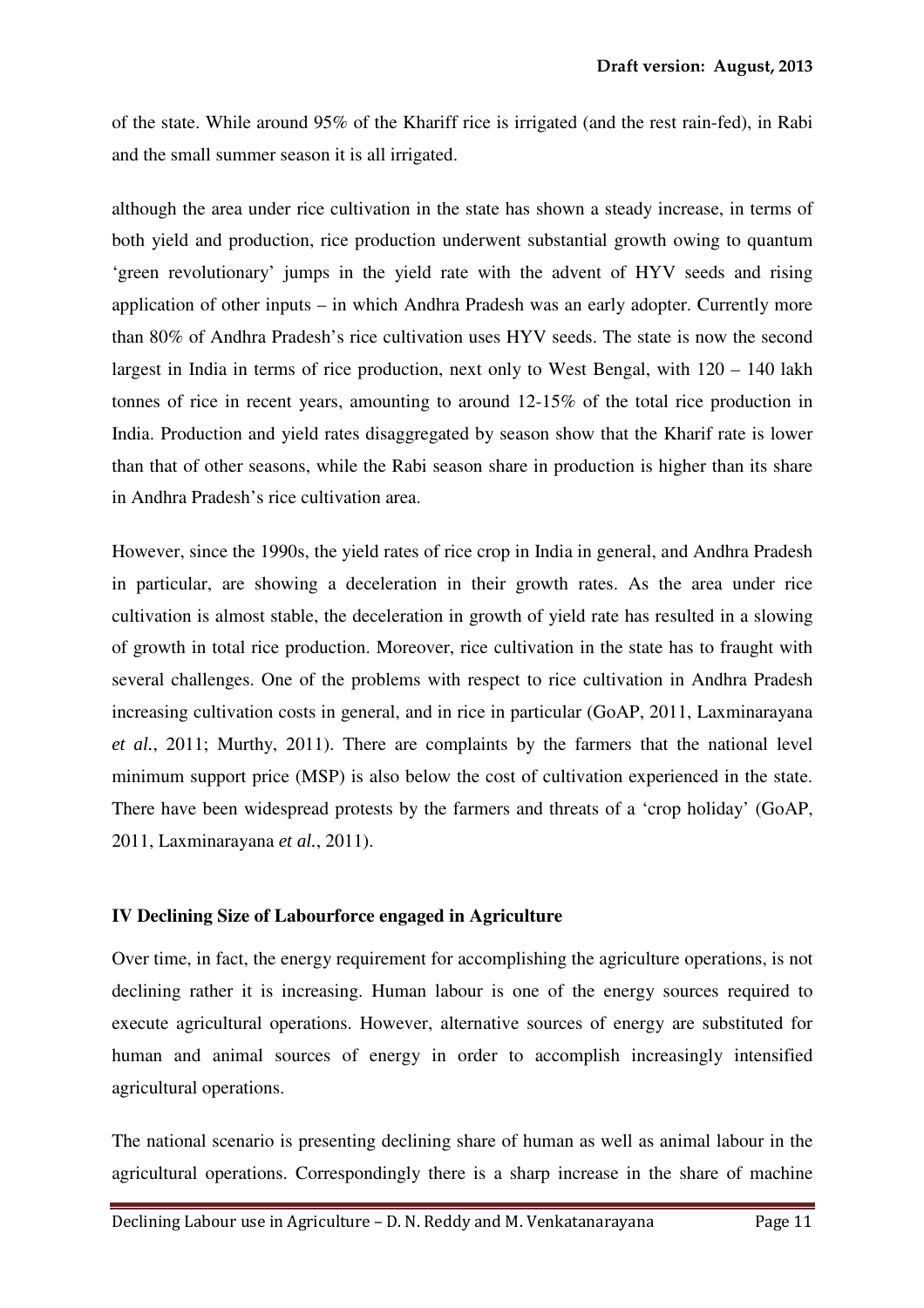(Tractor) labour (Figure 4.1a). These trends indicate the fast growing mechanization of agrarian economy of India. Despite the increasing total energy used in the agricultural operations per hectare (Figure 3.1b), the declining share of human and animal energy with a corresponding increasing in the share of tractors in the total energy used in Indian agriculture clearly indicates such a change (Figure 4.1a). Similarly, it might be the case of Andhra Pradesh. Although energy estimates are not available for the state, it can be observed from changing structure of rural workforce in the state.



**Figure 4.1: Distribution of Total Energy used in the Indian Agriculture by Source** 

**Note**: 1. '\*' Estimated; 2. Others including irrigation pump sets and machines using diesel or electricity. **Source**: IASRI (2012) Agricultural Research Data Book.

Around half of the population in Andhra Pradesh is found to be working in one or the other economically gainful activity. Andhra Pradesh is one of those Indian states which have the highest (around 47.6% in 2009-10) work participation rate (WPR). This is partly due to a higher female work participation rate in the state; it is at around 36.8% (2009-10). It is also the second highest among the major Indian states next to Himachal Pradesh. Both the male female WPR in the state are higher than that of the national average.

However, the recent trend indicates a decline in WPR especially that of females in Andhra Pradesh and in the country as well (Table 4.1). Therefore, the decline in WPR has become a cause of concern not only in the state but also all over the country. The decline in WPR, especially for females is over and above the portion that could be explained with the decline in WPR of younger age groups due to their withdrawal from workforce which in turn is due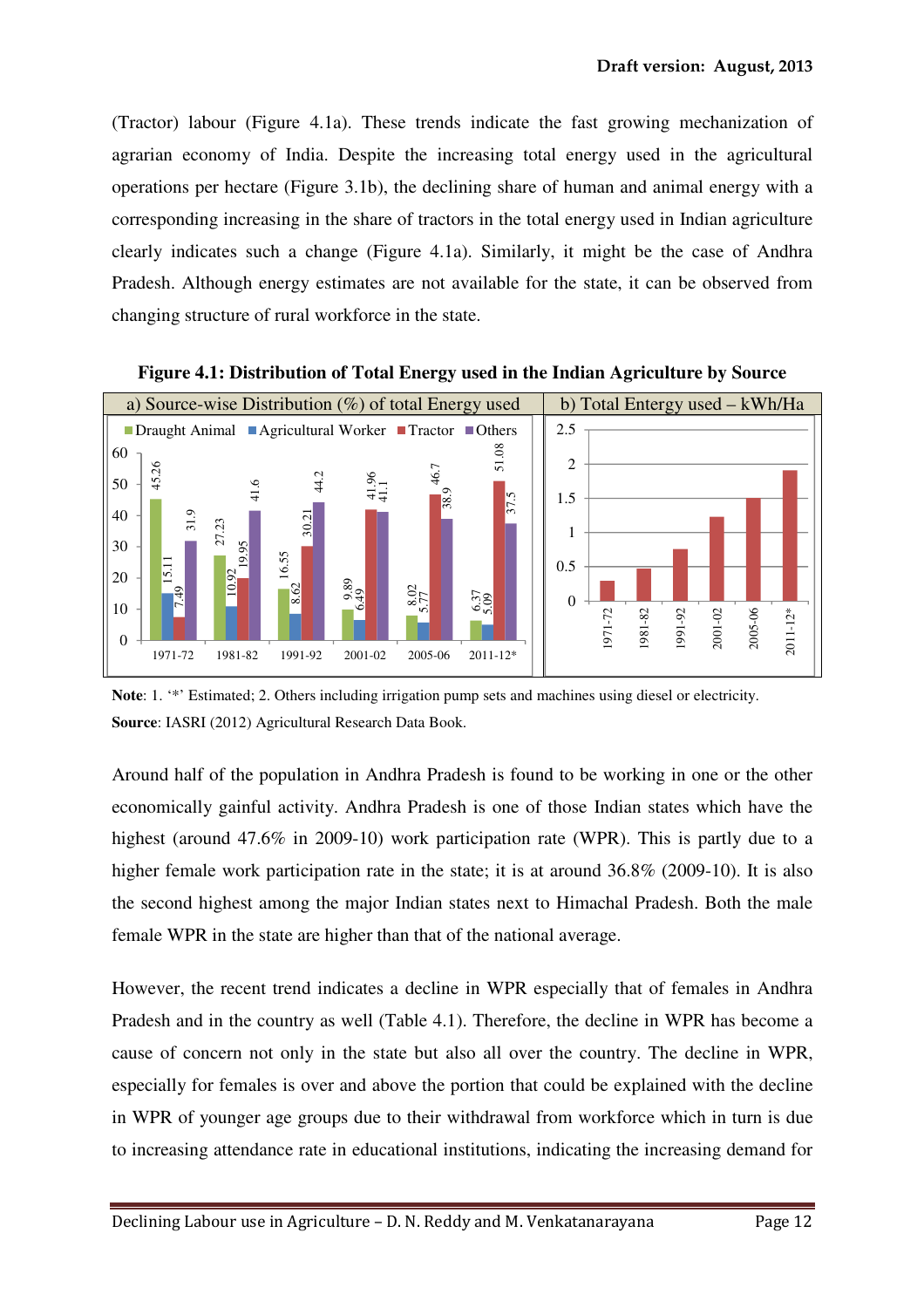education. One may get a partial explanation from the proceeding analysis presented in the subsequent sections.

| Year    | Andhra Pradesh |      |        |       | All-India |       |      |        |           |       |
|---------|----------------|------|--------|-------|-----------|-------|------|--------|-----------|-------|
|         | Total          | Male | Female | Rural | Urban     | Total | Male | Female | Rural     | Urban |
|         |                |      |        |       | O         |       |      |        | <i>10</i> |       |
| 1983    | 49.1           | 58.3 | 40.1   | 53.5  | 34.8      | 41.8  | 53.8 | 21.6   | 44.5      | 34.0  |
| 1993-94 | 52.0           | 60.8 | 43.3   | 57.6  | 37.5      | 42.0  | 54.5 | 28.6   | 44.4      | 34.7  |
| 2004-05 | 50.2           | 59.3 | 41.3   | 54.4  | 39.2      | 42.0  | 54.7 | 28.7   | 43.9      | 36.5  |
| 2009-10 | 47.6           | 58.2 | 36.8   | 52.1  | 36.4      | 39.2  | 54.6 | 22.8   | 40.8      | 35.0  |

**Table 4.1: Work Participation Rate (WPR) in Andhra Pradesh and India** 

**Notes**: 1. Figures presented are in percentages; 2. Usual Status - Principal and Subsidiary Status. **Source**: NSS Employment and Unemployment Surveys.

Occupational distribution of workforce indicates there is a decline, although at a slow pace, in the proportion of workforce depending on agriculture in the state. Since early 1990s, there is also a decline in the size of workforce engaged in agriculture in Andhra Pradesh, hence the negative rate of growth of workforce involved in this sector (Table 4.2).

By the status of employment of those engaged in agriculture, the regular wage/salaried category is getting disappeared from the state agrarian economy wherein the size of this category is declining at a faster rate (Table 4.2). The increasing size of casual labour in the state's agriculture sector with a corresponding decline in regular wage/salaried indicates transformation the later in to the former one – i.e. casualisation of agricultural workforce. Even the recent trend for category of self-employed in agriculture shows that, there is a sharp decline in its size. In the Indian agriculture with large stakeholders of small and marginal farmers, the sharp distinction between cultivator and casual labourer in agriculture is rather elusive. There is a chance that depending on the prospects of self-cultivation in a particular year or period, a small/marginal farmer may become casual labour working for wages in the labour market and vice-versa. Sometimes a wage labour can lease-in land and become selfemployed. This shift/diversification depends on the viability of cultivation especially for small and marginal farmers and land lease market.

There is a decline in the size of self-employed in agriculture is over and above the size of decline in workforce engaged overall agriculture in the state. Correspondingly there is a sharp increase in casual labour engaged in agriculture. These facts indicate that a major part of the decline in the self-employed could be due to change of their status of employment from self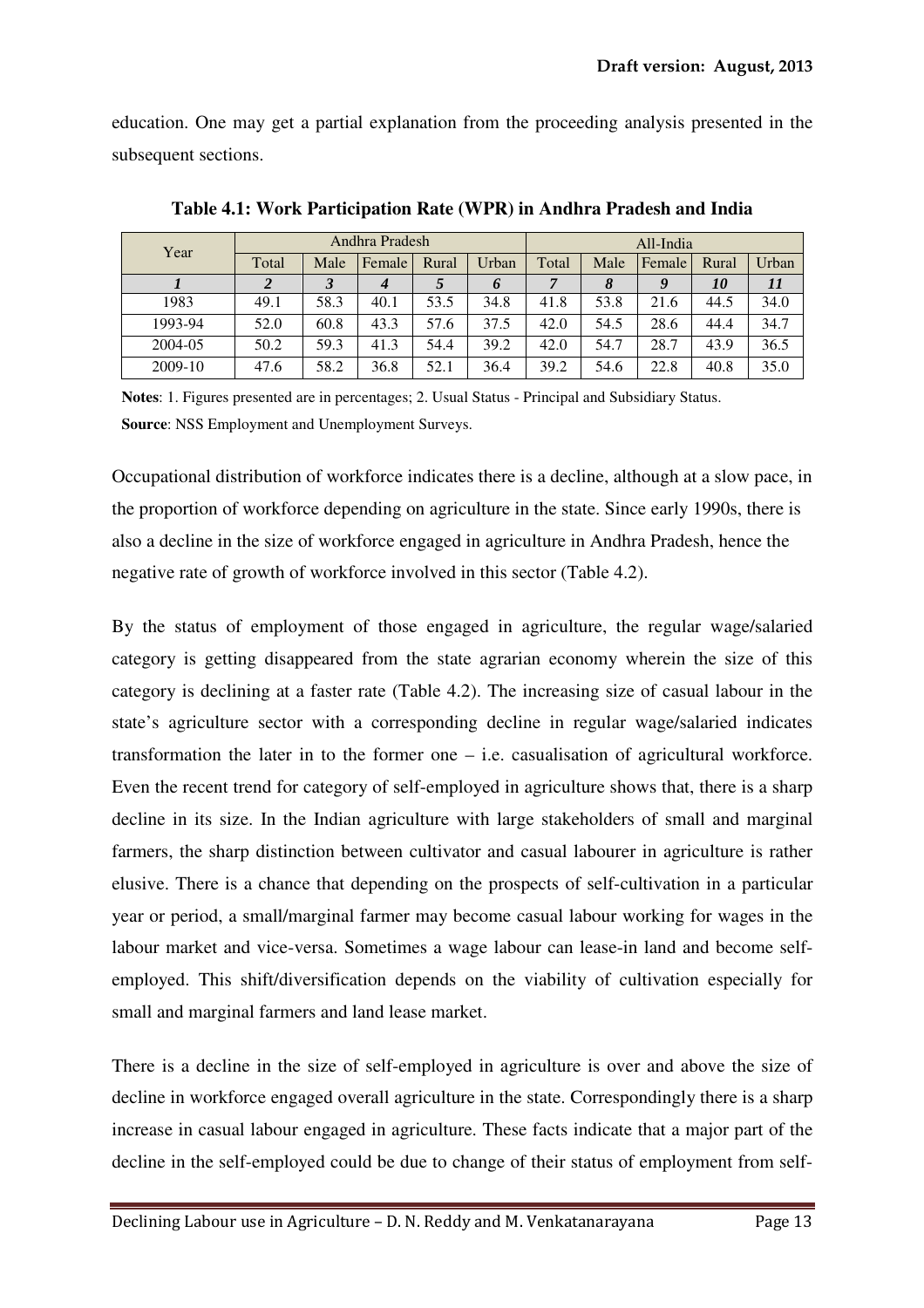employed to wage labour. It is all about their perceived change in major source of income either from self-cultivation or wage labour.

| Sno            | Details                               |       |         | Workforce in lakhs | Growth $(\%)$     |         |           |         |
|----------------|---------------------------------------|-------|---------|--------------------|-------------------|---------|-----------|---------|
|                |                                       | 1983  | 1993-94 |                    | 2004-05   2009-10 | 1983-94 | 1993-2005 | 2004-10 |
|                | Total Labourforce                     | 281.2 | 364.2   | 401.7              | 398.0             | 2.5     | 0.89      | $-0.18$ |
| 2              | <b>Total Workforce</b>                | 276.0 | 360.8   | 393.9              | 391.4             | 2.6     | 0.80      | $-0.13$ |
| 3              | Workforce Employed in Agriculture     | 190.5 | 242.1   | 225.7              | 206.4             | 2.3     | $-0.64$   | $-1.8$  |
| $\overline{4}$ | Self-employed in Agriculture          | 87.4  | 106.4   | 101.8              | 77.2              | 1.9     | $-0.40$   | $-5.4$  |
| 5              | Casual Labour in Agriculture          | 95.2  | 131.1   | 120.9              | 127.5             | 3.1     | $-0.73$   | 1.1     |
| 6              | Regular wage /salaried in Agriculture | 7.9   | 4.7     | 3.0                | 1.7               | $-4.8$  | $-3.9$    | $-10.8$ |

**Table 4.2: Growth of Agricultural Workforce in Andhra Pradesh** 

**Note: 1.** All those dependent on agriculture (incl. rural and urban); 2. Compound Annual Growth (CAGR) in %. **Source**: Estimated using NSSO and Census data.

It will be clearer when we examine the change in rural labourforce in the state by gender wherein size of both the male and female labour/work force in the rural Andhra Pradesh declined between 2004-05 and 2009-10 (Table 4.2a). But the size of the workforce dependent on agriculture had begun to decline since early 2000s. Although decline is observed for both the male and females, it is higher for female particularly during later period i.e. between 2004-05 and 2009-10.

Self-employed are the main casualty for the drain of workforce within the agriculture. Although such drain, for both the male and females, had begun since early 2000s it is the largest during the later period between 2004-05 and 2009-10 and is the largest for females than their male counterparts by gender. The trend with respect to casual labour in agriculture is different, it had declined during early 2000s and increased latter period (between 2004-05 and 2009-10). Although both the male and female casual labour in agriculture in the state witnessed an increase its size during the later period, the rate of growth for male casual labour in agriculture had registered to be distinctively higher than that of females (Tables 4.2a). However, the long-term trend between 1993-94 and 2009-10 indicates that while the size of the male casual labour had increased the female casual labour had declined during the period. The observed phenomenon in the state would bring impasse against the hypothesis of feminization of casual labour in agriculture.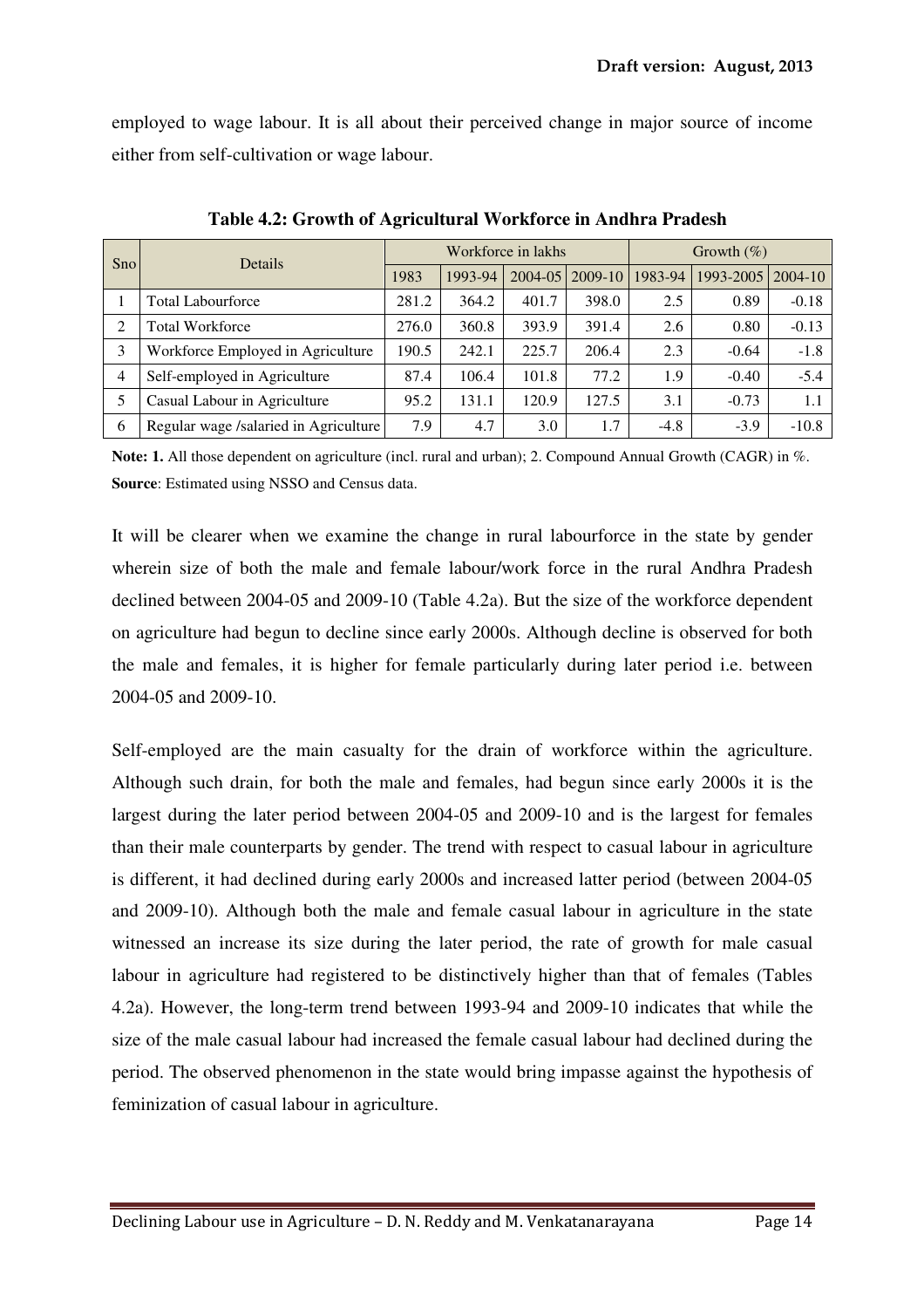| <b>Sno</b>     | <b>Details</b>                        |         | Male Workforce |         | Female Workforce |           |         |  |
|----------------|---------------------------------------|---------|----------------|---------|------------------|-----------|---------|--|
|                |                                       | 1983-94 | 1993-2005      | 2004-10 | 1983-94          | 1993-2005 | 2004-10 |  |
|                | <b>Total Rural Labourforce</b>        | 2.0     | 0.52           | $-0.08$ | 2.6              | 0.30      | $-1.4$  |  |
| 2              | <b>Total Rural Workforce</b>          | 2.0     | 0.44           | $-0.03$ | 2.6              | 0.22      | $-1.4$  |  |
| 3              | Workforce Employed in Agriculture     | 1.8     | $-0.74$        | $-1.1$  | 2.6              | $-0.36$   | $-1.9$  |  |
| $\overline{4}$ | Self-employed in Agriculture          | 1.3     | $-0.52$        | $-4.4$  | 2.7              | $-0.34$   | $-5.5$  |  |
| 5              | Casual Labour in Agriculture          | 3.2     | $-0.78$        | 2.2     | 2.6              | $-0.39$   | 0.42    |  |
| 6              | Regular wage /salaried in Agriculture | $-5.2$  | $-3.5$         | $-12.0$ | $-10.2$          | 3.3       | $-41.3$ |  |

**Table 4.2a: Gender-wise Growth of Agricultural Workforce in Andhra Pradesh** 

**Note: 1.** Rate of growth in % - Compound annual growth (CAGR); 2. For rural only. **Source**: Estimated using NSSO and Census data.

It is interesting to note from the above analysis that overall decline in the workforce engaged in the state agriculture sector doesn't indicate the size of agricultural labourers working as a casual labourer for daily wages is declining. However, it does indicate that swelling casual labourer category at the cost of self-employed in agriculture. One may also infer from the analysis that the contribution of family labour might be declining. It may also indicate that those who are self-employed in cultivation have to depend more on labour market – hiring casual labour.

On the whole, although the physical labour units of inputs in agriculture production process were increasing for some time, it is not in proportion to the overall increase in total energy requirement in the process. In fact the intensification of agricultural production in the context of Green Revolution and thereafter, has increased the energy requirement in the production process. But this increase was duly complemented by the increase in the machine labour. Thus, one has to say that although overall energy requirement in the production process is increasing, the contribution of labour inputs is declining.

### **V Declining Labour Use in Rice Cultivation**

If one examines the distribution of the workforce engaged in agriculture by agricultural activities, most of the workforce (more than 90%) is engaged in crop production in Andhra Pradesh as well as in the country. Again, field crops in the state and the country accounts for 88% of the total workforce engaged in agriculture (Table 5.1). Among the field crops, food grains cultivation in the state engages 71% of its agricultural workforce. The percentage of agricultural workforce engaged in cultivation of food grains is considerably lower in the state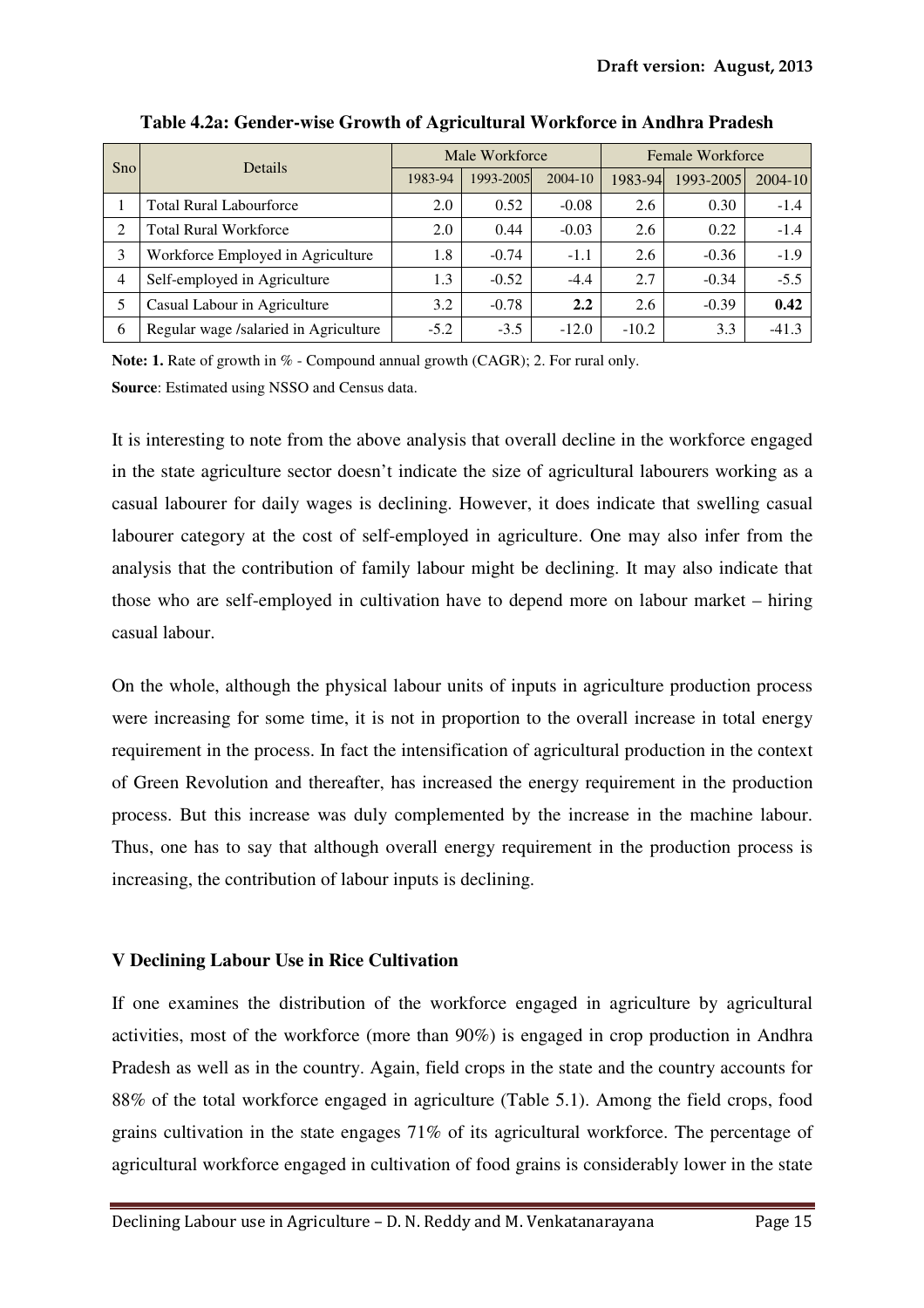when compared to that of national average. Similarly, percentage of agricultural workforce engaged in horticulture (6%) in the state is also higher than that of the country average. It indicates the increasing diversification of crop production towards to non-food grains or commercial crops especially that of oilseeds and cotton, in the state.

| <b>Sno</b>     | <b>Activity</b>                                              | AP         | India |
|----------------|--------------------------------------------------------------|------------|-------|
| 1              | <b>Field Crops - Cereals and other crops</b>                 | 87.7       | 87.8  |
| a              | Food grain crops (cereals and pulses)                        | 71.2       | 79.2  |
| b              | Oilseeds (incl. peanuts or soya beans)                       | 6.4        | 2.3   |
| $\mathbf{c}$   | Cotton and other fiber plants                                | 8.9        | 3.7   |
| $\mathfrak{D}$ | Horticulture (incl. fruits $\&$ nuts, spices and vegetables) | 5.9        | 3.9   |
| 3              | Farming of Animals (incl. dairying)                          | 3.8        | 6.2   |
| $\overline{4}$ | <b>Others</b>                                                | 1.1        | 1.1   |
| 5              | Forestry (inc. hunting) and logging                          | 0.2        | 0.3   |
| 6              | Fishing                                                      | 1.2        | 0.6   |
|                | Total                                                        | <b>100</b> | 100   |

**Table 5.1: Distribution (%) of Rural Agricultural Workforce in Andhra Pradesh by Participating Sub-sectors, 2009-10** 

**Note**: Based on National Industrial Classification (NIC) 2004-05 codes.

**Source:** Author's Estimates using NSSO 66<sup>th</sup> (2009-10) Round Employment and Unemployment Survey unit record data.

As it is observed from the above analysis a majority of the workforce engaged in agriculture in the state is involved in cultivation of food grains. Rice cultivation is the dominant crop among the food grains in the state. While all food grains cultivation occupies more than half of the total cropped area in the state, rice cultivation occupies 30% of it. It means that rice accounts for 60% of the total area under food grains. Moreover, rice is the only food grain crop that is being cultivated twice a year (both Khariff and Rabi) in many parts of the state. Therefore, one can say that a large portion of workforce engaged agriculture in the state might be involved in rice cultivation. Thus, the changes in the labour used for rice cultivation must be having a bearing on the overall labourforce engaged in agriculture.

There has been a fast growing mechanization in rice cultivation especially during the last two decades. Important operations of rice cultivation across states in India witness the increasing trend of mechanization. In case of Andhra Pradesh there is a declining trend with respect to human and animal labour involved in the rice cultivation, more so is the later (Figure 5.1). These trends indicate the fast growing mechanization of rice cultivation. But most of the mechanization (through tractors and harvesters) in rice cultivation, so far, is involved with the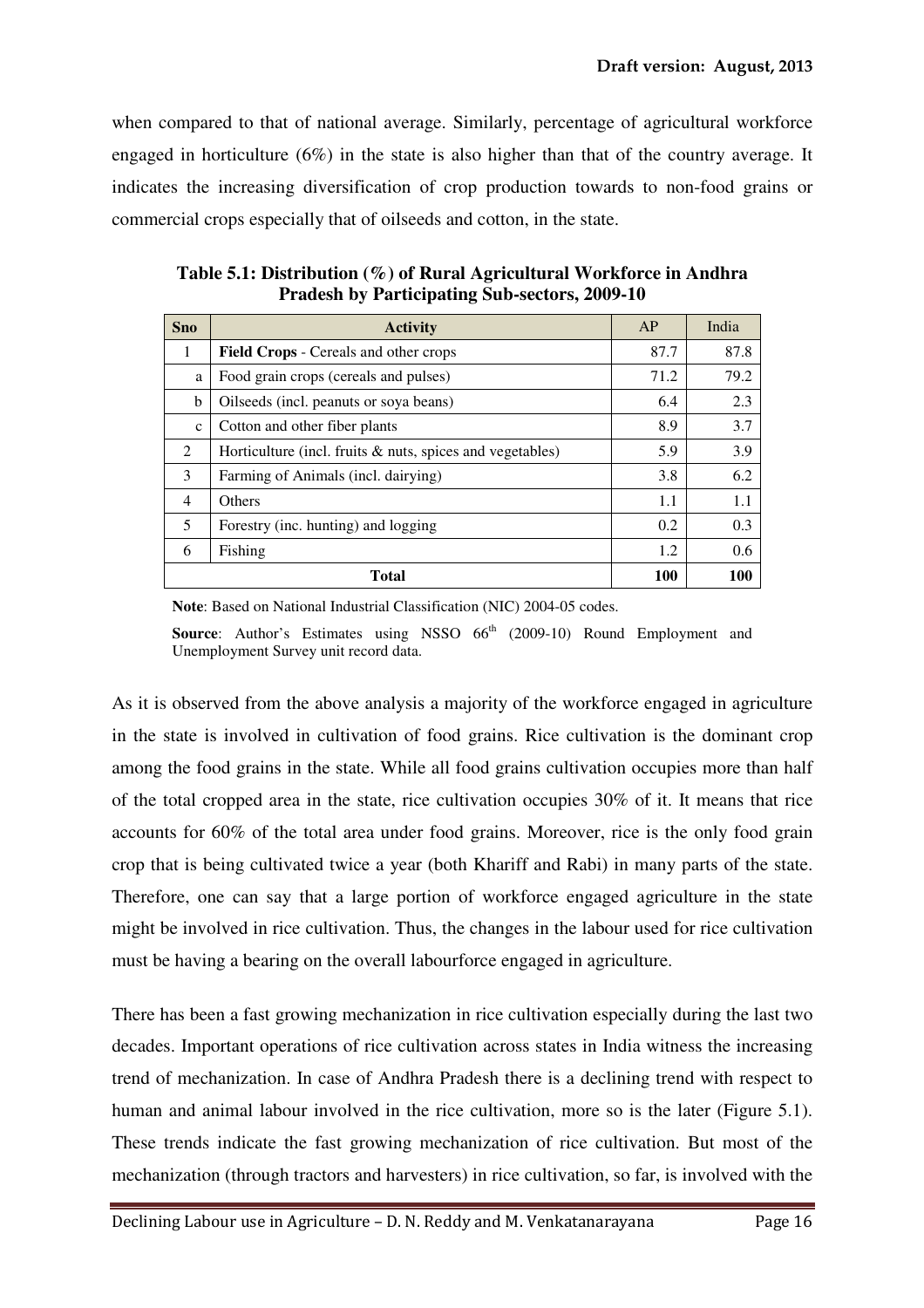ploughing / puddling and harvesting. Besides, the pumping water in case of those using ground water source of irrigation for the rice crop. The sharp declining trends in animal labour hours in rice cultivation in the state indicate the rapid mechanization in ploughing / puddling for rice cultivation. The other operations such as transplantation and weeding are still using human labour.



**Figure 5.1: Declining Human and Animal Labour used in Rice Cultivation in AP** 

The trend in three types/forms labour, i.e. family, casual and attached labour, used in rice cultivation in Andhra Pradesh indicates that all three types/forms of labour are declining. In fact the presence of attached labour/farm servant system is in any way disappearing in all types of agricultural operations, ever since the commencement of Abolition of Bonded Labour Act. The other two forms of labour labour, family and casual, labour used for per hectare of rice cultivation, also shown a declining trend in Andhra Pradesh during the last two decades.

Of the main sources/forms of labour use in rice cultivation, casual labour holds more than 60% of the total labour used for rice production. The proportion of attached labour is very negligible as mentioned above it is disappearing from the agricultural production. The rest of contribution is from the family labour. The recent trend especially for the last half-a-decade (i.e. between 2005 and 2010), indicate that the share of casual labour is increasing with a corresponding decline in the share of family labour.

**Note**: 1. Based on Cost of Cultivation; 2. Labour hours used per hectare of rice cultivation. **Source**: Directorate of Economics and Statistics, Ministry of Agriculture, Government of India.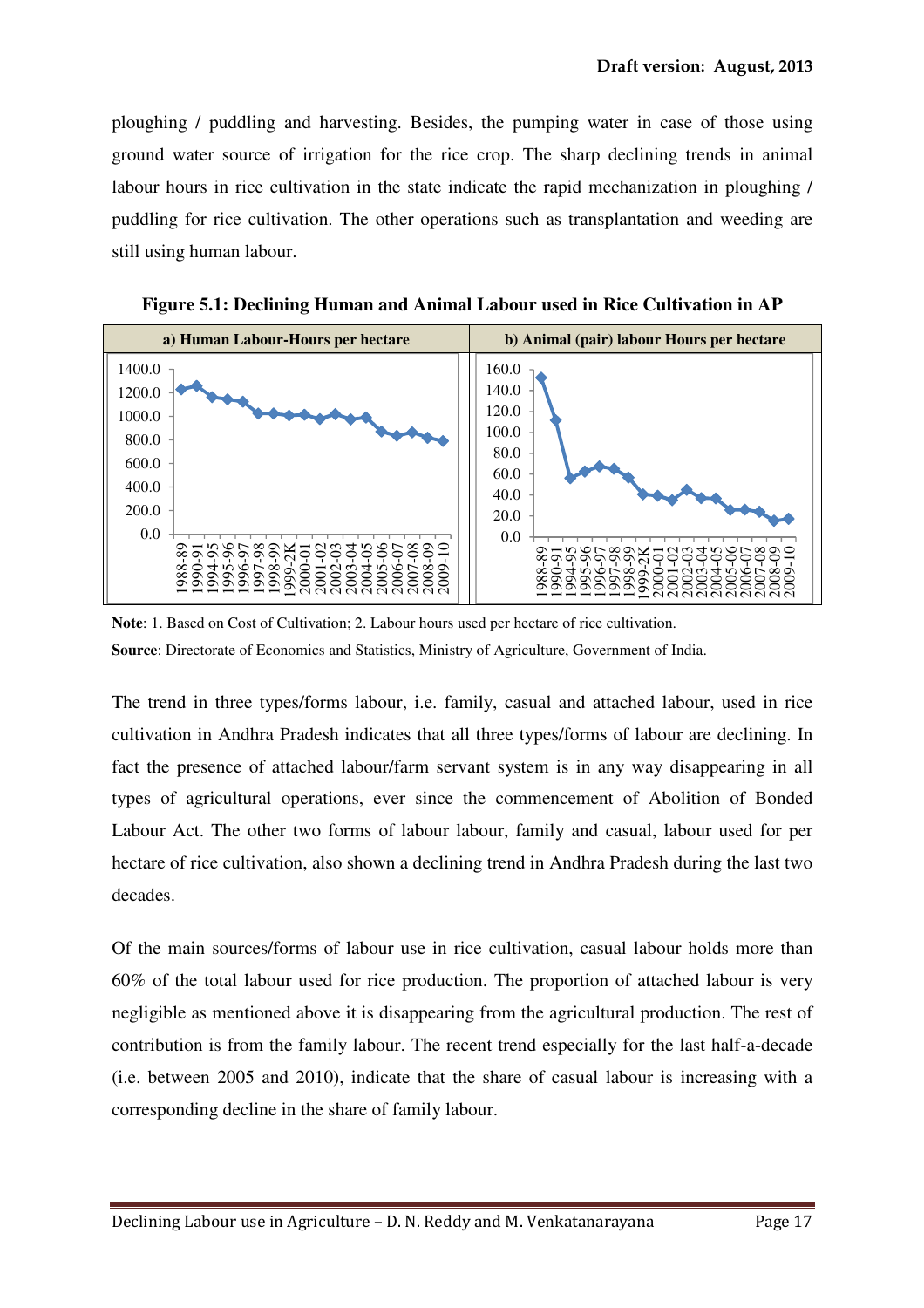

**Figure 5.2: Trends in Type of Human Labour used in Rice Cultivation in A. P.** 

**Note**: Labour hours used per hectare of rice cultivation **Source**: Directorate of Economics and Statistics, Ministry of Agriculture, Government of India.

Having said, if one examines the labour use per hectare of rice cultivation by size class of the holding, it is declining by size in Andhra Pradesh (Figure 5.4a). Whereas the share of casual labour in the total labour used in rice cultivation by size class of the holding indicates that it is increasing in the state (Figure 5.4b). However, still for about 70-75% of the total labour used in the rice cultivation of small and marginal farmers, they had to depend on casual labour. Family labour contribution for small and marginal farmers is around one-fourth of the total labour used (Figure 5.4b). For the large farmers their family labour use in rice cultivation is very low but they do use attached labour.



**Figure 5.3: Percentage Share of Family and Casual Labour in the total Human Labour used in Rice Cultivation in Andhra Pradesh** 

**Note**: Labour hours used per hectare of rice cultivation.

**Source**: Directorate of Economics and Statistics, Ministry of Agriculture, Government of India.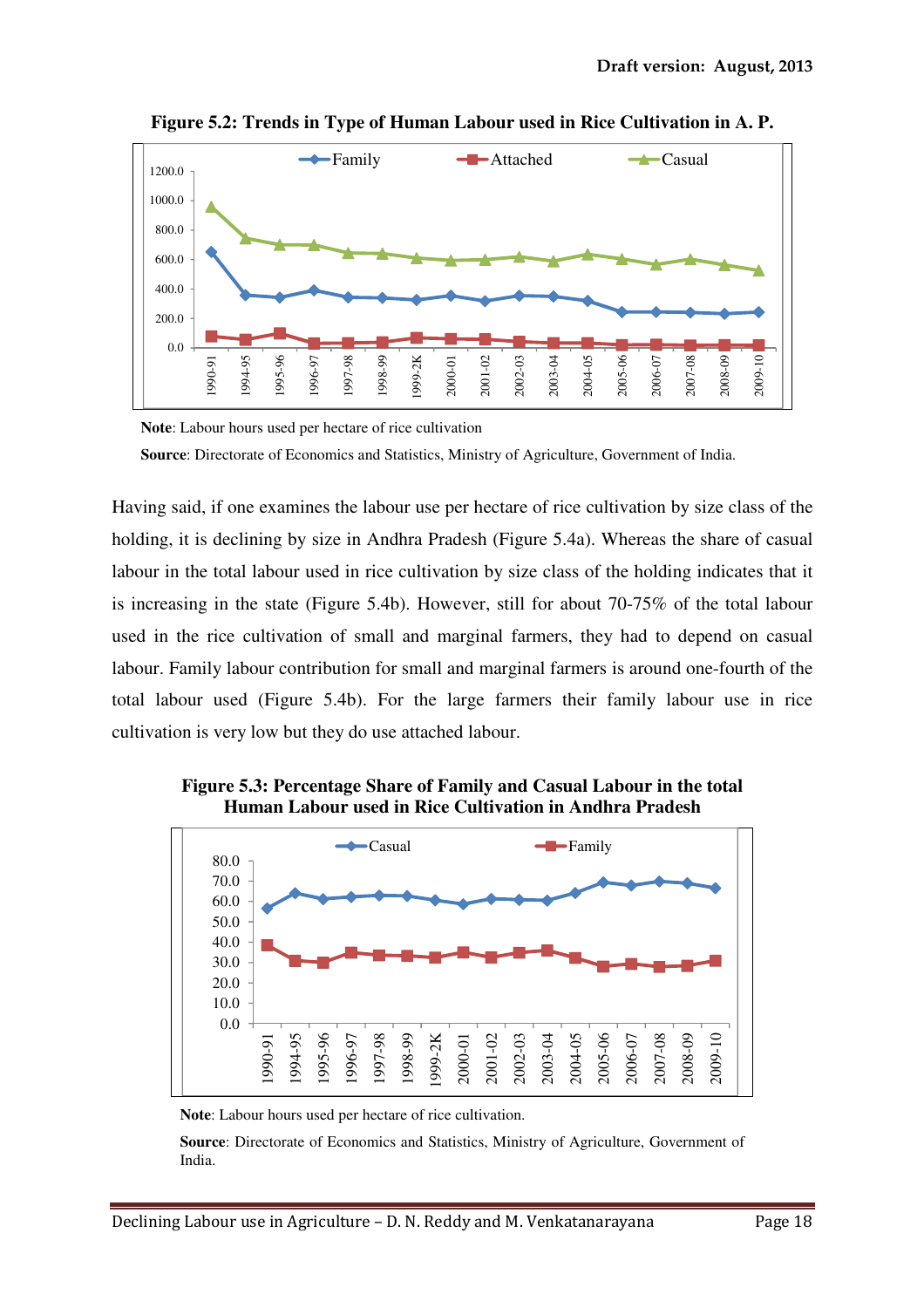**Figure 5.4: Labour used per hectare in Rice Cultivation in Andhra Pradesh by Size Class of Holding, 2009-10** 



**Note**: 1. Labour hours per hectare.

**Source**: Estimated using Plot-wise raw data for Andhra Pradesh placed on Ministry of Agriculture Website.

In the context of overall decline in labour used in rice cultivation, the above observed phenomenon is due to the decline in family labour is sharper than that of casual labour. The decline in family labour can be contextualized in the declining family size and increasing nuclear families, and to withdrawal of younger age family members from workforce in order to attend educational institutions.

Moreover, the high dependency of even small and marginal farmers on casual labour could be because of requirement in order to accomplish timely operations which may not be completed using family labour alone. Or it could be in order to relieve themselves to labour market operations to earn daily wages in the form of instant cash payments to bear the day to day household expenditure. Moreover, erstwhile convention of exchange labour especially in context of small and marginal farmers is monetized – paying daily wages has become mandatory. The convention of exchange labour is reduced to ensuring supply of fellow farmers' labour for accomplishing timely operations in farming (Reddy and Venkatanarayana, 2013).

By gender, female labour use is the most crucial part of the rice cultivation especially for the operation, transplanting, weeding and harvesting. The trend in gender-wise labour use in rice cultivation in Andhra Pradesh during the last half-a- decade or so period (between 2005 and 2011) indicate that both the male and female labour use is declining (Figure 5.5). However, the rate of decline is relatively faster with respect female labour than that of male counterpart.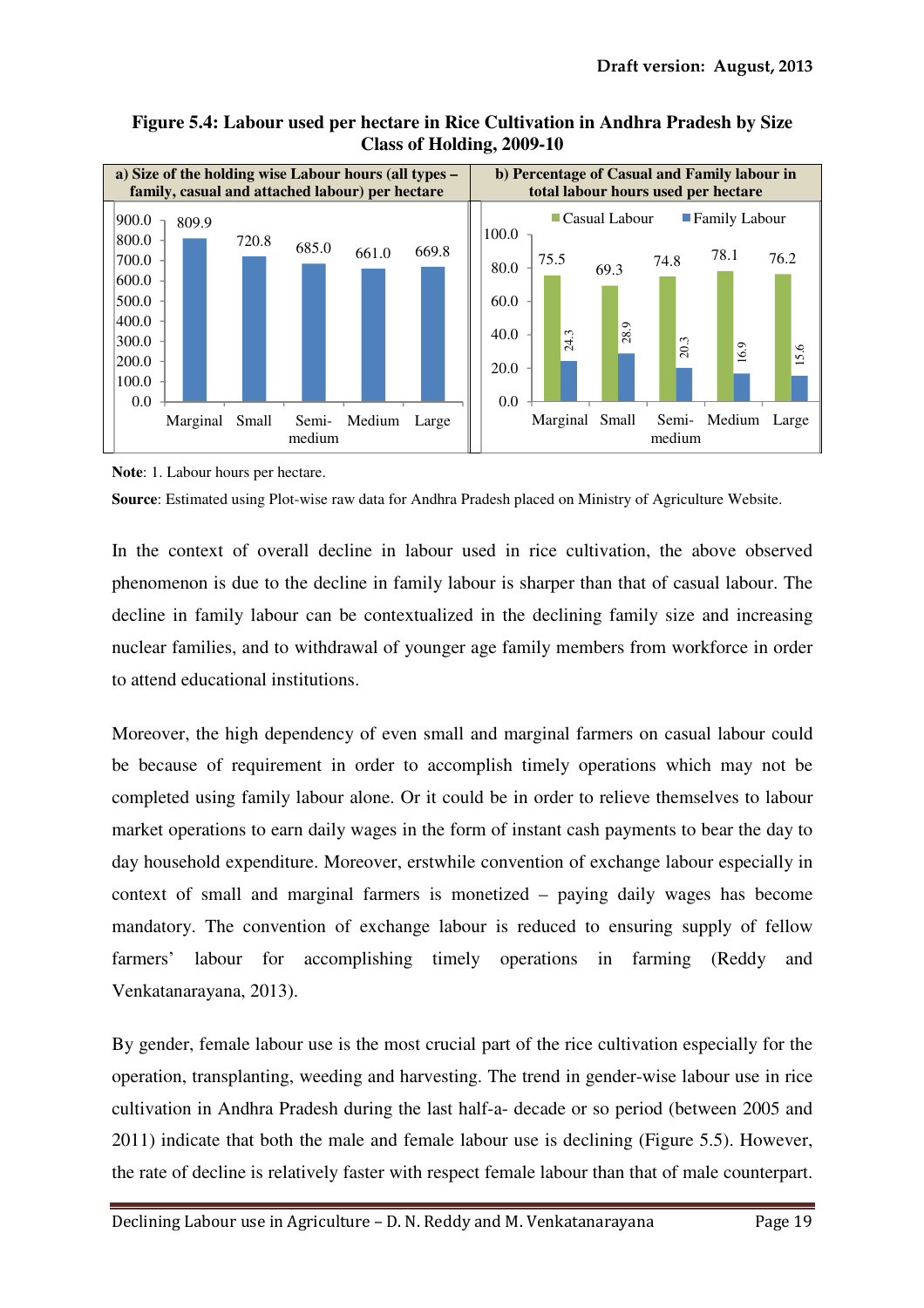As a result the share of male labour appears to be increasing in the total labour used per hectare of rice cultivation in the state (Figure 5.5b). Increasing mechanisation of female labour intense operations such as harvesting could be possible explanation for the declining share of female labour in rice cultivation.

**Figure 5.5: Trend in gender-wise labour inputs used per hectare of Rice Cultivation in Andhra Pradesh** 



**Note**: 1. Labour hours per hectare.

**Source**: Computed using data obtained from State Agriculture University, Andhra Pradesh, Hyderabad.

Zone-wise analysis of labour use per hectare in rice cultivation in Andhra Pradesh shows that there exists a considerable variation in labour use for rice cultivation (Figure 5.6). It is relatively higher in Zone I followed by Zone III. The lowest is observed for Zone IV and V. The trend in labour use during last half-a-decade (between 2005 and 2011) indicates that it is increasing in Zone III and declining in Zone I, Zone IV and Zone V. But for the Zone II it is almost stable.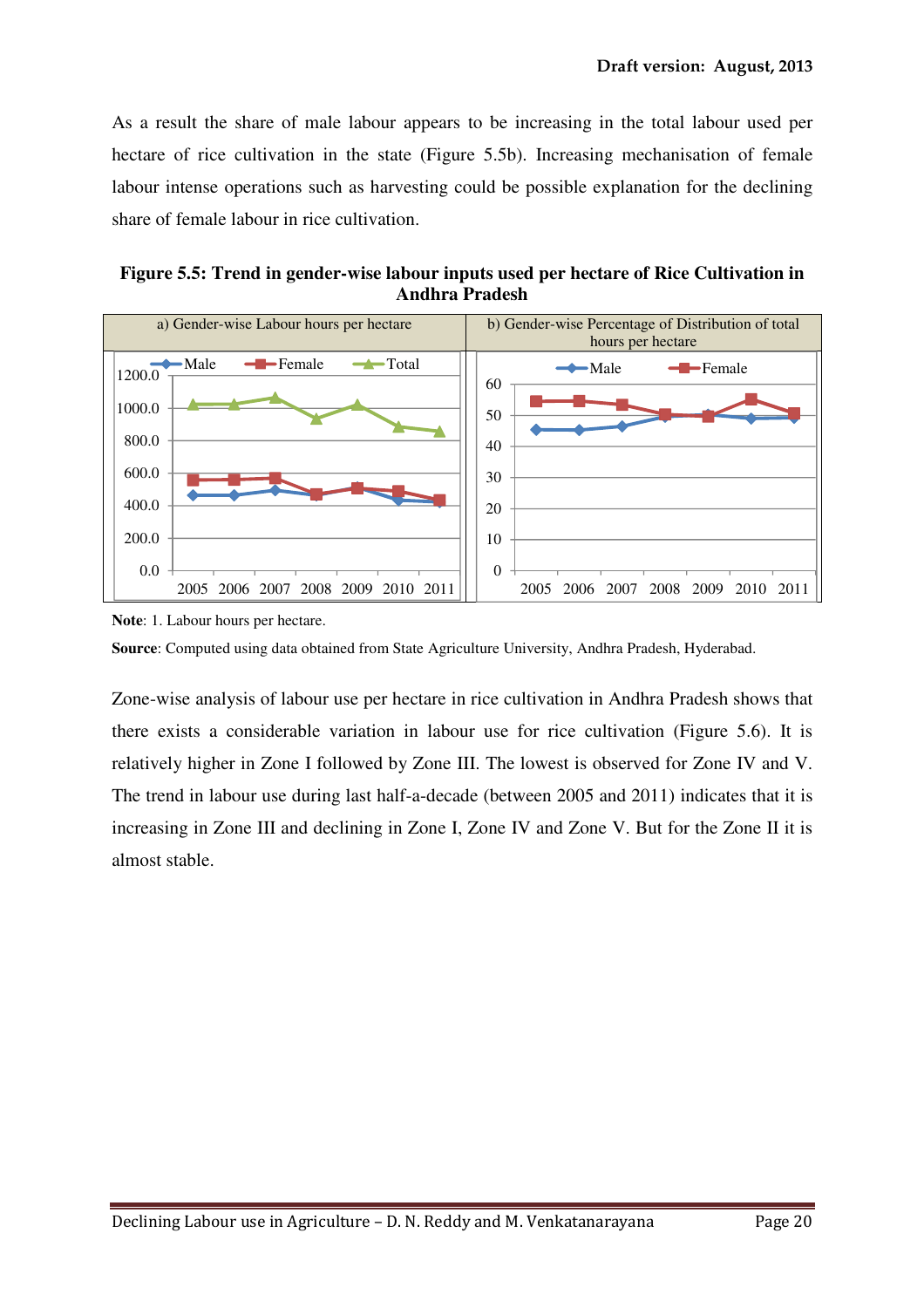

**Figure 5.6: Zone-wise Labour use in Rice Cultivation in Andhra Pradesh** 

**Note**: **1**. Labour hours per hectare; **2**. A total of all operations in the production process.

**3**. The districts falling under each zone are: **Zone-1** (North coastal districts) viz., Srikakulam, Vizianagaram and Visakhapatnam; **Zone-2** (South coastal districts), viz., East Godavari, West Godavari, Krishna, Guntur, Prakasam and Nellore; **Zone-3** (Rayalaseema districts) viz., Chittoor, Kadapa, Kurnool and Ananthapur; **Zone-4** (Southern Telangana) covering Mahaboobnagar, Nalgonda, Rarnga Reddy and Khammam; and **Zone-5**, Northern Telanga which includes Medak, Warangal, Karimnagar, Nizamabad and Adilabad.

**Source**: Computed using data obtained from Agriculture University, Andhra Pradesh, Hyderabad.

The change in gender-wise labour used per hectare of rice cultivation across Zones in Andhra Pradesh shows that all the Zones have experienced decline in female labour used for rice cultivation. The rate of decline in female labour used for rice cultivation in the state is the highest in Zone IV followed by Zone I and Zone V (Table 5.2). The other two Zones experienced a marginal decline in female labour used. With respect to male labour units used in rice cultivation, there is an increase in this form of labour used in three Zones (I, II and II) and it declined in two other Zones (IV and V). However, due to the decline in male labour use for rice cultivation in these two Zones (IV and V) is predominant; the overall trend, at the state level, for the male labour inputs used in rice cultivation shows a decline. However, between the male and female labour inputs used for rice cultivation in the state, rate of decline for the female labour is faster than that of male labour (Table 5.2).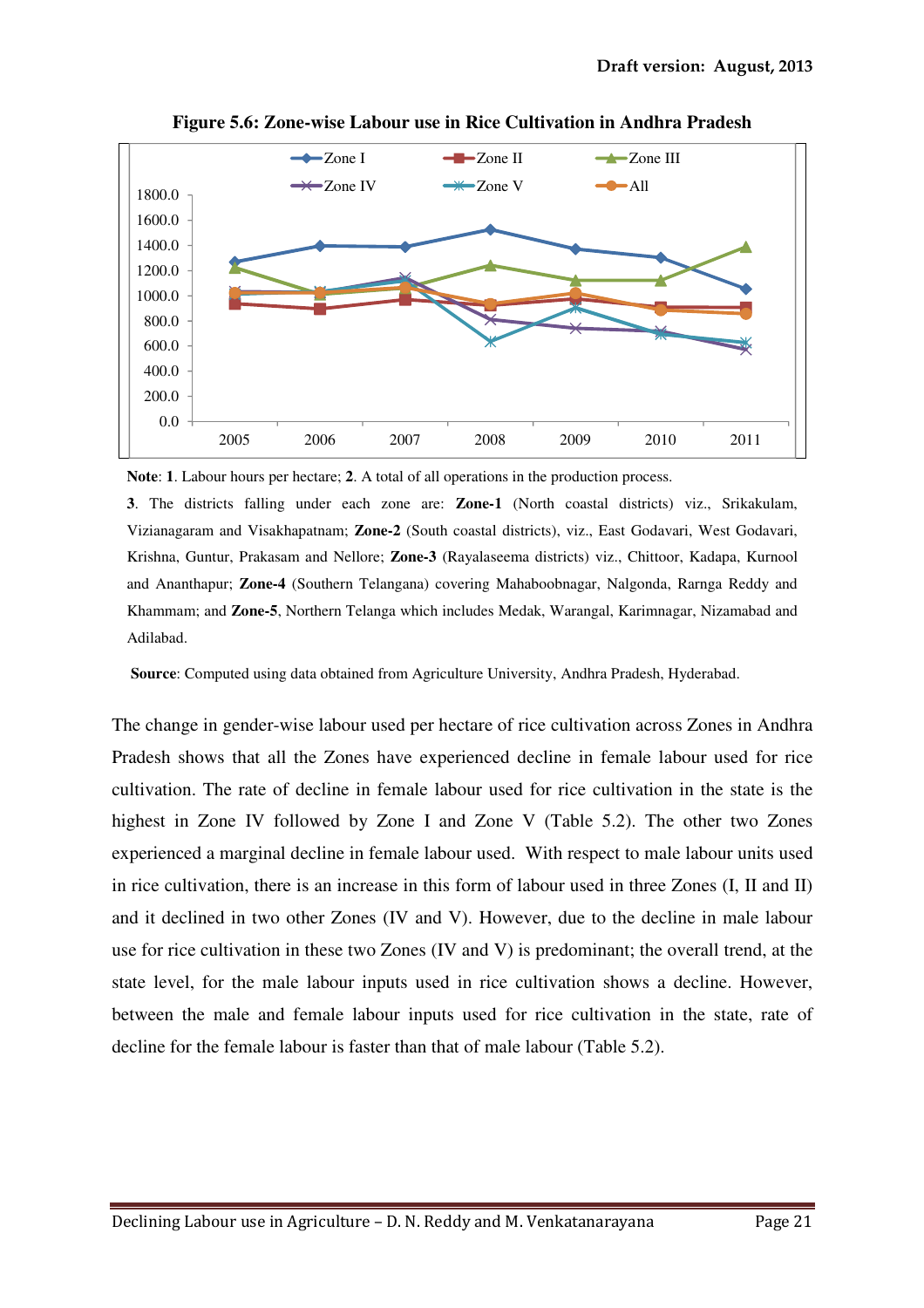| Zone     | Male   | Female | <b>Both</b> |
|----------|--------|--------|-------------|
| Zone I   | 2.7    | $-5.8$ | $-2.5$      |
| Zone II  | 0.2    | $-0.5$ | $-0.4$      |
| Zone III | 8.2    | $-0.5$ | 3.1         |
| Zone IV  | $-7.5$ | $-8.6$ | $-8.4$      |
| Zone V   | $-4.6$ | $-3.5$ | $-3.9$      |
| All      | $-1.2$ | $-3.7$ | $-2.6$      |

**Table 5.2: Zone-wise Growth of Labour used in Rice Cultivation in Andhra Pradesh between 2005 and 2011** 

**Note**: **1**. Growth rate is calculated for Labour hours per hectare; **2**. Growth is annual average during the period. **3**. See footnote 3 in above Figure 4.6 for Zone details.

**Source**: Computed using data obtained from Agriculture University, Andhra Pradesh, Hyderabad.

#### *Labour Use in Rice Cultivation by Operation*

Distribution of the total labour used in rice cultivation in the state by operation shows that at a glance the distribution appears to be either not changed or change is marginal for many of the operations especially during the last seven years i.e. between 2005 and 2011 (Table 5.3). If the distribution labour use in rice cultivation across operations remains constant in the context of declining total labour use in rice cultivation means that the decline is observed for all operations. But two operations that have shown a noticeable decline in their share during the period are harvesting and threshing/winnowing (Table 5.3).

**Table 5.3: Distribution (%) of labour hours used in rice cultivation Andhra Pradesh by operation – Male and female combined** 

| Sno | <b>Operations</b>   | 2005 | 2006 | 2007 | 2008 | 2009 | 2010 | 2011 |
|-----|---------------------|------|------|------|------|------|------|------|
| 1   | Preparatory tillage | 6.9  | 6.7  | 6.4  | 7.1  | 7.1  | 7.2  | 7.2  |
| 2   | Sowing/planting     | 1.7  | 1.6  | 1.9  | 1.7  | 2.3  | 3.4  | 2.9  |
| 3   | Transplanting       | 18.3 | 18.0 | 18.7 | 18.9 | 19.6 | 21.1 | 19.8 |
| 4   | Plant protection    | 2.8  | 2.6  | 2.7  | 3.0  | 3.2  | 4.0  | 3.6  |
| 5   | Manuring            | 4.6  | 4.2  | 4.0  | 4.1  | 3.9  | 3.3  | 4.4  |
| 6   | Inter-culture       | 18.1 | 16.9 | 17.1 | 17.5 | 17.5 | 16.8 | 15.8 |
| 7   | Irrigation          | 11.3 | 9.6  | 10.4 | 13.2 | 12.4 | 11.1 | 13.2 |
| 8   | Harvesting          | 16.9 | 15.5 | 13.6 | 12.6 | 11.0 | 12.7 | 12.8 |
| 9   | Threshing/winnowing | 13.9 | 14.5 | 14.2 | 13.1 | 12.6 | 12.3 | 10.8 |
| 10  | Transport on farm   | 4.1  | 3.8  | 4.2  | 5.0  | 3.8  | 4.8  | 4.2  |
| 11  | Guarding            | 1.4  | 1.5  | 1.9  | 1.0  | 1.7  | 1.0  | 1.5  |
| 12  | Others              |      | 5.0  | 4.8  | 2.7  | 4.9  | 2.4  | 3.7  |
|     | <b>Total</b>        | 100  | 100  | 100  | 100  | 100  | 100  | 100  |

**Source**: Computed using data obtained from State Agriculture University, Andhra Pradesh, Hyderabad.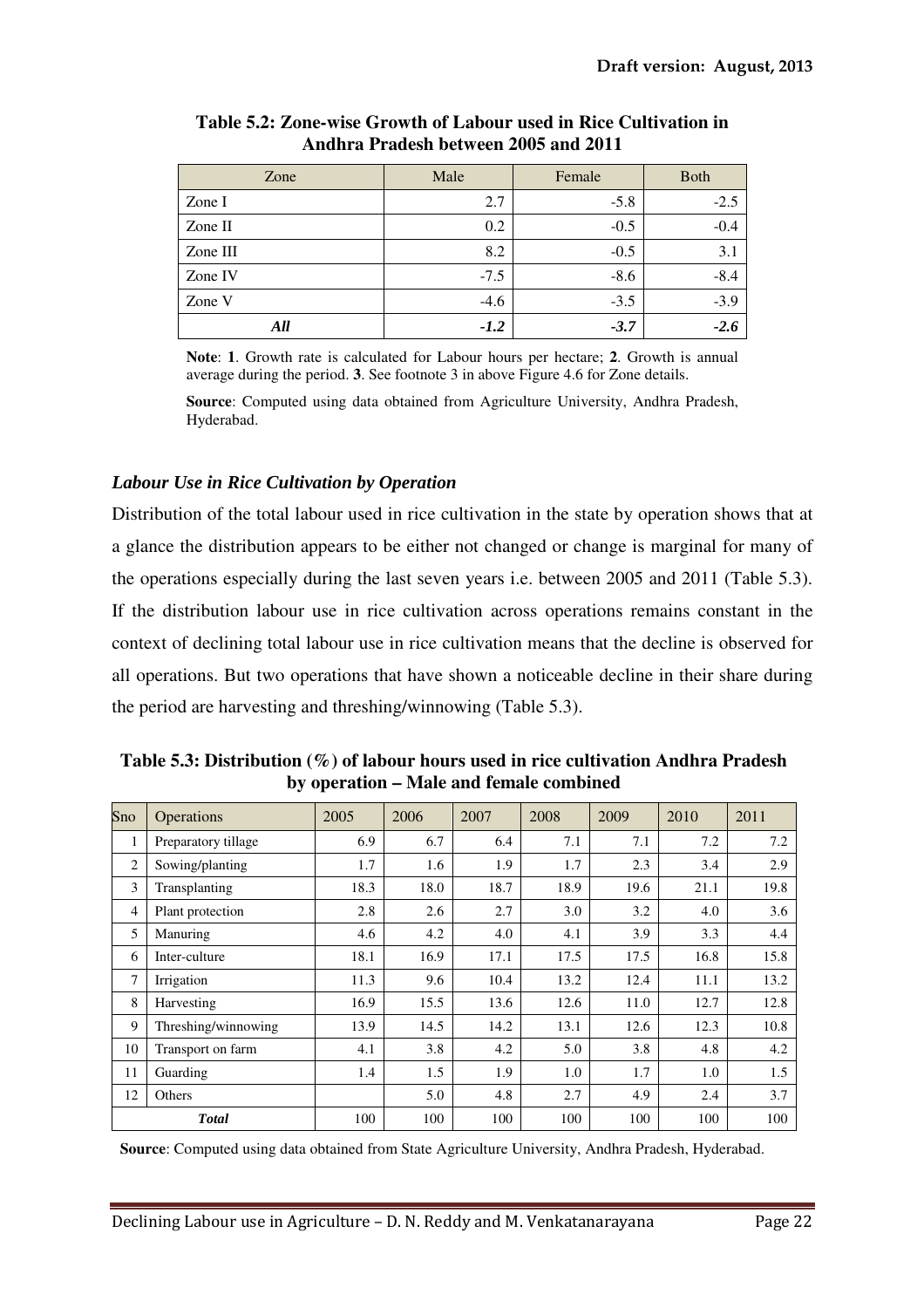The growth of labour units used for rice cultivation by different operations in the rice production indicate that female labour units in most of the operations in rice cultivation experienced a decline between 2005 and 2011 (Table 5.4). Similarly for male labour the decline is observed for majority of operation. Interestingly, however, for transplanting operation while the male labour inputs per hectare have increased, the female labour inputs declined. A drastic decline in female labour units is observed for harvesting operation. Increasing mechanization of harvesting operation through the use combined harvester is having the impact on otherwise female labour used for the same operation.

| Sno | Operation            | Male   | Female | <b>B</b> oth |
|-----|----------------------|--------|--------|--------------|
|     | Preparatory tillage  | $-1.6$ | $-3.7$ | $-2.3$       |
| 2   | Sowing/planting      | 4.2    | 15.9   | 9.1          |
| 3   | Transplanting        | 5.7    | $-2.6$ | $-1.5$       |
| 4   | Plant protection     | 2.6    | 2.8    | 1.9          |
| 5   | Manuring             | $-0.3$ | $-8.5$ | $-2.7$       |
| 6   | Interculture/weeding | $-1.9$ | $-5.5$ | $-5.1$       |
| 7   | Irrigation           | 2.7    | $-6.8$ | 0.4          |
| 8   | Harvesting           | $-0.6$ | $-8.6$ | $-7.2$       |
| 9   | Threshing/winnowing  | $-6.6$ | $-6.2$ | $-6.7$       |
| 10  | Transport on farm    | 1.3    | $-5.8$ | $-1.3$       |
| 11  | Guarding             | 18.3   | 6.3    | 9.6          |
| 12  | Others               | 9.1    | 2.4    | 5.3          |
|     | <b>Total</b>         | $-0.2$ | $-4.8$ | $-2.9$       |

**Table 5.4: Growth of Labour in Rice Cultivation by Operation in Andhra Pradesh between 2005 and 2011** 

**Note**: 1. Growth of Labour hours per hectare; 2. Growth is annual average during the period.

**Source**: Computed using data obtained from State Agriculture University, Andhra Pradesh, Hyderabad.

To sum up, above analysis indicates that there is a decline in the units of human labour used for rice cultivation in Andhra Pradesh. Of the three different forms of labour (family, casual and attached) used all three shows a declining trend. Attached labour used in rice cultivation becoming negligible. However, there is an increasing share of casual labour in the total units of labour inputs used in rice cultivation in the state with a corresponding decline in family labour share. Even for small and marginal farmers for about three-fourth of the labour inputs they had to depend on labour market for hiring casual labour.

By gender-wise labour inputs in rice cultivation, both male and female labour units used in rice cultivation is declining but it is faster for female labour and hence the share of male labour is increasing in the total labour units used in the rice cultivation. Zonal analysis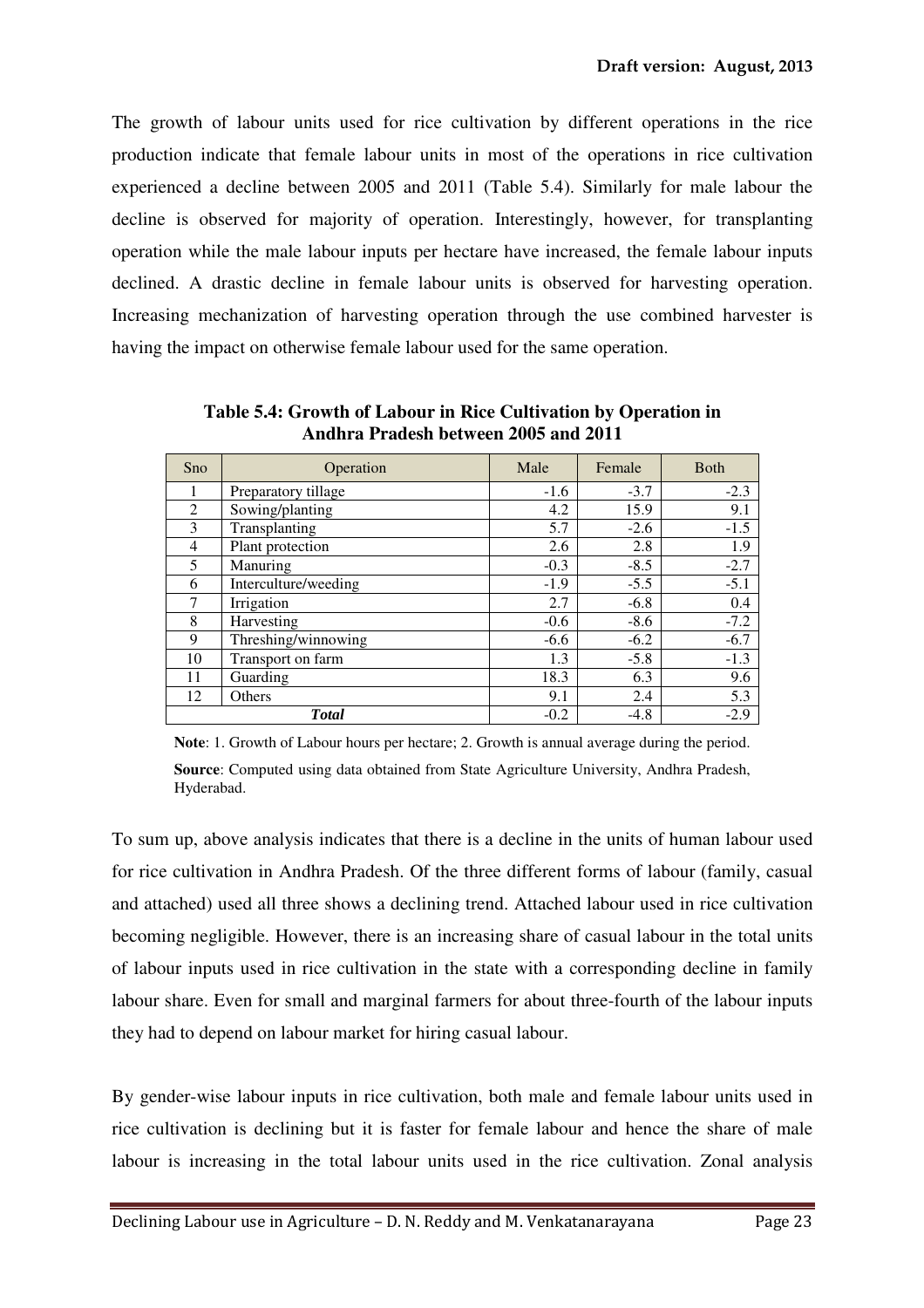indicates that all the Zones have shown either declining or stable trend in labour use for rice cultivation. Moreover, decline in female labour units in rice is higher than that of male labour units across Zones.

The distribution of the total labour units used in rice cultivation in the state by operation appears to be not changed or marginal in change between 2005 and 2011. It means that change (increase/decline) in labour inputs used in rice cultivation across operations is in the same direction. However, two operations that have shown a noticeable decline in their share during the period are harvesting and threshing/winnowing. Female labour is the most affected as it has shown a significant decline, in all operations of rice cultivation in the state.

On the whole, the above analysis also gives an indication of declining usage of female labour inputs in agricultural operations particularly in rice which in turn is a dominant food grain grown in Andhra Pradesh and country as well. In fact, most of the female labourforce (80%) in the state as well as in the country as a whole is engaged agriculture. As it is observed from the above analysis most of those engaged in agriculture are involved in cultivation of foodgrains wherein rice is predominant food grain crop in the state as well as in the country. Therefore, the decline in female labour used in rice cultivation must be having a bearing on female labour engaged in agriculture. Along these lines, one may draw a kind of explanation for the declining female labour participation rates and there by declining size of female labour in Andhra Pradesh as well as in the country as a whole.

Moreover, the analysis of labour use in rice crop, wherein it is observed the decline in female labor and increase in male labour use, is also presenting a case against the hypothesis saying *feminization of labour use in agriculture*; although it not sufficient at the moment to contest.

#### **VI. Sharp Rise in Rural Wages and Cost of Labour in Rice Cultivation**

In the all-India context, Andhra Pradesh appeared to be one of the lowest in terms of rural wages for a long time. The trend of low wages during 1960's to 1970s (Jose, 1981) continued during 1980s and 1990s. But there seems to be a dramatic change during the 2000s. The recent rural wage rate analysis indicates that Andhra Pradesh one of those states, which have shown a faster growth in rural wages (Jose, 2013).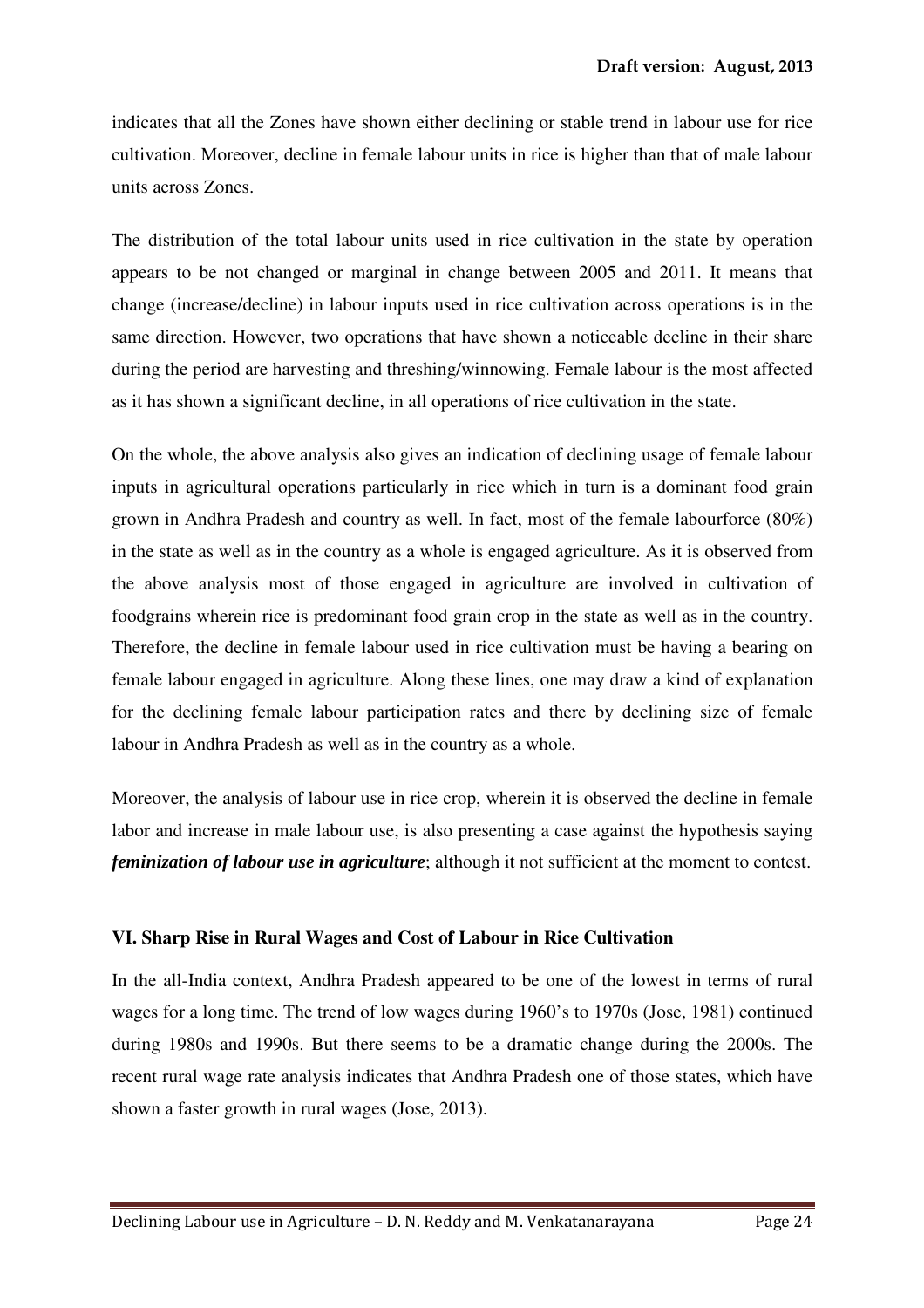The trend in rural average daily wage rates for men in Andhra Pradesh indicates a sharp rise during the last decade particularly between 2005 and 2010 (Figure 6.1a). But the sharp increase in wage rates for women engaged particularly in agriculture is not as sharp as that of men especially between 2005 and 2010. As a result there is increasing gap between and male and female wage rate during the period (Figure 6.2).



**Figure 6.1: Trend in Rural Daily Wage Rates (Average) for Men and the CPIAL in AP** 

**Note**: 1. Daily Wage Rates; 2. CPIAL – Consumer Price Index for Agricultural Labourers; 3. Real Wages are in 2004-05 Prices.

**Source**: Computed using RBI data.

The sharp increase in nominal wages is being off-set by the similar steep rise in price index (6.1b). Due to unprecedented high inflation rate in the state as well as in the country as whole, the gains out of rise in wage rates accrued to wage earners might be lower than otherwise it would have been without such a high inflation. Still, even after discounting the high inflation the rise in wage rate especially for men is higher between 2005 and 2011 when compared the situation earlier. Andhra Pradesh is one of those state witnessed such a dramatic rise in wage rates during the period. Consequently, the state's relative position in all-India context has improved from one of the lowest in agricultural wage rate to the one of the highest. It must be noted that such a rise in wage rate coincide the implementation of Government of India's flagship programme, Mahatma Gandhi National Rural Employment Guarantee Scheme (MGNREGS) in the state since 2005.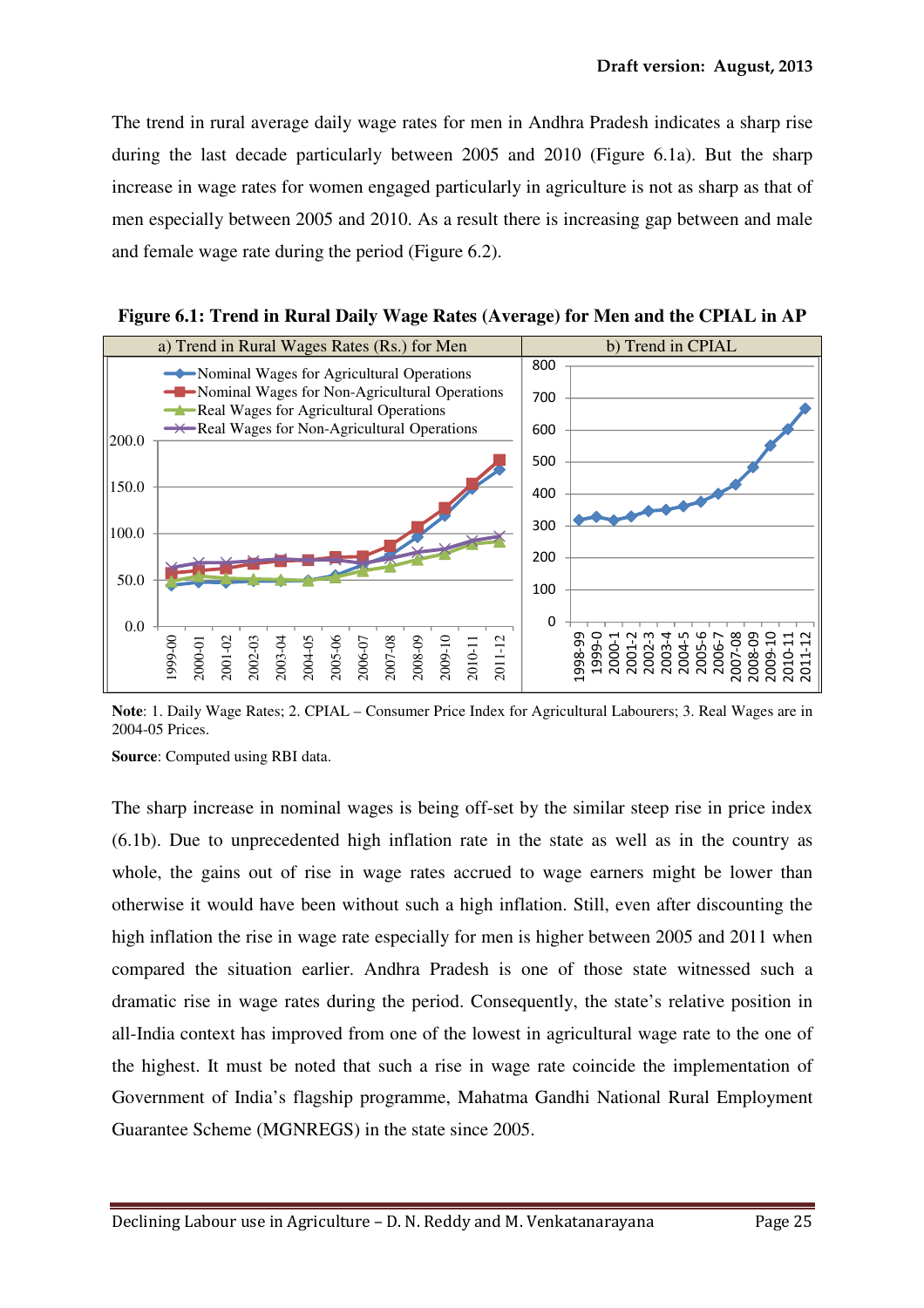The increasing wage rates in agricultural operations in Andhra Pradesh as well as other parts of the country in turn increased the cost of cultivation in general and rice cultivation in particular. One can observe from the Figure 6.3a that there is a increasing trend in cost of human labour per hour but the trend is very sharp between 2004-5 and 2009-10 (Figure 5.3a). In the context of declining physical units of labour use in rice cultivation and the rising cost of labour unit, the share of labour in the total cost of rice cultivation in the state seems to be remained, almost, stable (Figure 6.3b).



**Figure 6.2: Male and Female Daily Average Wage Rates (Rs.) of Field Labour in Andhra Pradesh** 

#### **Figure 6.3: Cost of Human Labour per Hour (Rs./Hr) in Rice Cultivation in Andhra Pradesh**



**Note**: 1. Cost of labour – Rs. per hour.

**Source**: Ministry of Agriculture.

**Note:** Nominal Wages – average per day. **Source**: Labour Bureau.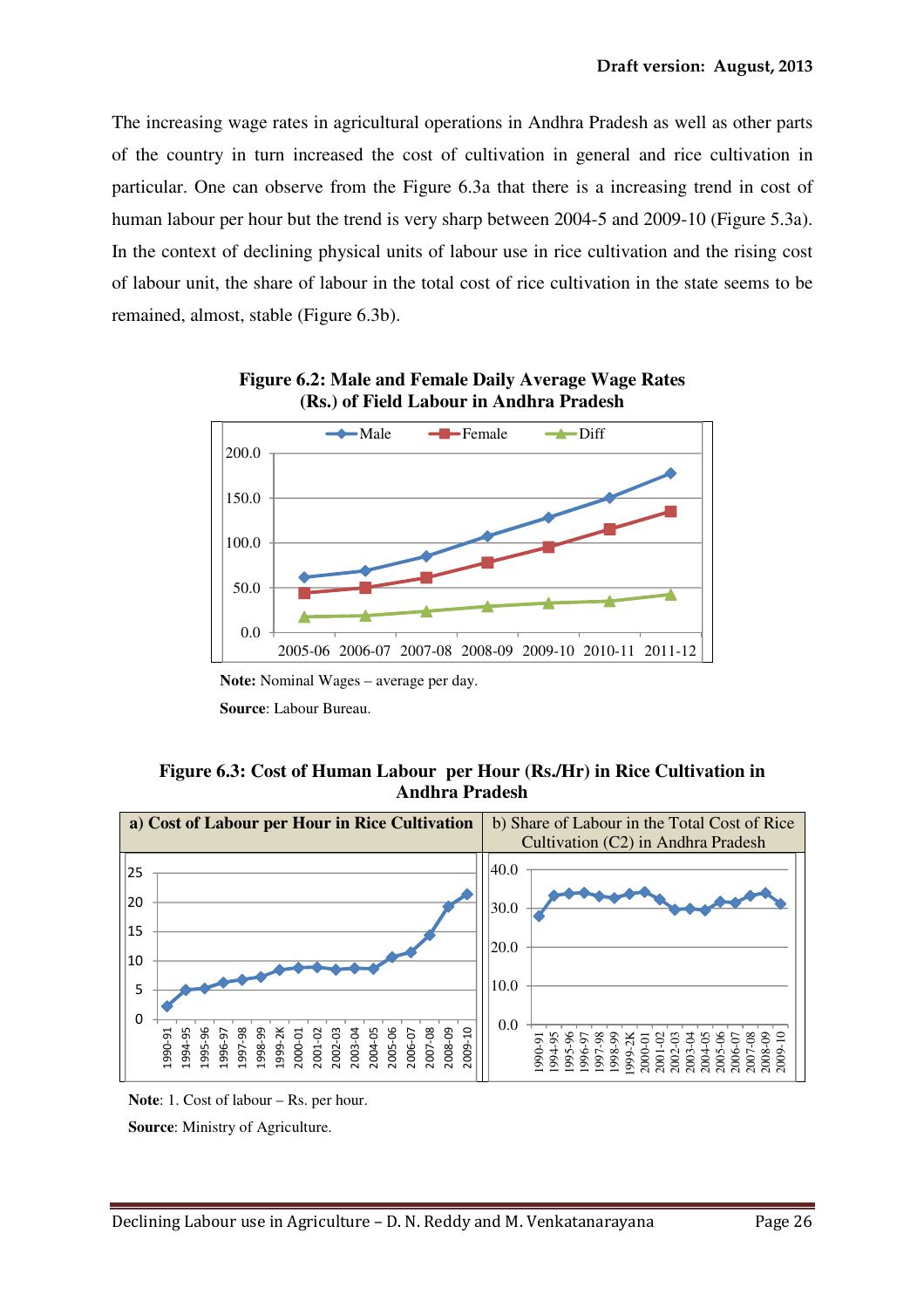To sum up, Andhra Pradesh has witnessed a dramatic sharp rise in agricultural wages during last half-a-decade. However, despite the increase in wage rate is seen for both male and female labour, as the former is sharper than the latter. Thus, there is increasing gap between male and female wage rates. The sharpness in nominal wage rate is off-set to some extent by the equally sharp rise in commodity prices (price index – CPIAL). Due to rising inflation the gains of rural labour out of the sharp rise wages are marginal. Nevertheless, as the rise in agricultural wages is still sharper during later half of the 2000s than that of the past especially early 2000s. Such a rise in agricultural wages has increased the cost of labour in crop production in general and rice cultivation in particular. The rise in cost labour in rice cultivation might have implicated the drive towards mechanization.

Herein, it is to be noted that such a sharp rise in agricultural wage rate coincides with the implementation of MGNREGS in the state. Andhra Pradesh has, in fact, received accolades for its performance in implementation of the MGNREGS (for instance Reddy, 2012). In this context, there is a prevailing argument especially by the farmers, saying rise in agricultural wages and thereby the cost of cultivation is the impact of Scheme. It indicates that had it, the MGNREGS, not been implemented there would have not been such a rise in agricultural wages in the state.

To explore factors behind such a sharp rise in wages, it could be an indispensable outcome for a low base which can have higher chances for spurt or high growth than usual, if there is equally conducive environment. In this context, Andhra Pradesh having low base of agriculture wage rate for a long time, being one of the lowest in wage rate, the recent economic environment must conducive and facilitated such a rise in rural wages in general agricultural wages in particular. It could be implementation of MGNREGS that might have facilitated such an environment and/or it could recent performance of rural sector especially the agricultural growth. Also, the implementation process of MGNREGS facilitated awareness among the rural labour about minimum wage rates. Along with that it has facilitated a cushion for the rural labour to bargain for a higher wage rate and fall back on without performing agricultural operations, if denied the expected wage. However, it needs to be work out whether such a coincidence makes a sense of causal impact or it is a chance. There is a dearth of research studies in this respect.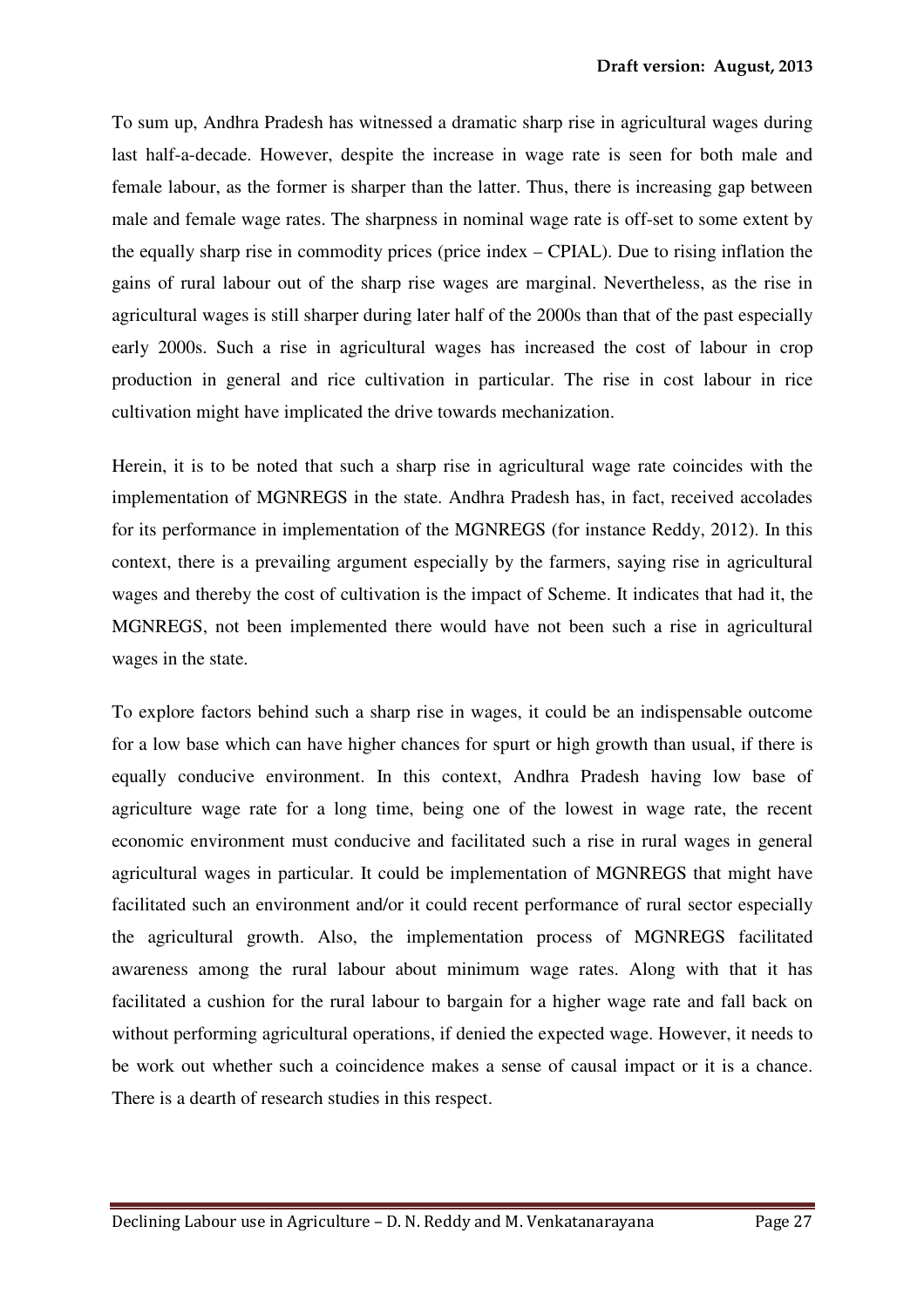The implications of rise in wage are also a matter of discussion. If one looks at the currently prevailing daily wage<sup>7</sup> for agricultural labourers especially for males in the state<sup>8</sup>, at around Rs. 169/- during 2011-12, it is well above the Minimum Wage for agricultural operations fixed at Rs. 112/- (as on  $1<sup>st</sup>$  April 2012) for Andhra Pradesh. On the other hand, if we go by the poverty measure, according to Planning Commission's estimates, poverty line for Andhra Pradesh in 2011-12 was around Rs.694/- for rural areas. It also means a minimum per capita expenditure per day required to stand above the poverty line in rural areas was Rs. 23/-. For the recent year, 2011-12, while taking in to account inflationary trend at 10% per annum, per capita expenditure per day to stand above the poverty line would be Rs. 28/-. If we consider a four-member family with a husband-wife and two children it would require at least Rs.112/ per day for a family of four member to live above poverty line for the year 2011-12.

Therefore, the prevailing wage rate for male agricultural labourers in Andhra Pradesh appears to be more than what it requires for a four member family of an agricultural labourer. The current wage rate, it can take care of six members of a family while standing above the poverty line. It indicates that current wage rate for an agricultural labour in the state after meeting minimum wage rate, it seems to be meeting even the norm of a 'living wage' or a 'family wage' which, if one defines it, is the wage of the main (male) bread-winner of a family must be able to meet the basic minimum consumption needs of the family members without looking for an additional earning hand from the family.

If it is the case as that is observed above, it is likely to preclude the participation of women and children whose participation is otherwise necessary. When a male bread-winner income is not sufficient to meet the basic consumption needs of the family, women's participation in labour force while carrying household duties, is invariably seen. It is considered as a double burden on women – working labour market and performing household chores. Once the male bread-winner's income is sufficient to meet such basic consumption needs of the family, women may have choice in participating in the labour force. It all depends on the intensity of her labour use in the household duties/chores including child care, and expected working conditions at the place of work. Given the choice, they may expect better working condition and not prefer a back-breaking labour, under the scorching sun, in agriculture.

 $\overline{a}$ 

<sup>&</sup>lt;sup>7</sup> As Reported in Agricultural Wages in India (AWI) by Ministry of Agriculture, Government of India.

<sup>&</sup>lt;sup>8</sup> Even the rural wage rate in Andhra Pradesh as reported by NSSO's employment and unemployment survey for the year 2011-12 is around Rs. 167.7/-.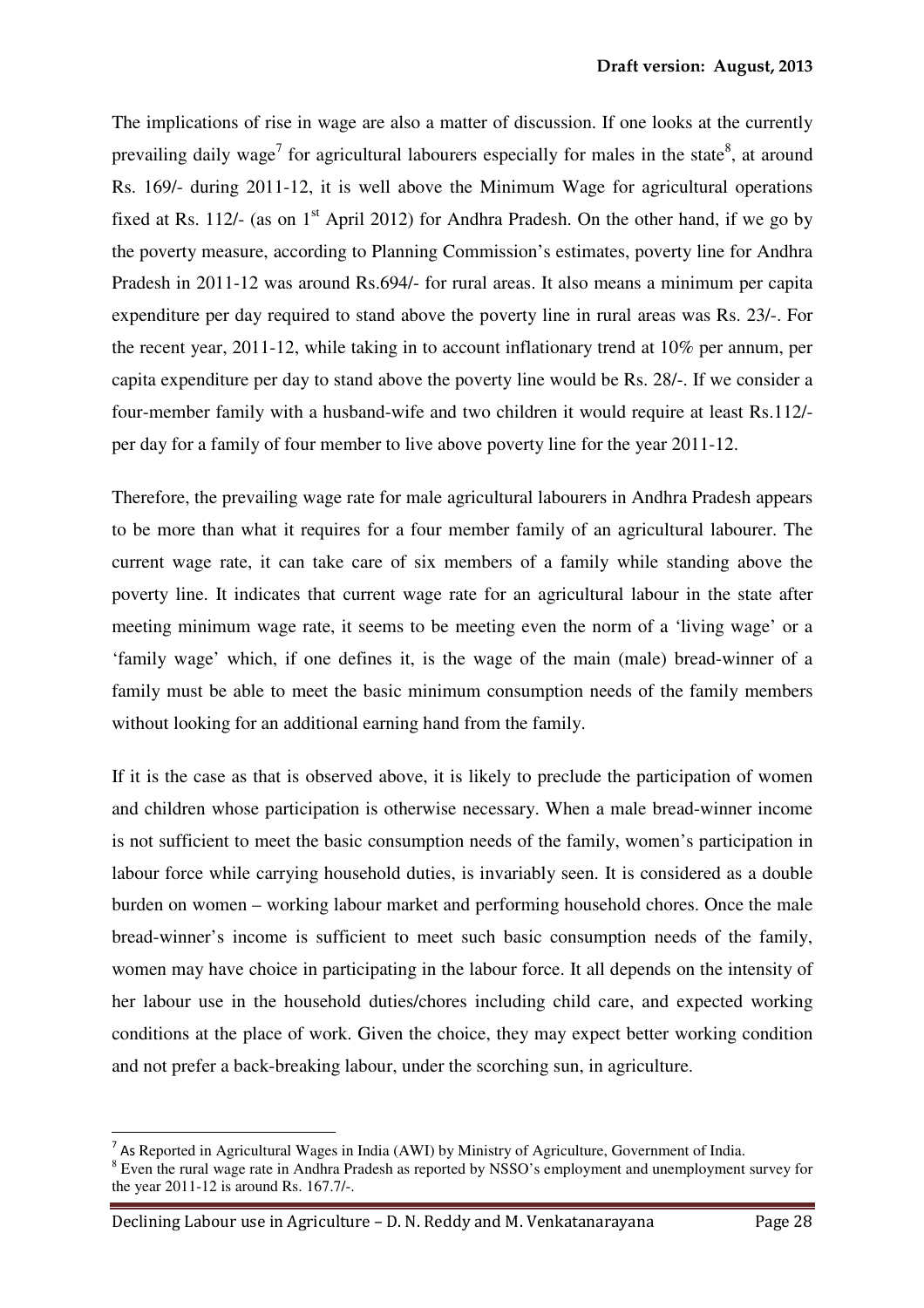Such a line of reasoning may explain the declining female labour use in agriculture in the state as well as in the country. But it may not necessarily stand on that line of reasoning alone. Because, from the producers point of view, advancement of mechanization process in order to not only to avoid the increasing cost of cultivation particularly cost of labour but also for accomplishment of timely operations which is indispensable in the context of intensive cultivation. It might have been pushing out the agricultural labour from agriculture<sup>9</sup>

In this respect, alternative explanation is that there is also a factor substitution in a production process, adverse to labour in response to rising wage rates (Shiela Bhall, 1991). The farmers' response to a rise in wages rates is to try to cut down labour costs by reducing labour inputs (ibid). In Andhra Pradesh, it is observed that rising cost of cultivation partly due to increased wage rates along with labour shortage in the context of MGNREGS, led to crop holiday particularly in rice cultivation (see, GoAP, 2011; Laxminarayana *et al.*, 2011). In this respect, when we examined the labour use per hectare and wage rate hour in rice cultivation across Zones in Andhra Pradesh, it confirms such a reasoning saying that the inverse relationship between labour inputs and wage rate (see Figure 6.4). Particularly the female labour inputs used per hectare are higher in Zones where male wage rate is higher and vice versa (see Figure 6.4b).

**Figure 6.4: Labour Hours per Hectare and Wage Rate per Hours in Rice Cultivation across Zones of Andhra Pradesh, 2011** 



**Note**: 1. Labour hours are per hectare; Wage rate is per hour; 2. Zones are ordered based on the labour hours per hectare

**Source**: Computed using data obtained from State Agriculture University, Andhra Pradesh, Hyderabad.

l

<sup>&</sup>lt;sup>9</sup> Our field experience wherein female labourers lamenting mechanization especially the harvesting operation in rice cultivation, support such a process (Reddy and Venkatanarayana, 2012).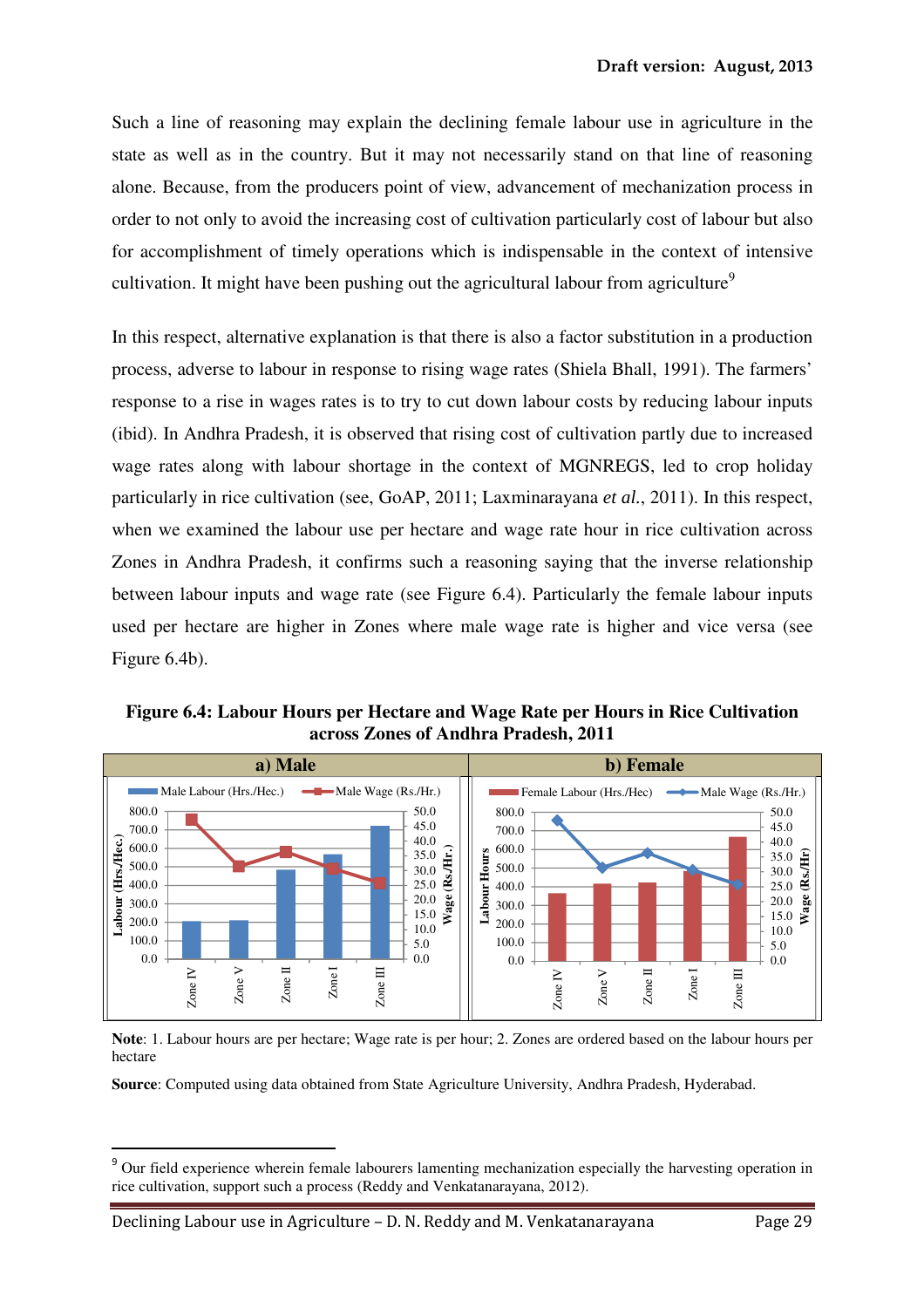Herein, one cannot carry any particular line of reason for declining female labour in agricultural operation. It needs further in-depth analysis which is not possible to be carried out in this paper itself.

#### **VII. Mechanisation of Agriculture in Andhra Pradesh**

Ever since the beginning of initiatives related to Intensive Area Cultivation and Green Revolution, the mechanization process in many of the agricultural operations in crop production, has commenced in many parts of the country. Despite the state of Andhra Pradesh was being early adopter and front runner in implementing the intensive cultivation and Green Revolution, it is not a leader in the mechanization process till 1990s. However there is increasing tendency towards mechanization of agricultural operations in the state.

There were only two tractors per 10,000 hectares of operated area in the state during the early 1960s and increased thereafter to 19; 55; and 85 by early 1980s, 1990s and 2000s (Table 6.1). However, Andhra Pradesh is still ranked at  $10<sup>th</sup>$  position among the 17 major Indian states with respect to availability of tractor per 10000 hectares of operated area, even in the early 2000s. As regards the power tiller the state position is even lower. Among Indian states, Punjab was having high density of tractors followed by Haryana, Uttar Pradesh, Gujarat and Rajasthan. Even the backward states like Rajasthan and Bihar are ahead and have shown a far high density of tractors than that of Andhra Pradesh.

On the other hand, the NSSO Survey on 'Cultivation Practices in India' in 1998 has shown that only half of the area under five major crops (AFMC) in Andhra Pradesh was tilled using Tractors. Of which 75% of area was tilled by hiring Tractors (Table 7.1). In this respect, percentage of area under five major crops cultivated/tilled by Tractor, Andhra Pradesh stands at  $7<sup>th</sup>$  position among 17 major states in India. Financial non-viability of owning a tractor especially in case of the small and marginal or even for the medium farmers, could be the reason why a majority of them had to depend on the hiring a tractor for cultivation.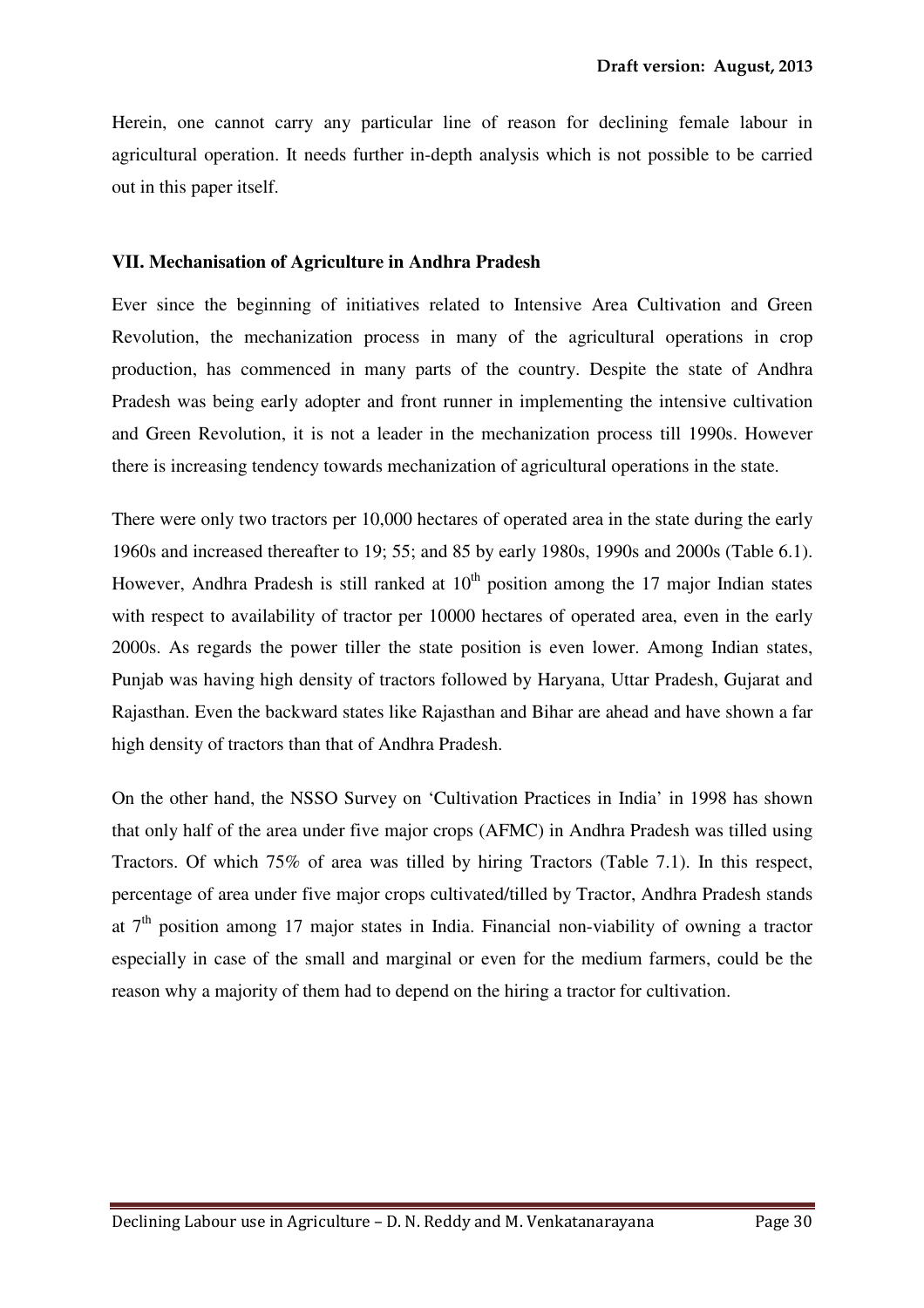|                     |                         | % of Tractor       | % of Hired Tractors in Total | Number of Tractors per 10,000     |                |                |      |  |
|---------------------|-------------------------|--------------------|------------------------------|-----------------------------------|----------------|----------------|------|--|
| <b>Major States</b> |                         | <b>Tilled AFMC</b> | <b>Tractor Tilled AFMC</b>   | <b>Hectares of Operated Area)</b> |                |                |      |  |
|                     |                         | (1998)             | (1998)                       | 1962                              | 1982           | 1992           | 2003 |  |
| 1                   | <b>Andhra Pradesh</b>   | 51<br>(7)          | 75<br>(7)                    | $\overline{2}$                    | 19             | 52             | 85   |  |
| $\overline{2}$      | Assam                   | (17)<br>11         | 64<br>(14)                   | 3                                 | 1              | 3              | 5    |  |
| 3                   | Bihar                   | 48<br>(8)          | 75<br>(7)                    | $\overline{2}$                    | 18             | 19             | 130  |  |
| $\overline{4}$      | Gujarat                 | (5)<br>67          | 72<br>(13)                   | 3                                 | 29             | 70             | 150  |  |
| 5                   | Haryana                 | 94<br>(2)          | 57<br>(16)                   | $\overline{7}$                    | 170            | 444            | 549  |  |
| 6                   | <b>Himachal Pradesh</b> | 15<br>(14)         | 93<br>(1)                    | $\Omega$                          | 16             | 45             | 130  |  |
| 7                   | Jammu & Kashmir         | (10)<br>36         | 89<br>(3)                    | $\overline{2}$                    | 11             | 18             | 70   |  |
| 8                   | Karnataka               | 27<br>(12)         | 74<br>(11)                   | $\overline{2}$                    | 20             | 37             | 60   |  |
| 9                   | Kerala                  | 15<br>(14)         | 73<br>(12)                   | $\overline{2}$                    | 6              | 9              | 10   |  |
| 10                  | Madhya Pradesh          | 36<br>(10)         | 63<br>(15)                   | 1                                 | 13             | 24             | 130  |  |
| 11                  | Maharashtra             | (13)<br>16         | 75<br>(7)                    | $\mathbf 1$                       | 12             | 50             | 60   |  |
| 12                  | Orissa                  | 12<br>(16)         | 75<br>(7)                    | $\mathbf{1}$                      | $\mathfrak{D}$ | $\overline{4}$ | 28   |  |
| 13                  | Punjab                  | 97<br>(1)          | 34<br>(17)                   | 24                                | 254            | 508            | 704  |  |
| 14                  | Rajasthan               | 89<br>(3)          | 79<br>(5)                    | 3                                 | 35             | 90             | 184  |  |
| 15                  | Tamil Nadu              | 59<br>(6)          | 80<br>(4)                    | $\overline{4}$                    | 26             | 52             | 102  |  |
| 16                  | <b>Uttar Pradesh</b>    | (4)<br>76          | 79<br>(5)                    | 5                                 | 82             | 201            | 397  |  |
| 17                  | West Bengal             | (9)<br>47          | (2)<br>92                    | $\overline{2}$                    | 3              | 12             | 34   |  |
|                     | India                   | 54                 | 72                           | 3                                 | 37             | 86             | 167  |  |

**Table 7.1: Relative Position of Andhra Pradesh in Mechanisation of Agriculture among Major Indian States** 

**Note**: 1 AFMC – Area under Five Major Crops; 2. Figures in parenthesis are ranks of the states.

**Source**: **1**. Singh (2009); **2**. Bhalla and Singh (2012); **3**. Cultivation Practice in India, NSS Report No. 451, 54th Round (Jan-June, 1998)

However, the growth in tractor population in the state during the last one decade indicates a surge in Tractors availability for agriculture and crop production in the state, there is five times increase in tractor population (Table 7.2). Similarly there is a quantum jump in the Harvester population in the state between 1992 and 2003. Although the latest figure for harvesters is not yet available but one can assume its growing number. Combined harvesters which are used for harvesting, threshing, winnowing, and even for packing at times have become most sought after in the state as well in the country. It is a common practice wherein, in peak harvesting season in the state, the machines in different sizes are hired from far-off places such as Karnataka, Tamil Nadu and from the neighboring regions with in the state.

There is also increasing tendency to use transplanters and weeders to perform transplanting and weeding. Moreover, the emerging system of rice intensification (often referred as SRI) increasing adoption of it in the state means, in principle, is reducing the labour inputs particularly in transplanting and weeding operations. Andhra Pradesh is considered as early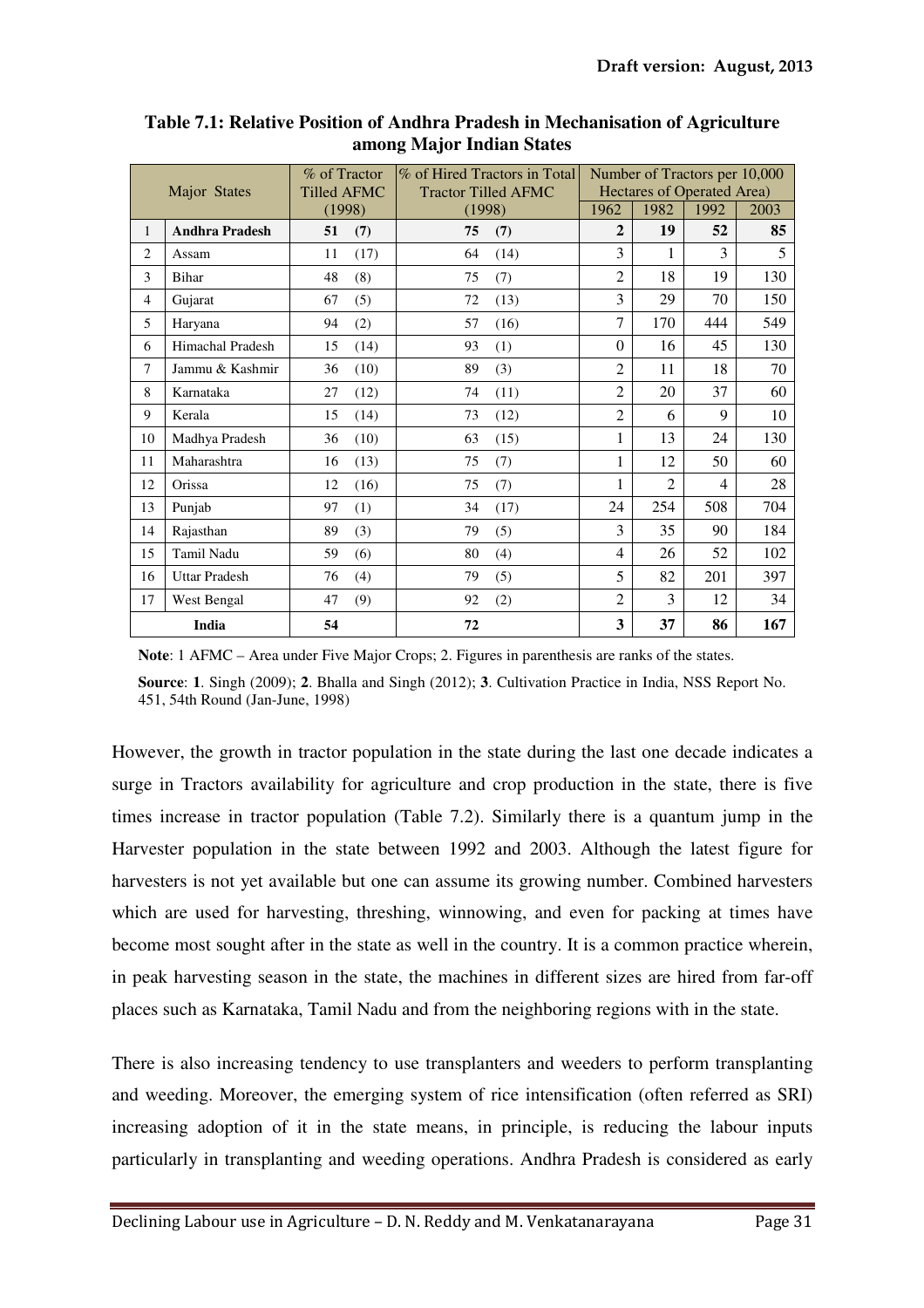adopters of System of Rice Intensification and continued to spread such a system of rice cultivation (see Reddy and Venkatanarayana, 2013).

| Tractors (Nos.) |                | Harvesters (Nos.) |      |                  |               |       |
|-----------------|----------------|-------------------|------|------------------|---------------|-------|
| Year            | <b>Numbers</b> |                   | Year | Tractor-operated | Self-operated | Total |
| 2003            | 102795         |                   | 1992 | 1900             | 300           | 2200  |
| 2007            | 184441         |                   | 2003 | 6000             | 22900         | 28900 |
| 2011            | 292427         |                   | 2010 |                  |               |       |

**Table 7.2: Tractor and Harvester Population in Andhra Pradesh** 

Note: 1. Number of Tractors and Harvesters; 2. Tractors considered here are those of non-transport purposes means agricultural use; 3. '-' Not available.

**Source**: 1. For Tractors – Statistical Abstract of Andhra Pradesh; 2. For Harvesters – Sukhpal Singh (2009).

Further, the Government of Andhra Pradesh has also been taken initiatives for the farm mechanization. Under these initiatives, farm equipment like land preparatory, sowing equipment, plant protection equipment, self-propelled machinery, power tillers, tractors, inter cultivation equipment etc, which are used in farming operations and post-harvest equipment are being supplied under subsidy. The number of beneficiaries under the farm mechanization initiative of the State Government, have been increasing (see Figure 6.1). Particularly, during 2011-12, the government of Andhra Pradesh has distributed 75 combined harvesters to Rythu Mitra Groups in the state under the farm mechanization programme associated with the Rashtriya Krishi Vikas Yojana (RKVY) scheme (GoAP).



**Figure 7.1: Trend in Number of Beneficiaries under Farm Mechanisation Scheme in Andhra Pradesh** 

**Source**: Socio-Economic Survey 2012-13: Andhra Pradesh, Planning

**Note**: Beneficiary Farmers.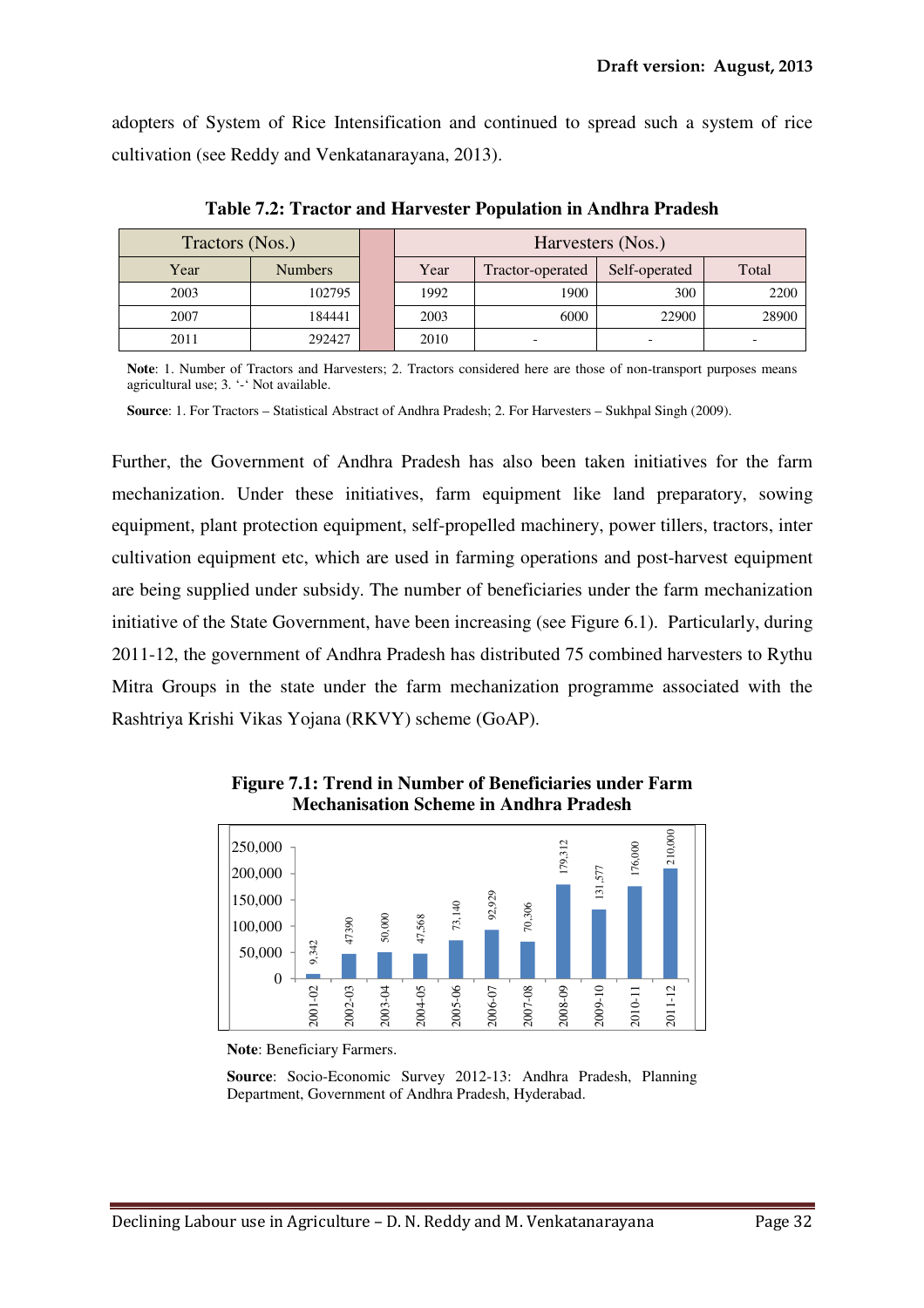In summary, Andhra Pradesh despite being front runner in implementing the intensive cultivation and Green Revolution, it is not a leader in the mechanization process till 1990s. However there is increasing tendency towards mechanization of agricultural operations in the state. There is still a large scope for mechanization of agricultural in general and rice cultivation in particular, in the state. The Government of Andhra Pradesh has also been taken initiatives for the farm mechanization. Under these initiatives, farm equipments are being supplied under subsidy. Further mechanization of agricultural operations would further reduce the labour units otherwise required to accomplish the crop production operations.

Undoubtedly increasing mechanization is helpful for precision farming and accomplishing timely operations. Thus, it increases the productivity and considered to be reducing the cost of cultivation. But its labour displacing impact is a cause of concern. However, for the emerging line of reasoning mechanization is a means to avoid labour shortage for timely operations and increasing labour component of cultivation costs. If the labour shortage in agriculture is due to increasing employment opportunities elsewhere especially in nonagriculture, it is a desirable phenomenon. Theoretically speaking, in the development process, the labourforce shift away from agriculture to non-agriculture is desirable and necessary but not to remain unemployed or not to away from labourforce itself.

#### **VIII. Concluding Remarks**

The above analysis has shown declining units of human labour input used in rice cultivation in Andhra Pradesh. All three forms of labour (family, casual and attached) have followed the same trend. Particularly, attached labour used in rice cultivation becoming negligible. But the share of casual labour in the total units of labour used in rice cultivation in the state is increasing with a corresponding decline in the share of family labour. Even the small and marginal farmers, for about three-fourth of the labour inputs, they had to depend on labour market while hiring casual labour. By gender, although both male and female labour units used in rice cultivation is declining, it is faster for female labour and hence the share of male labour is increasing. Zonal analysis indicates that all the Zones have shown similar declining trend for labour use in rice cultivation. Similar to the overall trend, the decline in female labour is higher than that of male labour across Zones. By operations, the distribution of the total labour units used in rice cultivation by operations appears to be not changed in the recent past for many of the operations, indicating change (decline) in labour inputs used in all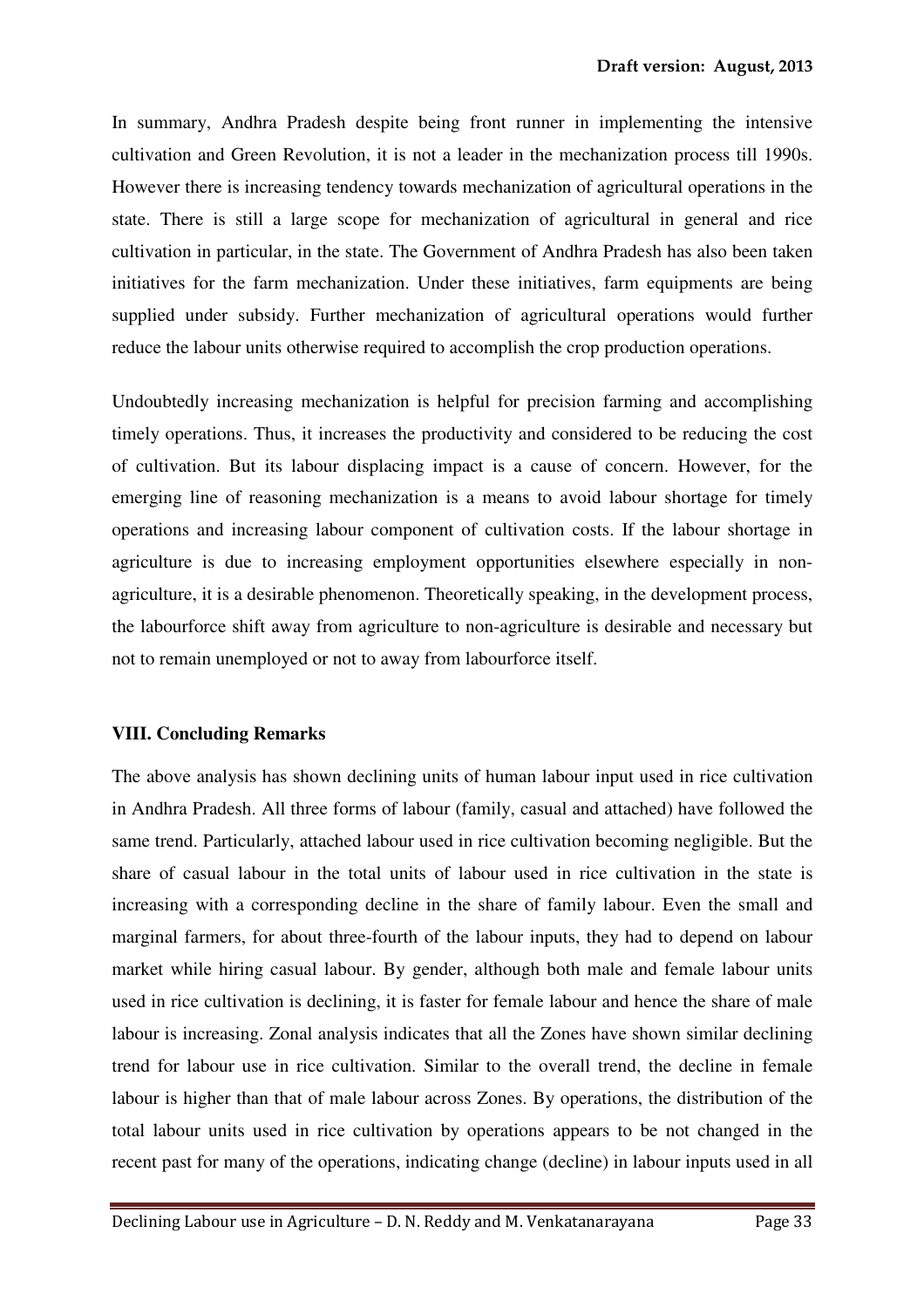operations is in same direction. There is, however a noticeable decline in the share of harvesting and threshing/winnowing.

With respect to agricultural wage rate, there is a dramatic rise in the state during last decade. The sharp increase in rural wage in nominal terms is off-set by the equally sharp rise in commodity prices. Due to rising inflation the gains of rural labour out of the sharp rise wages are marginal. There is also an increasing gap between male and female wage rates. However, the rise in rural wage rates has increased the cost of labour in crop production in general and rice cultivation in particular. There observed to be a kind of inverse relationship between male wage rates and female inputs in rice cultivation. To confirm this relationship it needs further in-depth analysis which we could not carry out in this paper.

As regards the extent of mechanization, Andhra Pradesh despite being early adopter and front runner in implementing the intensive cultivation and Green Revolution, it is not a leader in the mechanization process till 1990s. However, there is increasing tendency towards mechanization of agricultural operations in the state. As there is a large scope for mechanization in the state, increasing mechanization of agricultural operation would further reduce the labour units otherwise required to accomplish the crop production operations.

Female labour is the most affected as it has shown a significant decline in all operations of rice cultivation in the state. The declining usage of female labour inputs in agricultural operations entice a kind of explanation for the declining female labour participation rates and there by declining size of female labour, in general, in Andhra Pradesh as well as in the country as a whole. Also the evidence is presenting a case against the hypothesis that there is a feminization of labour use in agriculture in India.

For the decline of female labour use in agriculture in general rice cultivation in particular, there are two lines of reasoning. One is the increasing in male wages to the extent it covers 'living' or 'family' wage might be having bearing on the participation of female in labourforce for whom it is otherwise necessary in distress conditions. The other one is mechanization process itself might be pushing the agricultural labourer especially the females out of labour force. It needs further in-depth analysis which is carried out in this paper.

\* \* \*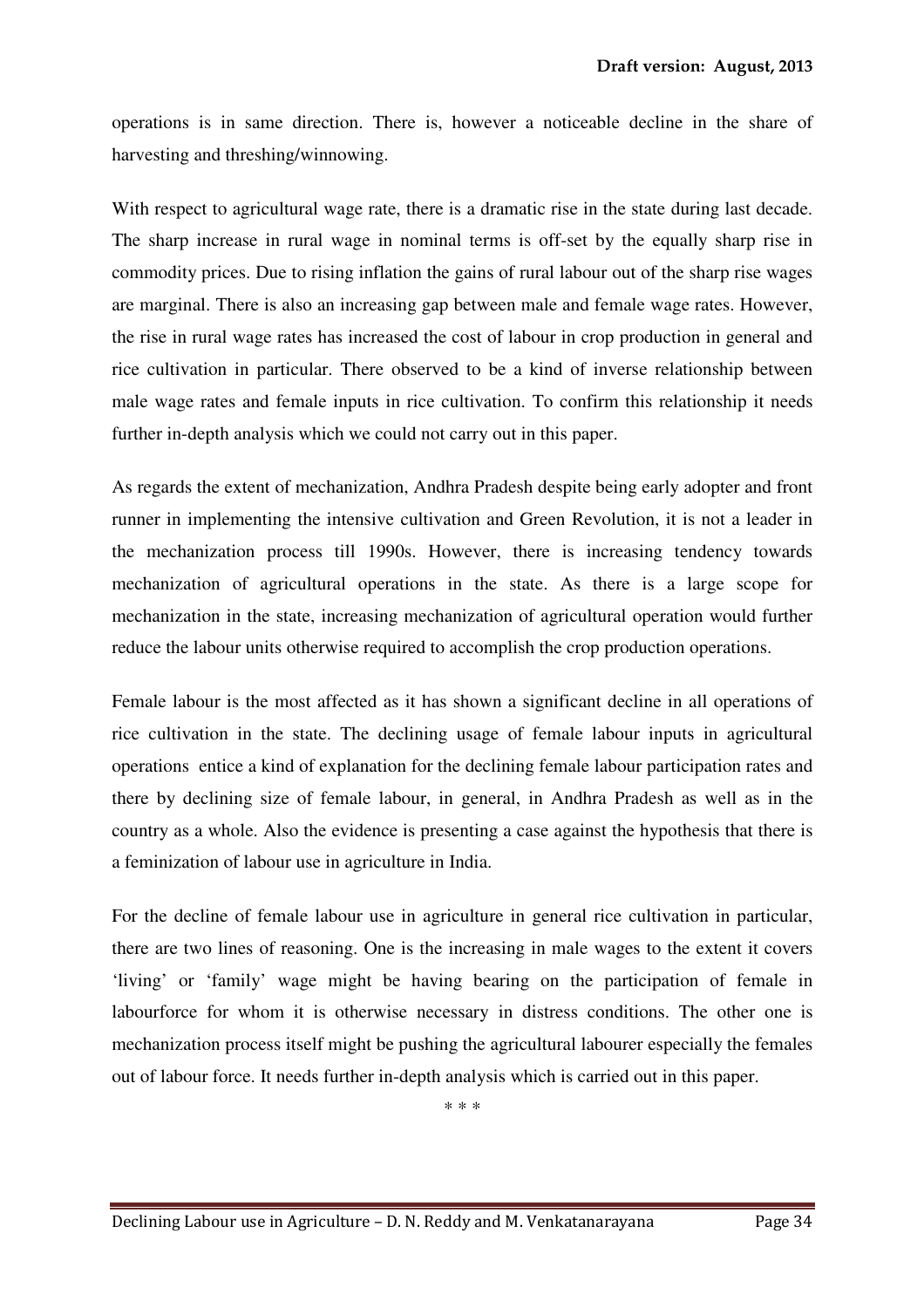#### **Reference**

- Agarwal, Bina (1981): "Agricultural Mechanisation and Labour Use: A Disaggregated Approach", *International Labour Review*, Vol. 120 (1), Jan-Feb.
- Alagh Y. K.; G. S. Bhalla; and Amit Bhaduri (1978): "Agricultural Growth and Manpower Absorption in India", in Bardhan *et al.* (eds.) **Labour Absorption in Indian Agriculture: Some Exploratory Investigations**, Asian Employment Programme, ARTEP, ILO, Bangkok.
- Bardhan, P. K. (1978a): "On Labour Absorption in Asian Rice Cultivation with Particular Reference to India" in Bardhan *et al.* (eds.) **Labour Absorption in Indian Agriculture: Some Exploratory Investigations**, ARTEP, ILO, Bangkok.
- Bardhan, P. K.; A. Vaidyanathan; Y. K. Alagh; G.S. Bhalla; and A. Bhaduri (1978): **Labour Absorption in Indian Agriculture: Some Exploratory Investigations**, Asian Employment Programme, ARTEP, ILO Bangkok.
- Barker, R. and V. G. Cordova (1978): "Labour Utilisation in Rice Production", in IRRI's Economic Consequence of the New Rice Technology, IRRI, Las Banos, Phillippines.
- Barker, Randolph; and Robert W. Herdt; with Beth Rose (1985): **The Rice Economy of Asia**, Resource for the Future, Washington D C, with IRRI, Manila.
- Bartsch, W. H. (1977): *Employment and Technology Choice in Asian Agriculture*, ILO, Geneva, Switzerland Praeger Publishers Inc, New York, USA.
- Basant, Rakesh (1987): "Agricultural Technology and Employment in India: A Survey of Recent Research", *Economic and Political Weekly*, Vol. 22 (31&32), 1<sup>st</sup> and 8<sup>th</sup> August.
- Basant, Rakesh and B. L. Kumar (1989): "Rural Non-Agricultural Activities in India: A Review of Available Evidence", *Social Scientist*, Vol. 17, No. 1/2 (Jan. - Feb., 1989), pp. 13-71.
- Bhalla, G. S. and Gurmail Singh (2012): **Growth of Indian Agriculture: A District Level Study**, Planning Commission Project, Centre for the Study of Regional Development, Jawaharlal Nehru University, New Delhi
- Bhalla, G. S. (1979): 'Transfer of Technology and Agricultural Development in India' *Economic and Political Weekly*, Vol XIV, No. 51&52.
- Bhalla, G. S. (1981): "Labour Absorption in Indian Agriculture-A Regional Analysis" *Anvesak*, Vol XI, No. 1&2.
- Bhalla, G. S. (2004): **Globalisation and Indian Agriculture (State of the Indian Farmer: A Millennium Study 2004**), Volume 19 of the 27 Volumes, Sponsored by the Ministry of Agriculture, Government of India: Published by Academic Publishers, New Delhi.
- Bhalla, G. S. and Gurmail Singh (2012): **Growth of Indian Agriculture: A District Level Study**, Planning Commission Project, Centre for the Study of Regional Development, Jawaharlal Nehru University, New Delhi.
- Bhalla, Sheila (1981): "The New Structure of Field Crop Labour in Haryna and its Impact on the Poverty of Landless Agricultural Labour Households", *Anvesak*, Vol. XI, No. 1&2.
- Bhalla, Sheila (1989): "Growth Proliferation of Small Farms and Labour Absorption in Indian Agriculture", a revised version of a paper presented at the Indo- USSR seminar on `Social Factors and their Influence on Agricultural Productivity' held on November 2-3 1988 in New Delhi.
- Bhalla, Sheila (1991): "Speeding up Agricultural Growth: Implications for Labour Absorptions", Paper prepared for the National Seminar on Rural Development (26-27 April, 1991), Lucknow.

Bhyravamurthy, G. (2010): "Labour Absorption in Indian Agriculture: A Review",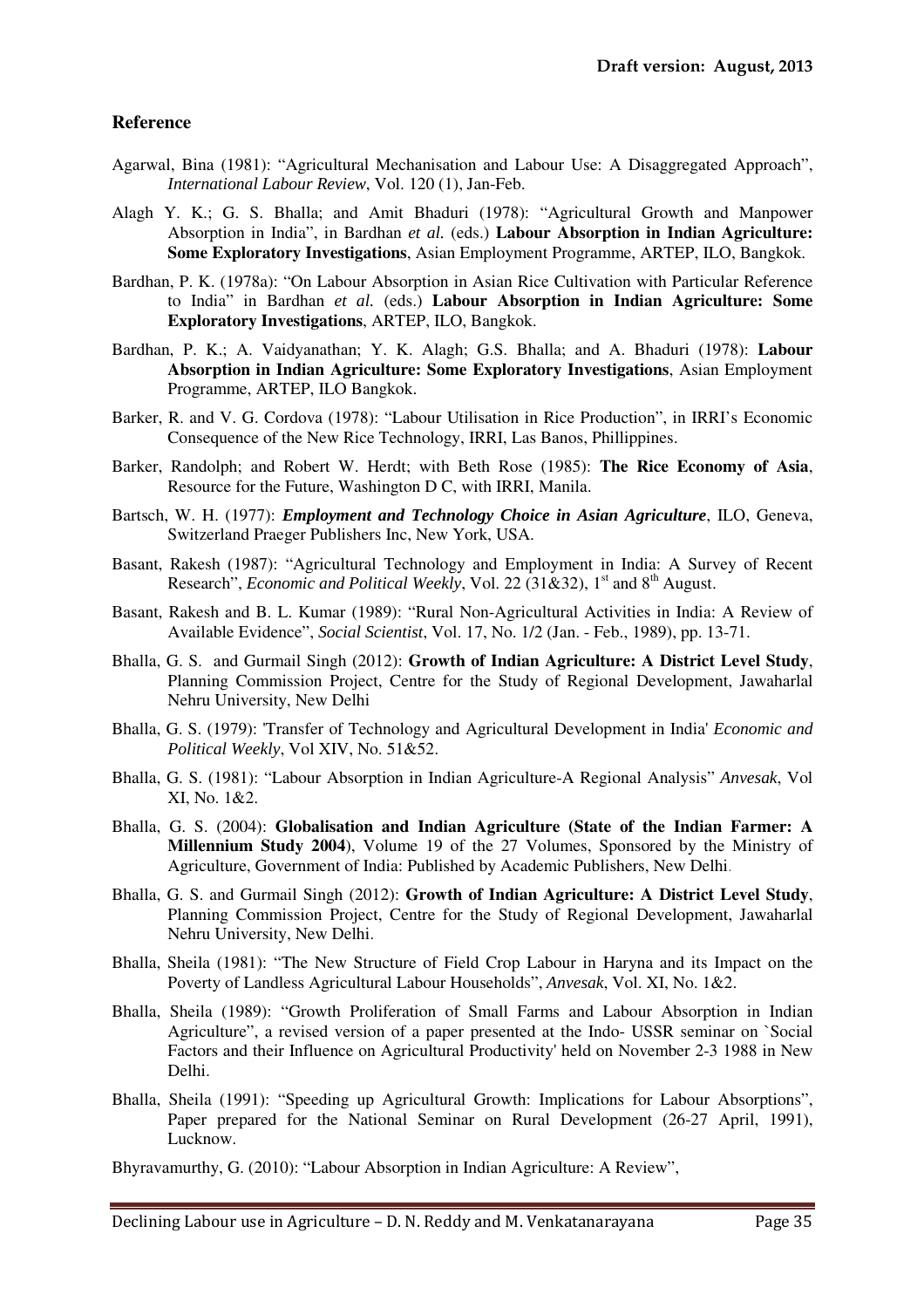- Binswanger, H P (1978): *The Economics of Tractors in South Asia-An Analytical Review?*, Agricultural Development Council, New York and ICRISAT, Hyderabad, India.
- Binswanger-Mkhize, Hans P. (2012): **India 1960-2010: Structural Change, the Rural Non-farm**  Sector, and the Prospects for Agriculture, Center on Food Security and the Environment Stanford Symposium Series on Global Food Policy and Food Security in the 21st Century, Stanford University.
- Boserup, Easter (1965): *The Conditions of Agricultural Growth*, George Allen and Unwin, London.
- Chadha, G. K. (2003): *Rural Industry in India: Policy Perspective*, ARTEP, ILO.
- Chattopadhyay, M and Ashok Rudra (1977): "Some Aspects of Employment and Unemployment in Agriculture", *Economic and Political Weekly*, Review of Agriculture, Vol XII, No 39.
- Gaurav, Sarthak and Srijit Mishra (2011): "Size-Class and Returns to Cultivation in India: A Cold Case Reopened", *Working Paper No. WP-2011-027*. Indira Gandhi Institute for Development Research (IGIDR), Mumbai.
- GoAP (2011) *Report of the State Level Committee To Study The Problems Of Farmers In Crop Holiday Affected Mandals Of East Godavari District of Andhra Pradesh***,** Government of Andhra Pradesh, Hyderabad.
- Ghosh, Madhusudhan (1998): "Agrarian Structure and Rural Poverty in India", *Journal of Contemporary Asia*, Vol. 28 (2).
- Gulati, Ashok; Surabhi Jain; and Nidhi Satija (2013): "Rising Farm Wages in India: The 'Pull' and 'Push' Factors", *Discussion Paper No. 5*, Commission for Agricultural Costs and Prices, Department of Agriculture and Co-operation, Ministry of Agriculture, Government of India, New Delhi.
- Hariss, John R. and Michael P. Todaro (1970): "Migration, Unemployment and Development: A Two-Sector Analysis", American Economic Review, Vol. 60 (1), pp. 126.142.
- Hayami, Y. (1981): "Agrarian Problems of India: An East and South East Asian Perspective", *Economic and Political Weekly*, Vol. 16 (16), April 18.
- Hayami, Y. and V. W. Ruttan (1971): *Agricultural development in international perspective*, Johns Hopkins Press, Baltimore.
- Hazell Peter B. R. and Steven Haggablade (1991): "Rural-Urban Growth Linkages in India", *Indian Journal of Agricultural Economics*, Vol. 46 (4), Oct-Dec.
- IASRI (Various years): **Agricultural Research Data Book**, Indian Agricultural Statistics Research Institute (IASRI), Pusa, New Delhi.
- IRRI (1978): *Economic Consequences of the New Rice Technology*, International Rice Research Institute (IRRI), Las Banos, Philippines.
- Ishikawa, S. (1967): *Economic Development in Asian Perspective*, Kinokuniya, Tokyo.
- Ishikawa, S. (1978): "Labour Absorption in Asian Agriculture An Issue" Paper, ILO, ARTEP Publication.
- Jha, Brijesh (2013): "Rural Non-Farm Employment in India: Some Issues and Facts", *Working Paper No. 2*, S. R. Sankaran Chair (Rural Labour), National Institute of Rural Development (NIRD), Hyderabad.
- Jose, A. V. (1988): "Agricultural Wages in India", *Economic and Political Weekly*, Vol. 23, No. 26 (Jun. 25, 1988), pp. A46-A51+A53-A58.
- Jose, A. V. (2013): "Agricultural Wages in India", *Working Paper No.1*, S R Sankaran Chair (Rural Labour), National Institute of Rural Development (NIRD), Hyderabad.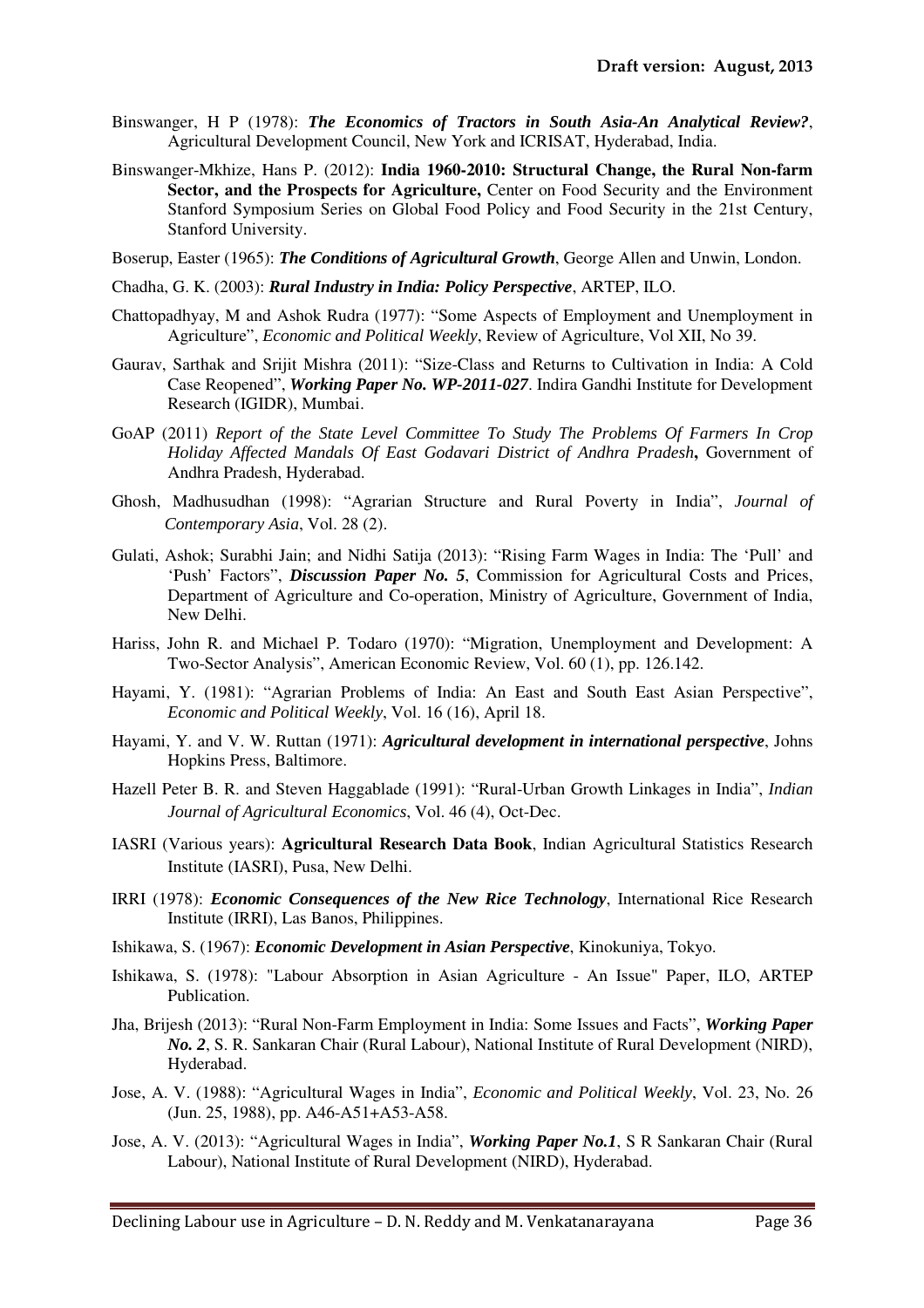- Kahlon, A. S. and N. J. Kurian (1983): "Labour Absorption, Productivity of Labour and Returns to Labour in Indian Agriculture during the Post-Green Revolution Decade", *Indian Journal of Industrial Relations*, Vol.
- Kalirajan, K. and R. T. Shand (1982): "Labour Absorption in Tamil Nadu Agriculture: A Micro Analysis", *The Developing Economics*, Vol. 20 (3).
- Krishna, Raj (1975): "Measurement of the Direct and Indirect Employment effects of Agricultural Growth with Technical Change", in E. O. Heady and L. R. Whiting (eds.) *Externalities in Transformation of Agriculture*, Iowa State University Press, Ames, Iowa.
- Lanjouw, Jean O and Peter Lanjouw (2001): "The Rural Non-farm Sector: Issues and Evidence from Developing Countries", *Agricultural Economics*, Vol. 26.
- Laxminarayana, K; N. Purendra Prasad; Sudheer Kilaru; and Vamsi Vakulabharanam (2011): "Understanding the Andhra Crop Holiday", *Economic and Political Weekly*, Vol - XLVI No. 50, December 10, 2011.
- Lewis, Arthur (1954): "Development with Unlimited Supplies of Labour", *The Manchester School*, May, Vol. 22.
- Lewis, Arthur (1958): "Unlimited Labour: Further Notes", *Manchester School*, January, Vol. 26.
- Mellor, John W (1976): **The New Economics of Growth: A Strategy for India and the Developing World**, Cornell University Press, Ithaca.
- Murthy, C. S. (2005): "Rural Non-Agricultural Employment in India: The Residual Sector Hypothesis Revisited", Working Paper No. 67, Centre for Economic and Social Studies (CESS), Hyderabad.
- Murthy, R. V. Ramana (2011): "Paddy Glut and Farmer Distress in Andhra Pradesh", *Economic and Political Weekly*, Vol. XLVI No. 29, July 16, 2011.
- Oshiro, Kenji K. (1985): "Mechanization of Rice Production in Japan", *Economic Geography*, Vol. 61, No. 4 (Oct., 1985), pp. 323-331.
- Pandya, Kiran (1996): **Agrarian Structure, New Technology, and Labour Absorption in Indian Agriculture,** Himalaya Pub. House.
- Ranis, Gustav and John C. H. Fei (1961): "A Theory of Economic Development", *The American Economic Review*, Vol. 51 (4), September.
- Rao, C.H. Hanumantha (1975): *Technological Change and Distribution of Gains in Indian Agriculture*, Macmillan, New Delhi, India.
- Reddy, D. Narasimha (2013): "MGNREGS in Andhra Pradesh", in K. P. Kannan and Jan Breman (eds.) **The Long Road to Social Security: Assessing the Implementation of National Social Security Initiatives for the Working Poor in India**, O U P, New Delhi.
- Reddy, D. Narasimha and M. Venkatanarayana (2013a): "SRI in Andhra Pradesh: Achievement, Problems and Implications for GHGs and Work", *RGTW Work-in-Progress Paper No. 13*, Project on 'Measuring Materiality in Informal Production-Distribution Systems', Contemporary South Asian Studies Programme (CSASP), South Asia Studies, Oxford University, Oxford.
- Reddy, D. Narasimha and M. Venkatanarayana (2013b): "Labour Use in Rice Production and Value Chain: Field Observations", *MPRA Paper No 49026*, Munich Personal RePec Archives, Munich University Library. Accessible at: http://mpra.ub.uni-muenchen.de/49026/1/ MPRA\_paper\_49026.pdf.
- Satyapriya, V. S. (2010): "Labour Use in Agriculture: The Case of Karnataka Andhra Pradesh and Tamil Nadu" Agricultural Development and Rural Transformation Unit, Institute for Social and Economic Change, Banglore.